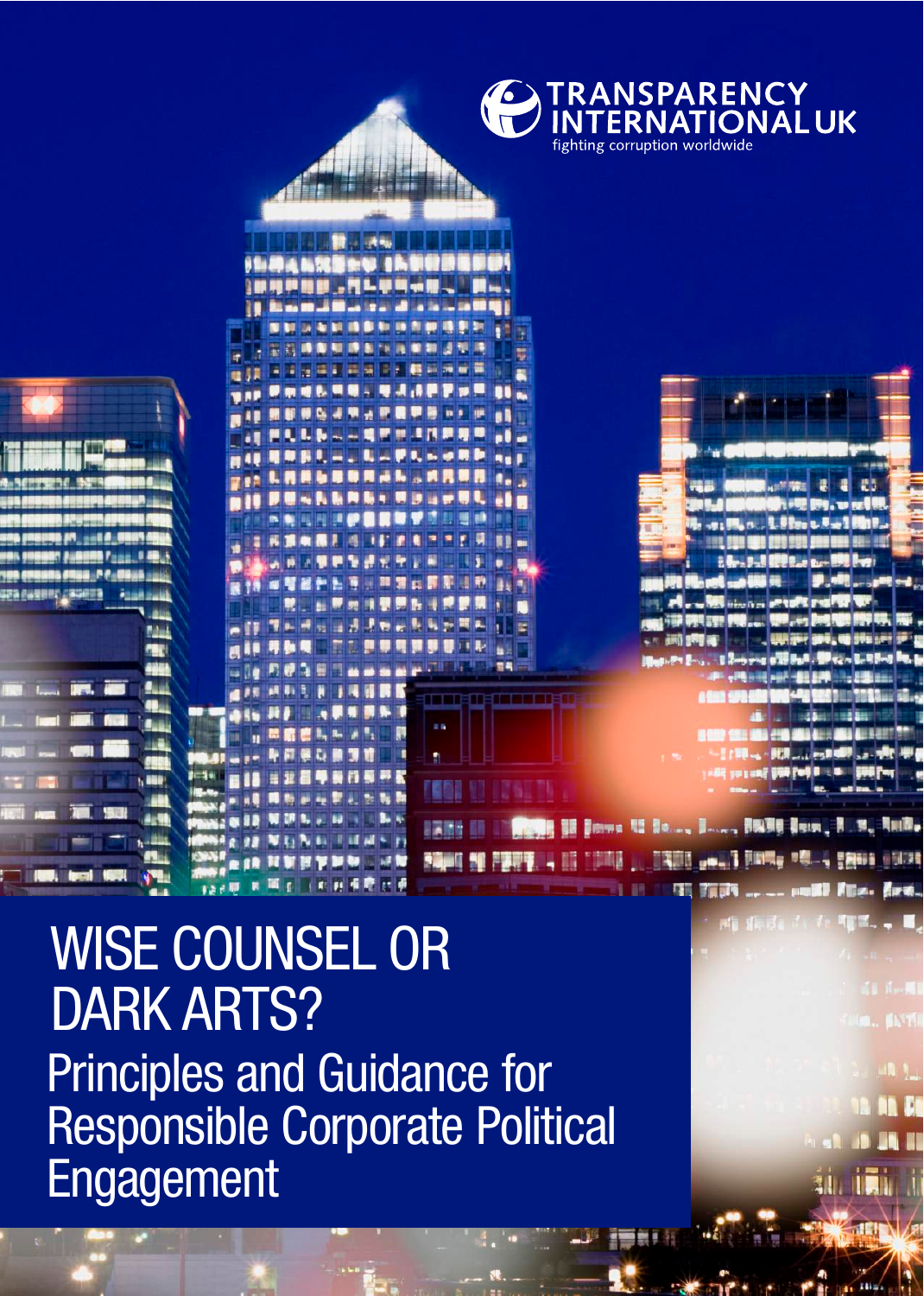**Transparency International** (TI) is the world's leading non-governmental anti-corruption organisation. With more than 100 chapters worldwide, TI has extensive global expertise and understanding of corruption.

Transparency International UK (TI-UK) is the UK chapter of TI. We raise awareness about corruption; advocate legal and regulatory reform at national and international levels; design practical tools for institutions, individuals and companies wishing to combat corruption; and act as a leading centre of anticorruption expertise in the UK.

#### Acknowledgements:

We would like to thank the members of the Advisory Committee for their help in the development of this guidance: John Drysdale (Chair), Graham Baxter, Robert Barrington, Andrew Cave, Elizabeth David-Barrett and Athanasia Karananou. We are also grateful for additional advice and assistance from Steve Goodrich and Alice Shone of TI-UK and Daniel Dudid, Jacqueline de Gramont and Shruti Shah of Transparency International USA.

This publication has been kindly supported by The Joseph Rowntree Charitable Trust.

Editor: Peter van Veen

Author: Peter Wilkinson

Design: Philip Jones

© 2015 Transparency International UK. All rights reserved. Reproduction in whole or in parts is permitted, providing that full credit is given to Transparency International UK (TI-UK) and provided that any such reproduction, in whole or in parts, is not sold or incorporated in works that are sold. Written permission must be sought from Transparency International UK if any such reproduction would adapt or modify the original content.

Published December 2015.

ISBN: 978-1-910778-50-0

© Cover photo: iStock.com/ Deejpilot

Every effort has been made to verify the accuracy of the information contained in this report. All information was believed to be correct as of December 2015. Nevertheless, Transparency International UK cannot accept responsibility for the consequences of its use for other purposes or in other contexts. Policy recommendations and best practice guidance reflect Transparency International UK's opinion. They should not be taken to represent the views of those of members of the Advisory Committee. Transparency International UK assumes no liability to any third party for the information contained herein, its interpretation or for any reliance of any third party. This document should not be construed as a recommendation, endorsement, opinion or approval of any kind. This Index has been produced for information and should not be relied on for legal purposes. Legal advice should always be sought before taking action based on the information provided.

Printed on 100% recycled paper.

Transparency International UK's registered charity number is 1112842.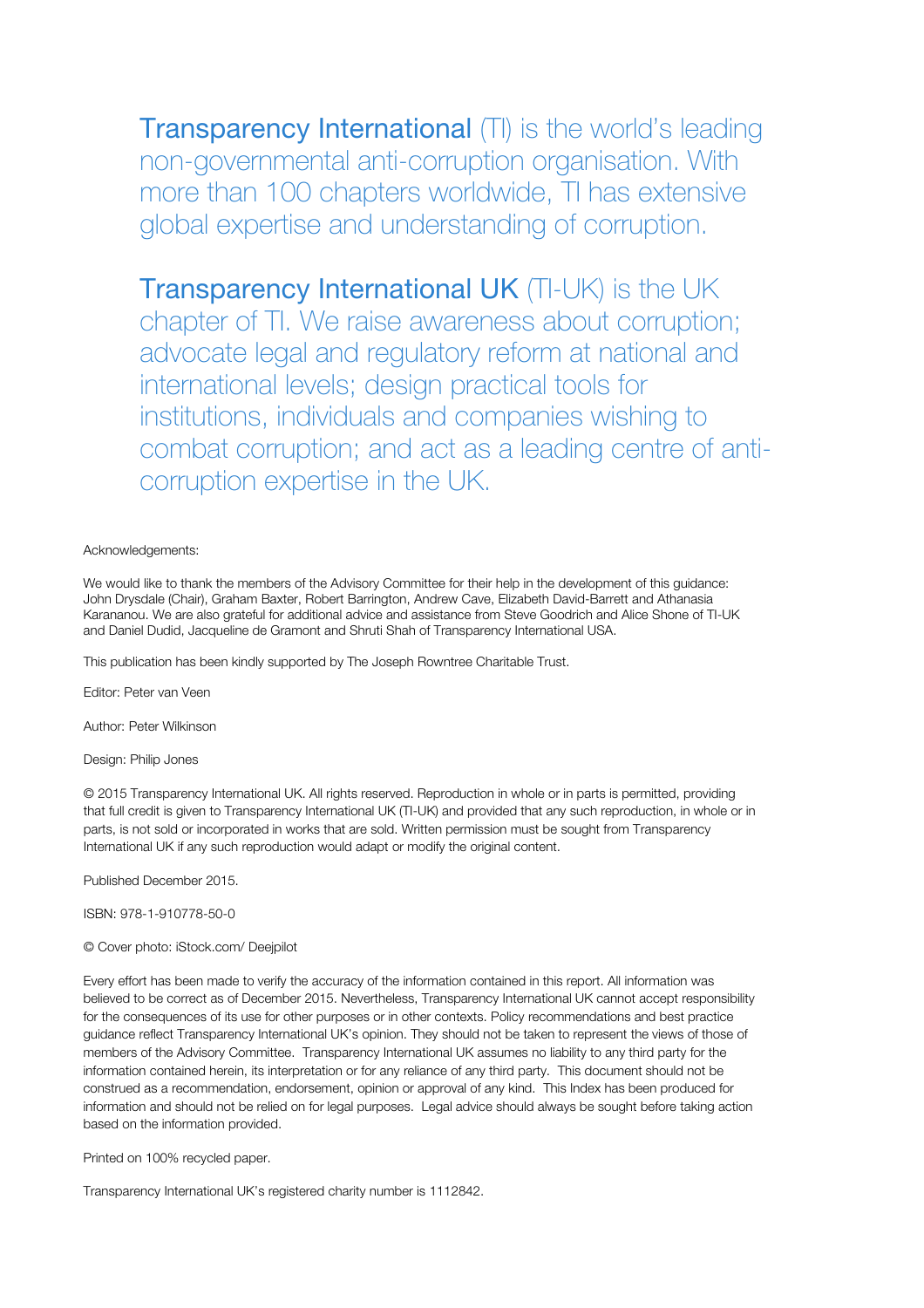# Wise Counsel or Dark Arts?

Principles and guidance for responsible corporate political engagement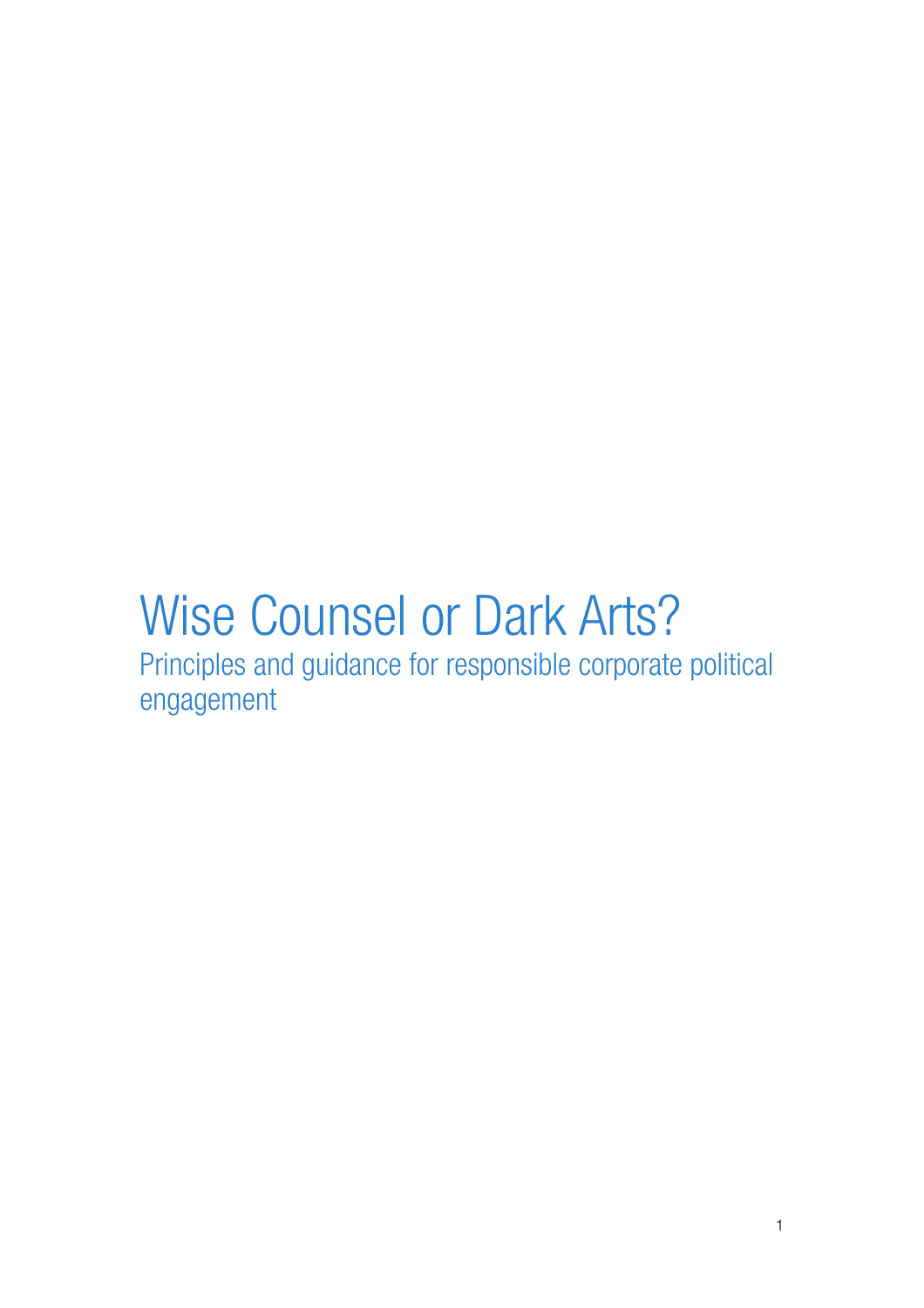# Principles for responsible political engagement

#### 1: Include all forms of political activities in your management of responsible political engagement

Political engagement is not limited to political contributions and lobbying. It can also include interaction of directors, management and employees with the political process, movements and exchanges of people between the public sector and the company, and how the political process enters the workplace through board members' and employees' personal political engagement.

#### 2: Do not make political contributions

Corporate political contributions should not be made on behalf of the company other than in exceptional circumstances where they provide general support for a genuine democratic process, with full transparency and full explanation.

#### 3: Ensure that all those who lobby on the company's behalf understand and align to its guiding principles, policies and procedures for responsible political engagement

Through providing tone from the top, communications and tailored training, the company ensures that all those who lobby on behalf of the company, formally or informally, understand and implement the company's policies on responsible political engagement.

#### 4: Manage relationships with trade associations to ensure their lobbying activities are aligned with your guiding principles for responsible political engagement

The company assigns responsibility to managers for relationship management and monitoring of trade associations that lobby. It requires trade associations to be transparent about their lobbying activities and expenditure, and implements a procedure for managing issues arising when a trade association's lobbying conflicts with the company's lobbying position.

#### 5: Make sure accountability for political engagement sits in your boardroom

The board is accountable for the company's political engagement, provides direction and oversight and assigns overall responsibility for implementing political engagement activities to the chief executive or a senior manager.

#### 6: State publicly your commitment to responsible political engagement

This commitment is supported by guiding principles for responsible political engagement.

#### 7: Be consistent in your political engagement

The objectives and implementation of policies and procedures for political engagement are coordinated and managed to ensure consistency and responsibility across the company's operations, including subsidiaries. The company's activities are consistent with its public statement of guiding principles and policies for political engagement.

#### 8: Design and implement policies and procedures for political engagement based on your company's values and risk assessment

The company's values, guiding principles and the results of risk assessments underpin the design of the policies and procedures for political engagement. The company identifies and assesses the risks attached to its political activities and designs controls to counter them.

#### 9: Monitor and review the implementation of the policies and procedures covering political engagement

Monitoring makes sure that the strategy, policies and procedures for managing political engagement are working, detects and rectifies any concerns or poor practice, supporting continuous improvement.

#### 10: Report publicly, comprehensively and accessibly on political engagement

Shareholders and other stakeholders have material interests in corporate political engagement and need to know that the company is managing its political activities responsibly and effectively. The company reports fully and regularly on its guiding principles, objectives, lobbying interests, activities, contributions and expenditures and on any other issues. The information is provided accessibly such as in a dedicated web page.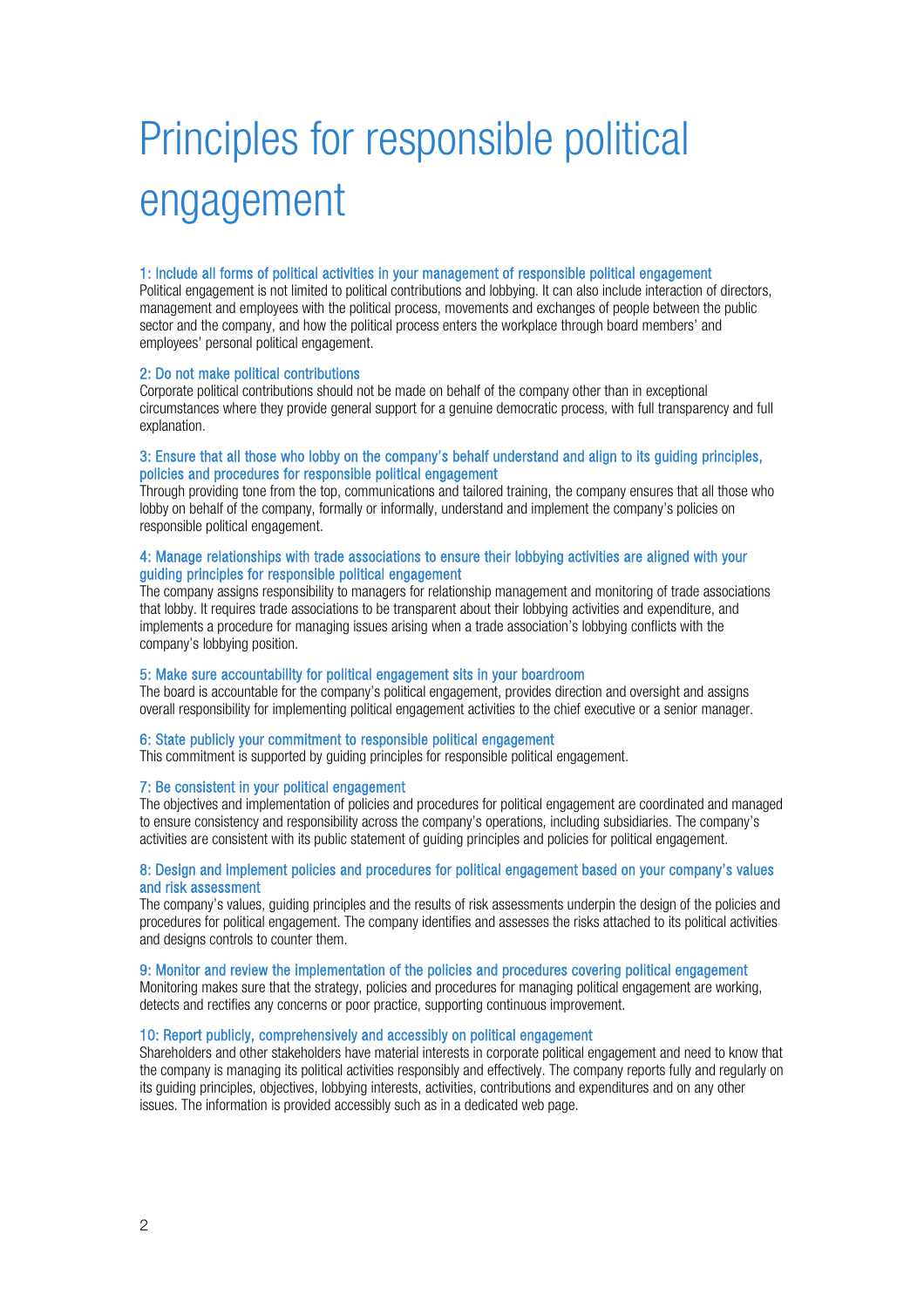# Table of contents

| Stakeholders want responsible political engagement and transparency8 |  |
|----------------------------------------------------------------------|--|
|                                                                      |  |
|                                                                      |  |
| 3. Five forms of political activity: their scope and risks 10        |  |
| 3.1 Political donations and indirect political expenditure 12        |  |
|                                                                      |  |
|                                                                      |  |
| 3.4 Exchanges of people between business and the public sector 26    |  |
|                                                                      |  |
|                                                                      |  |
|                                                                      |  |
|                                                                      |  |
| 5. Managing responsible political engagement 37                      |  |
|                                                                      |  |
|                                                                      |  |
|                                                                      |  |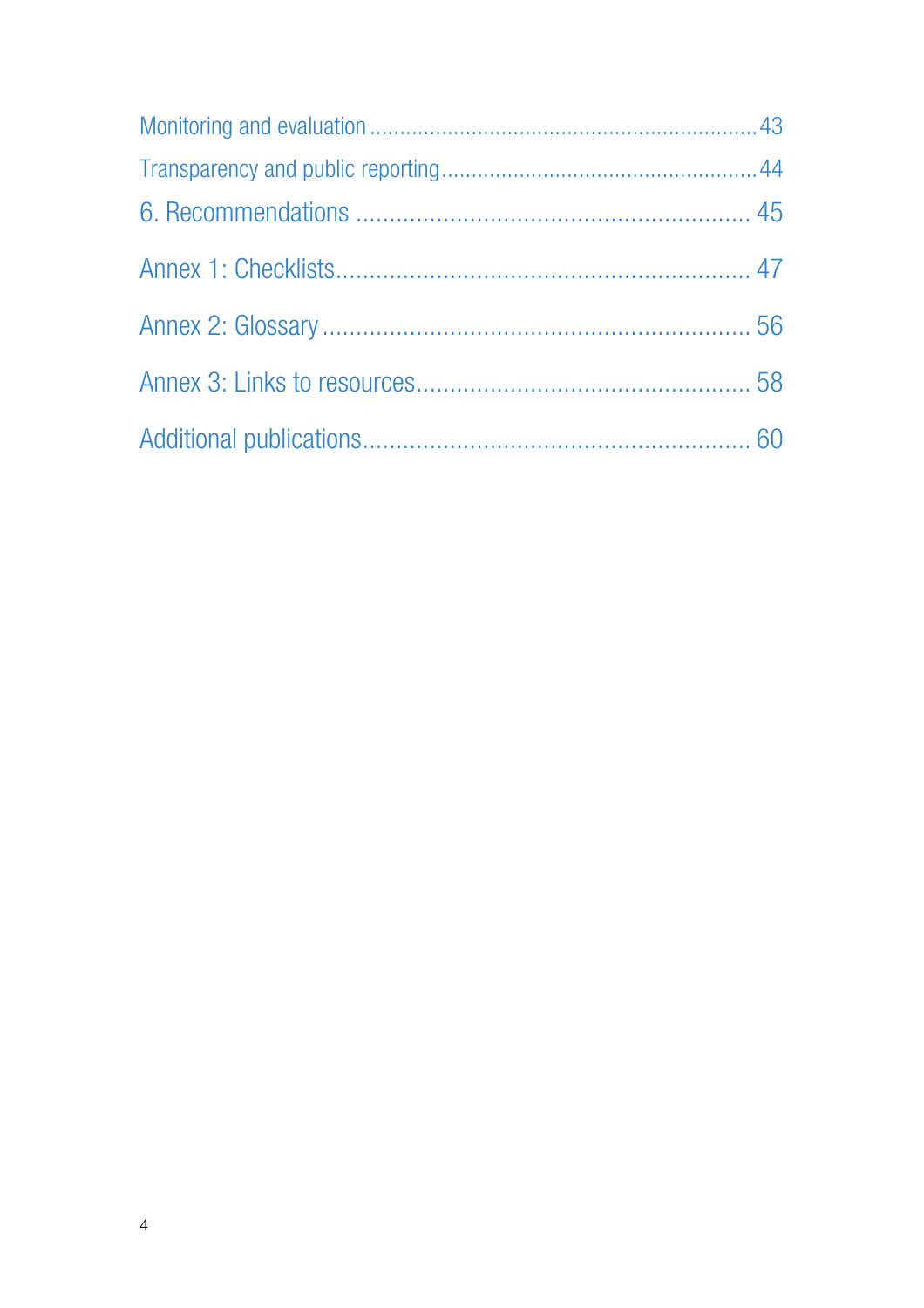# 1. Introduction

The aim of this publication is to provide guidance for companies on the management of responsible corporate political engagement. It is also intended to assist regulators, law makers, prosecuting agencies, lobbyists, trade bodies, investors and professional advisers that may wish to refer to a Transparency International (TI) position when forming their own approach and decisions. The guidance has been developed based on TI's extensive experience in developing corporate governance, public policy and anti-corruption practice. The guidance has also benefited from the advice and practical experience of an Advisory Committee.

The scope for this guidance is a broad spectrum of corporate activity covering political contributions, lobbying, memberships of trade associations, exchanges of people between the public and private sectors, and political activities in the workplace. While most large companies engage to some extent in political activities, the materiality and extent of engagement in these activities will necessarily vary according to a company's circumstances. Even if companies decide not to engage with the political process, they will nevertheless need policies and procedures in place to allow them to implement such policies and respond should they be drawn into public policy debate. This guidance should therefore be relevant to all large companies whatever the level of their interaction with the political process as well as smaller companies that are likely to have such interactions.

#### Forms of corporate political engagement:

- Political contributions: financial and in-kind
- Lobbying
- Memberships of trade associations and business chambers
- Exchanges of people between the public and private sectors
- Political activities and the workplace

It is important to note that this guidance is based on the premise that there are sound and legitimate reasons for companies to participate in the political process.

However, careful stewardship of political engagement is needed to ensure stakeholder trust and confidence is not lost.

The foundation of TI-UK's approach is that responsible corporate political engagement is carried out within a framework of good corporate governance and commitments by the board to integrity, accountability, transparency and responsible political activities. By designing and implementing policies and procedures for their political activities, companies that wish to interact with or are otherwise drawn into the political process can ensure their activities contribute to the democratic process, benefit their business, meet the demands of a fast changing environment, are carried out with integrity and protect against risks of improper actions.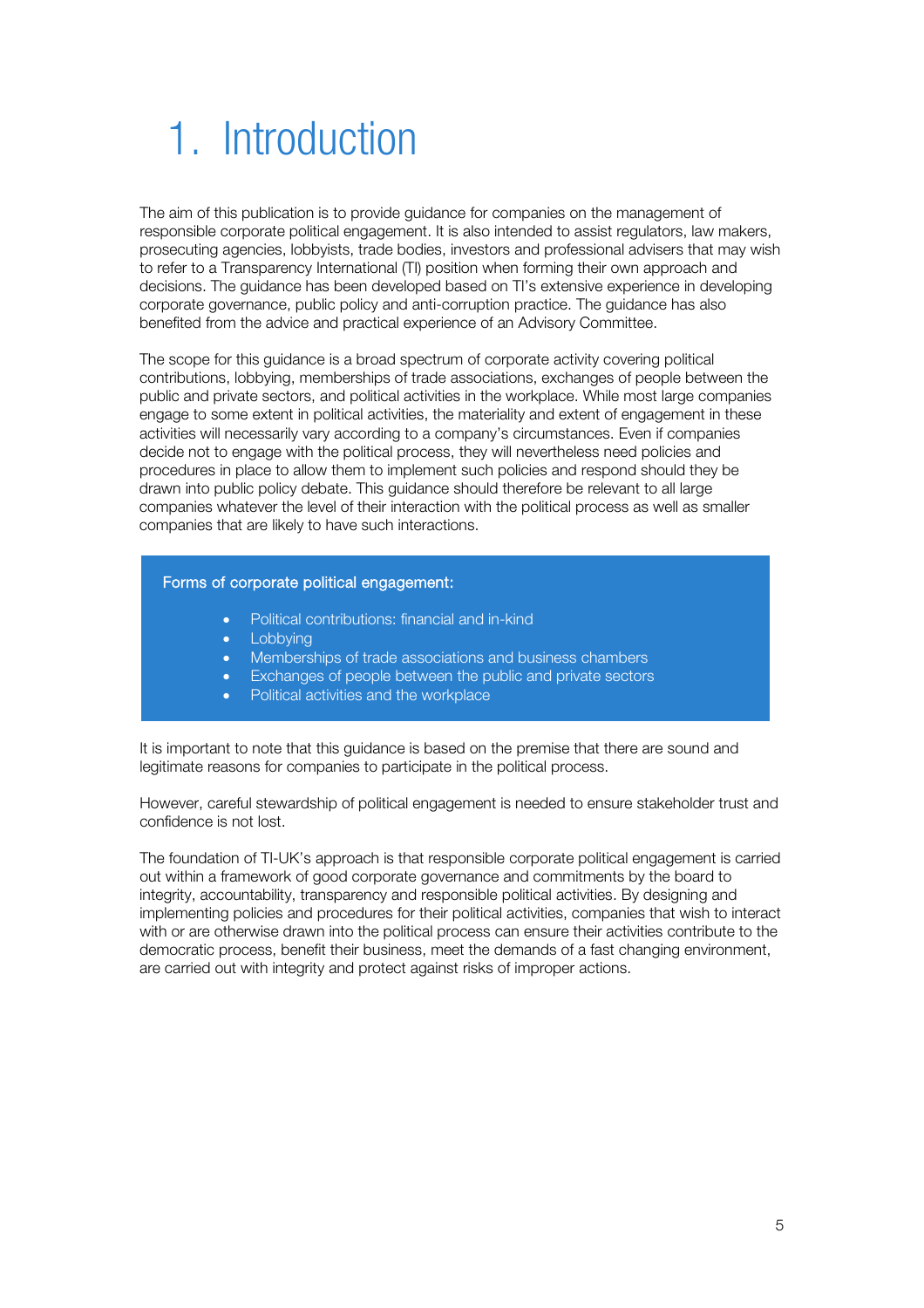# 2. Why companies should care

# Responsible engagement vs reputational risk

Companies engage with the political process with the aim of benefiting the business and meeting the interests of stakeholders. This can take many forms. For example, seeking to improve the business and economic environment, create new markets and opportunities and improve, modify or even prevent legislation.

Corporate political engagement can result in laws that are well designed for their purpose and create economic and social environments where businesses and societies can prosper. Engagement can also be an expression of corporate responsibility by strengthening the democratic process in societies and providing resources and expertise.

But despite the strong business case for corporate political engagement, companies need to recognise that engagement brings legal and reputational risks. Inappropriate engagement damages public trust in business and in the political process. The consequences of improper, negligent or inadvertent engagement in political activities can be significant.

#### Risks when political activities go wrong

- Reputational damage
	- o Public campaigns against the company
	- o Media attention and investigation
- Legal fines and associated costs
- Debarment from public contracts (e.g. under pay-to-play laws)
- Market and financing issues
- Loss of confidence by business partners
- Increased vulnerability to bribery demands
- Damage to employee trust and morale
- Loss of key board members or executives

# Lack of public trust

Public trust of companies in this area is not high. The Global Corruption Barometer published in 2013 by Transparency International found that 54 per cent of the 107,000 people surveyed thought that their respective governments are either largely or entirely captured by self-interested groups, rather than run for the benefit of the public at large. For the UK and USA, countries with significant corporate political engagement, the figures were even higher at 59 per cent and 64 per cent respectively.

The US Security and Exchange Commission's (SEC) investigation<sup>[1](#page-7-0)</sup> into the hiring of the children of Chinese officials by JPMorgan Chase and at least six other large banks highlights the risks of engaging with public officials, even indirectly through their offspring. The case has had both

<span id="page-7-0"></span><sup>&</sup>lt;sup>1</sup> Ongoing at the time of publication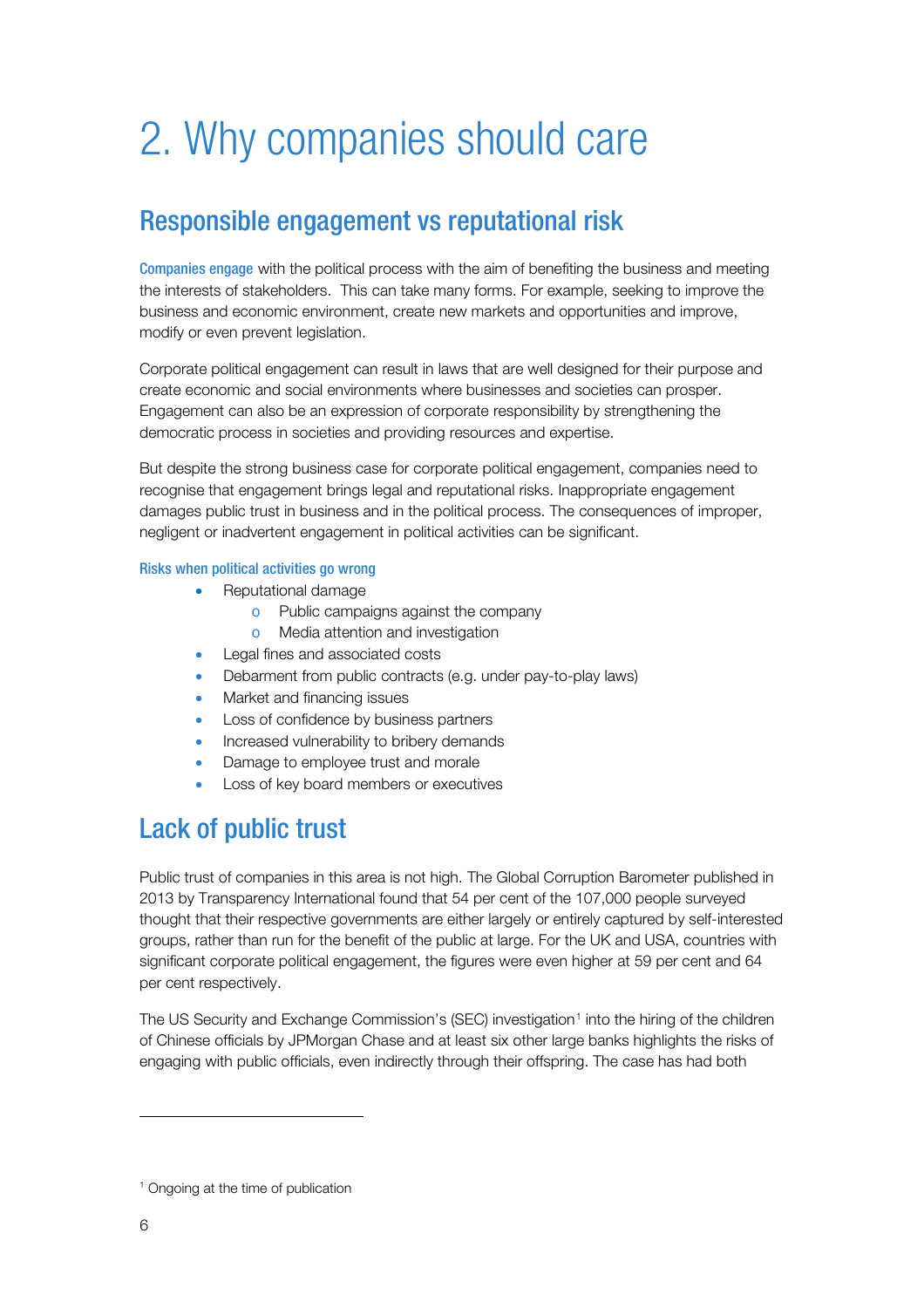reputational and financial implications. [2](#page-8-0) The banks are suspected of hiring officials' children in exchange for preferential treatment in China including securing deals with state-owned enterprises. The cost for JP Morgan Chase has been significant, as it felt obliged to excuse itself from two large initial public offering deals valued at around US\$4 billion<sup>[3](#page-8-1)</sup> due to the ongoing investigations into its hiring practices.

By trying to gain improper influence through political activities, a company may well find itself prosecuted for bribery and contending with more than reputational damage. In fact, the Foreign Corrupt Practices Act (FCPA) - the first modern anti-bribery legislation - came into being specifically to deal with US companies bribing politicians. At the time of the Watergate investigations, more than 400 US companies admitted to making "questionable payments" to foreign officials and politicians totalling more than US\$300 million. [4](#page-8-2)

A lot has changed since the FCPA came into force in 1977, not only in legislative terms but also in the expectations of stakeholders.

# Investor pressure

-

There is also growing investor attention to how companies interact with politicians and the risks that such interaction may bring. Increasingly, shareholder resolutions are demanding that companies prohibit political donations and declare their policies and expenditures for political activities. A US survey, the 2014 CPA-Zicklin Index, identified that 160 of the 299 companies studied (54 per cent) had been formally engaged by shareholders with a resolution on the issue of corporate political spending disclosure and accountability.[5](#page-8-3) The International Corporate Governance Network has published guidance for investors with a statement and principles on political lobbying and donations.[6](#page-8-4)

<span id="page-8-1"></span><span id="page-8-0"></span><sup>2</sup> http://www.wsj.com/articles/banks-angling-for-china-ipo-hired-a-ceos-daughter-1406910827

<sup>3</sup> the two IPOs were for Tianhe Chemicals and China Everbright Bank Co http://www.cnbc.com/2014/01/21/jpmorgan-drops-another-china-ipo-amid-princeling-probesources.html

<span id="page-8-2"></span><sup>4</sup> http://www.wsj.com/articles/SB10000872396390444752504578024791676151154

<span id="page-8-3"></span><sup>5</sup> CPA-Zicklin Index, 2014 CPA-Zicklin Index of Corporate Political Disclosure and Accountability (Center for Political Accountability and the Zicklin Center for Business Ethics Research, September 2014).

<span id="page-8-4"></span>http://www.politicalaccountability.net/index.php?ht=a/GetDocumentAction/i/8642 <sup>6</sup> ICGN Statement and Guidance on Political Lobbying and Donations (International Corporate Governance Network, 2011)

https://www.responsible-investor.com/images/uploads/advertising/ICGN\_PLD.pdf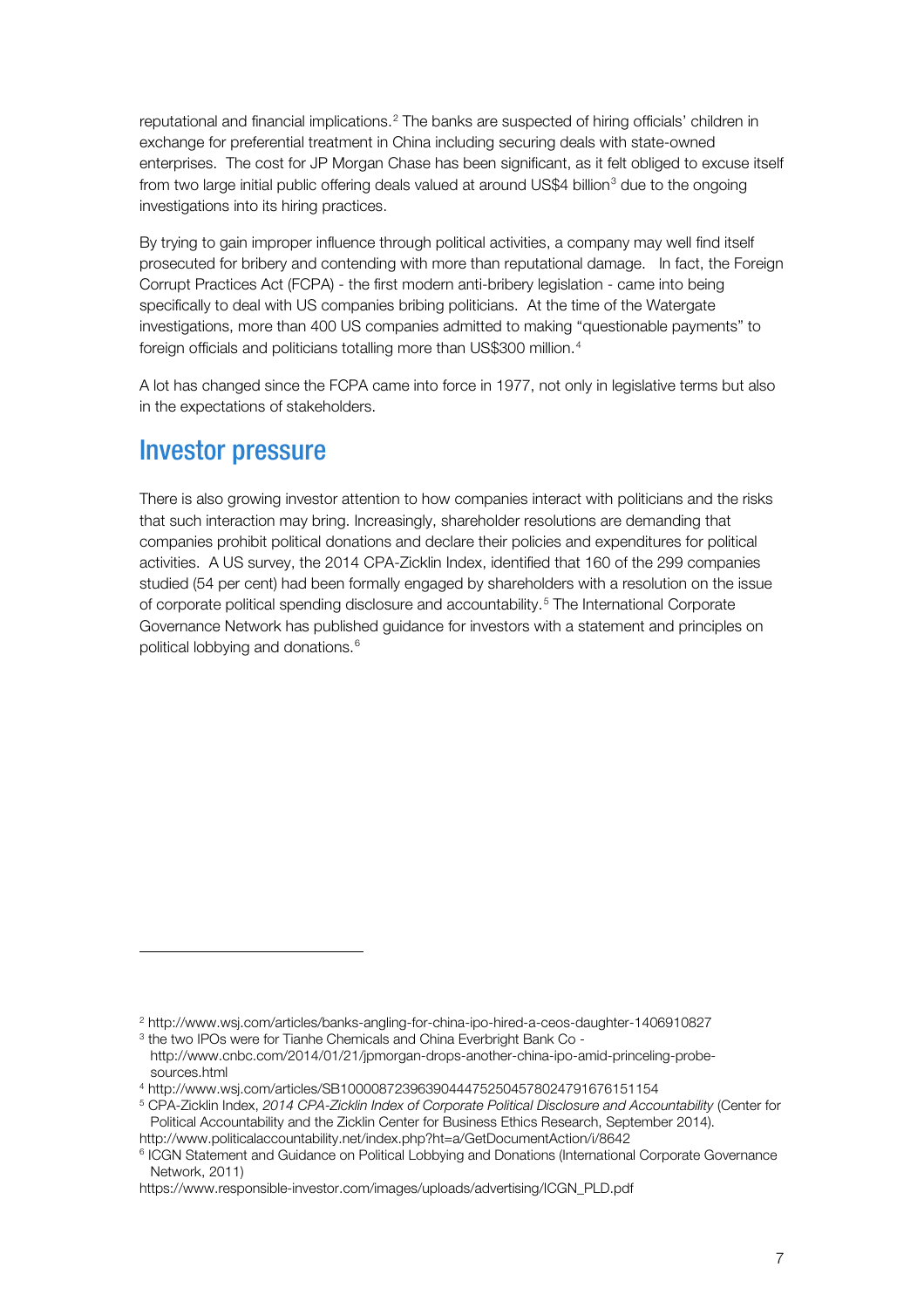# Stakeholders want responsible political engagement and transparency

Other stakeholders too are encouraging increased attention to political activities and their transparency. In 2013 after extensive consultation, the Organisation for Economic Co-operation and Development (OECD) published guidance for countries and lobbyists in Ten Principles for Transparency and Integrity in Lobbying.<sup>[7](#page-9-0)</sup> In 2015, TI-UK published a policy paper on lobbying Lifting the Lid on Lobbying, and the United Nations Global Compact has addressed a specific sector with its guidance for responsible corporate engagement in climate policy.<sup>[8](#page-9-1)</sup> General public awareness is also higher with the internet and social media bringing unprecedented intensity and detail to scrutiny and challenges on corporate political engagement, with information shared instantaneously, globally and virally. Media attention is also intense and investigative 'stings' on politicians have exposed improper lobbying and donations.

The challenge for companies is how to respond to stakeholders on corporate political engagement. A process for constructive and regular consultation with stakeholders can help in managing expectations. But meeting expectations may not always be achievable from a corporate perspective.

# Greater transparency demanded by legal requirements

The ever more demanding environment for transparency of political activities is set within a framework of growing legislation on corporate transparency and voluntary standards. Laws and regulations require corporate transparency to go beyond financial and operating dimensions and to report to society as well as to shareholders on risks, sustainability and societal impacts. The UK Companies Act 2006 requires directors to report on environmental matters and on social and community issues. In 2014, the EU amended a directive to require companies to disclose their non-financial information, including reporting on social and anti-corruption and bribery measures.<sup>[9](#page-9-2)</sup>

# Laws and regulations are tightening

Laws are restricting political donations and some countries have banned contributions. In the UK, The Political Parties, Elections and Referendums Act 2000 controls donations received by political parties. Greater transparency in lobbying has been attempted by some countries with voluntary or mandatory registration and disclosure of lobbyists. The US stands alone among countries at present in having legislated at both federal and state levels for disclosure of expenditures on lobbying. The revolving door - the exchange of politicians, public officials and business executives between the public and private sectors - is being regulated too with Germany, the UK and the USA among the countries which have introduced new rules and laws.

<span id="page-9-0"></span><sup>&</sup>lt;sup>7</sup> Principles for Transparency and Integrity in Lobbying (OECD, 2013).

http://www.oecd.org/gov/ethics/oecdprinciplesfortransparencyandintegrityinlobbying.htm

<span id="page-9-1"></span><sup>&</sup>lt;sup>8</sup> Guide for Responsible Corporate Engagement in Climate Policy (UN Global Compact, November 2013) https://www.unglobalcompact.org/docs/issues\_doc/Environment/climate/Guide\_Responsible\_Corporate\_E

ngagement\_Climate\_Policy.pdf

<span id="page-9-2"></span><sup>9</sup> Directive 2014/95/EU of the European Parliament and of the Council of 22 October 2014 amending Directive 2013/34/EU as regards disclosure of non-financial and diversity information by certain large undertakings and groups

http://eur-lex.europa.eu/legal-content/EN/TXT/?uri=CELEX:32014L0095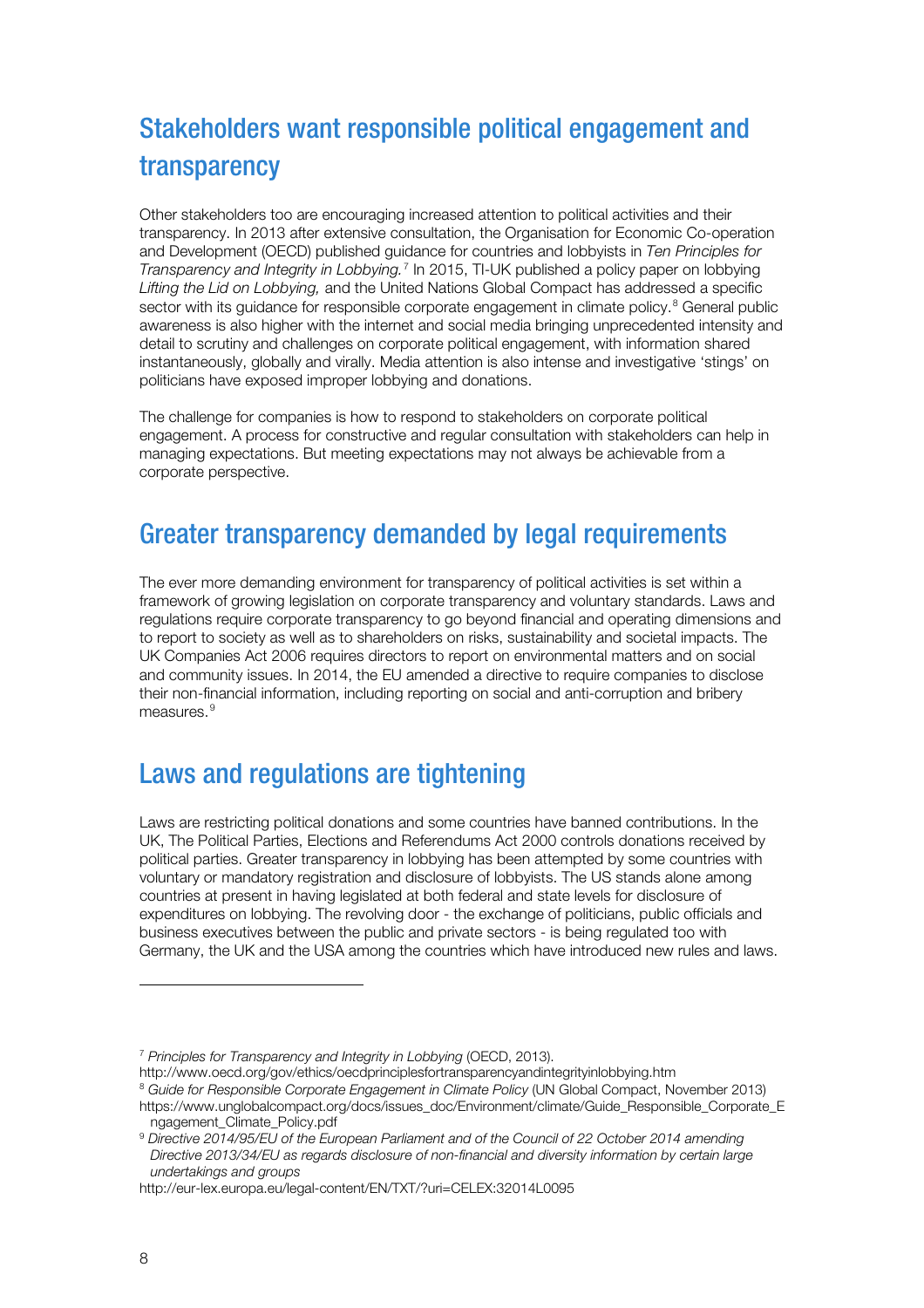#### Examples of objectives for responsible corporate political engagement

- Supporting the democratic process: This can be particularly important in developing countries where the democratic process is fragile, although the political process also needs support in developed countries. It can also include respecting the rights of employees and enabling them to take part in the political process such as by granting flexible working arrangements to take part in local council activities or allowing employees time off to serve as independent monitors of an election process.
- Encouraging a favourable economic and business environment: Advancing government support to the business sector, for example through appropriate grants, concessions and incentives or improving labour skills.
- Contributing to the development of laws governing company behaviour: Anticipating, recommending and contributing to changes in laws on topics such as company law, accounting and financial regulations, fair trading, health and safety, transparency and reporting, equality, diversity and labour.
- Monitoring the political environment: Keeping track of potential legislative changes, their interpretation and application and related issues. This can be achieved through engagement with politicians and others involved in the political process.
- Enhancing the company's reputation: Accurately explaining what the company does and the contribution it makes to the economy and society.

A transparent approach to political activities is not a luxury. It is the only way to convince stakeholders that a company's political activities are a genuine and legitimate part of the democratic process.

#### Case Study 1: Political engagement by the tobacco industry – 'a 50 year conspiracy'

"The tactics used by the tobacco industry to resist government regulation of its products include conducting public relations campaigns, buying scientific and other expertise to create controversy about established facts, funding political parties, hiring lobbyists to influence policy, using front groups and allied industries to oppose tobacco control measures, pre-empting strong legislation by pressing for the adoption of voluntary codes or weaker laws, and corrupting public officials. Formerly secret internal tobacco industry documents provide evidence of a 50-year conspiracy to 'resist smoking restrictions, restore smoker confidence and preserve product liability defence'. The documents reveal industry-wide collusion on legal, political and socially important issues to the tobacco industry and clearly demonstrate that the industry is not disposed to act ethically or responsibly. Societal action is therefore required to ensure that the public health takes precedence over corporate profits."

Comment: This is an extreme example where a long-running campaign of political engagement fundamentally undermined public trust in an entire industry to act in an ethical or responsible manner in its interactions with government and the political process.

Source: 'Tobacco industry tactics for resisting public policy on health', Bulletin of the World Health Organisation, 2000.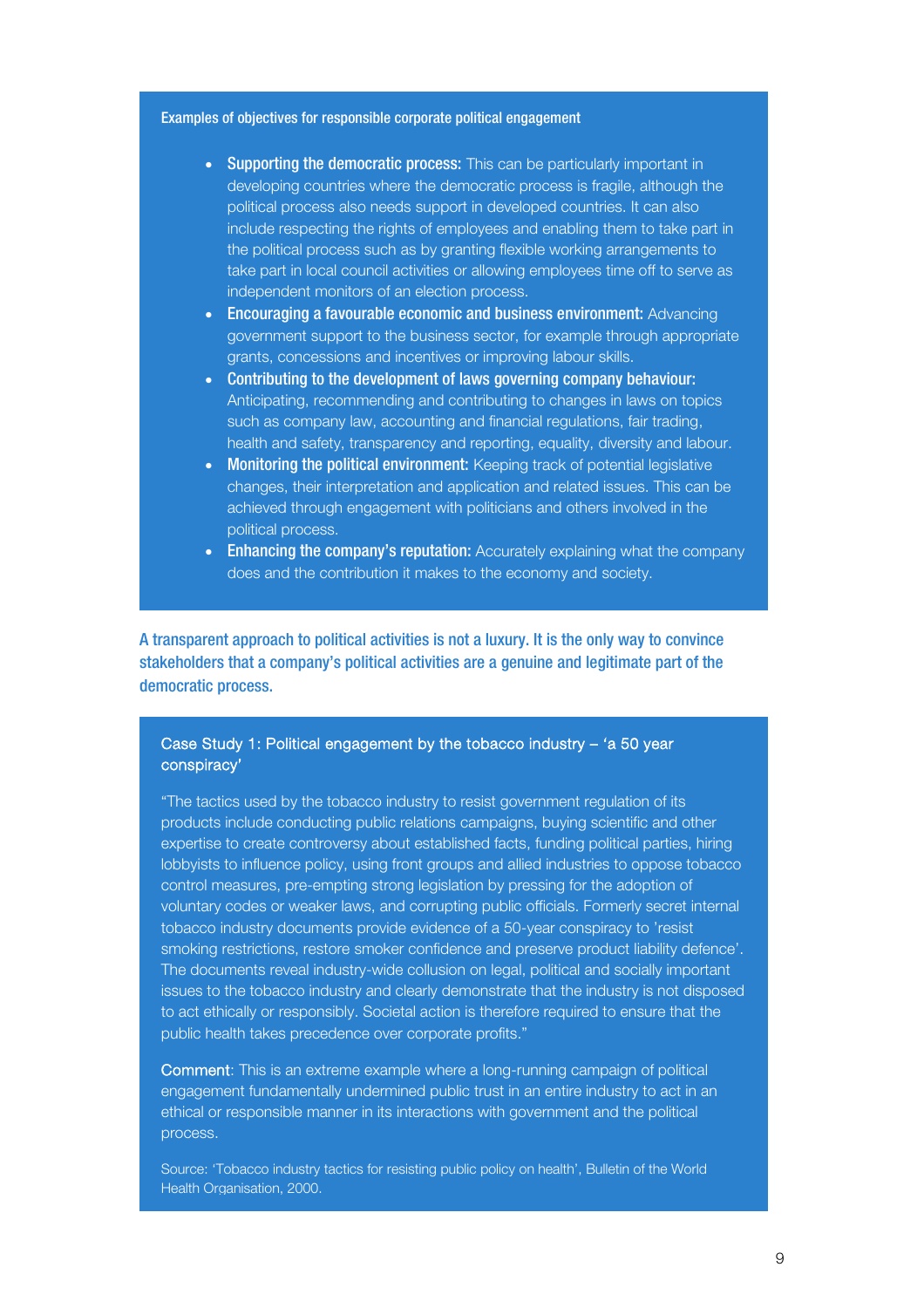# 3. Five forms of political activity: their scope and risks

This section outlines the five forms of political activities in the scope of this guidance and discusses their different contexts and characteristics, the ways in which they are used by companies and the main risks involved in each.

It is important that companies clearly define the scope and various forms of political activities they undertake as there are no universally agreed definitions to rely on. A clear understanding of the scope of political activities will enable them to be carried out responsibly, consistently and effectively and will help employees to know what they should do and avoid making errors.

Definitions can be developed by consulting with legal advisers, institutional investors and shareholders, examining existing definitions in inter-governmental, national and local legislation as well as those used by trade associations, NGOs and peer companies.

#### Principle 1: Include all forms of political engagement in your management of responsible political engagement

Political engagement is not limited to political contributions and lobbying. It can also include interaction of directors, management and employees with the political process, movements and exchanges of people between the public sector and the company and how the political process enters the workplace through board members' and employees' personal political engagement.

#### Principle 2: Do not make political contributions

Corporate political contributions should not be made on behalf of the company other than in exceptional circumstances where they provide general support for a genuine democratic process, with full transparency and full explanation. In such cases, the company should contribute only in a balanced or proportionate way and not support campaigning or contribute to or disproportionately advantage any specific party or political viewpoint.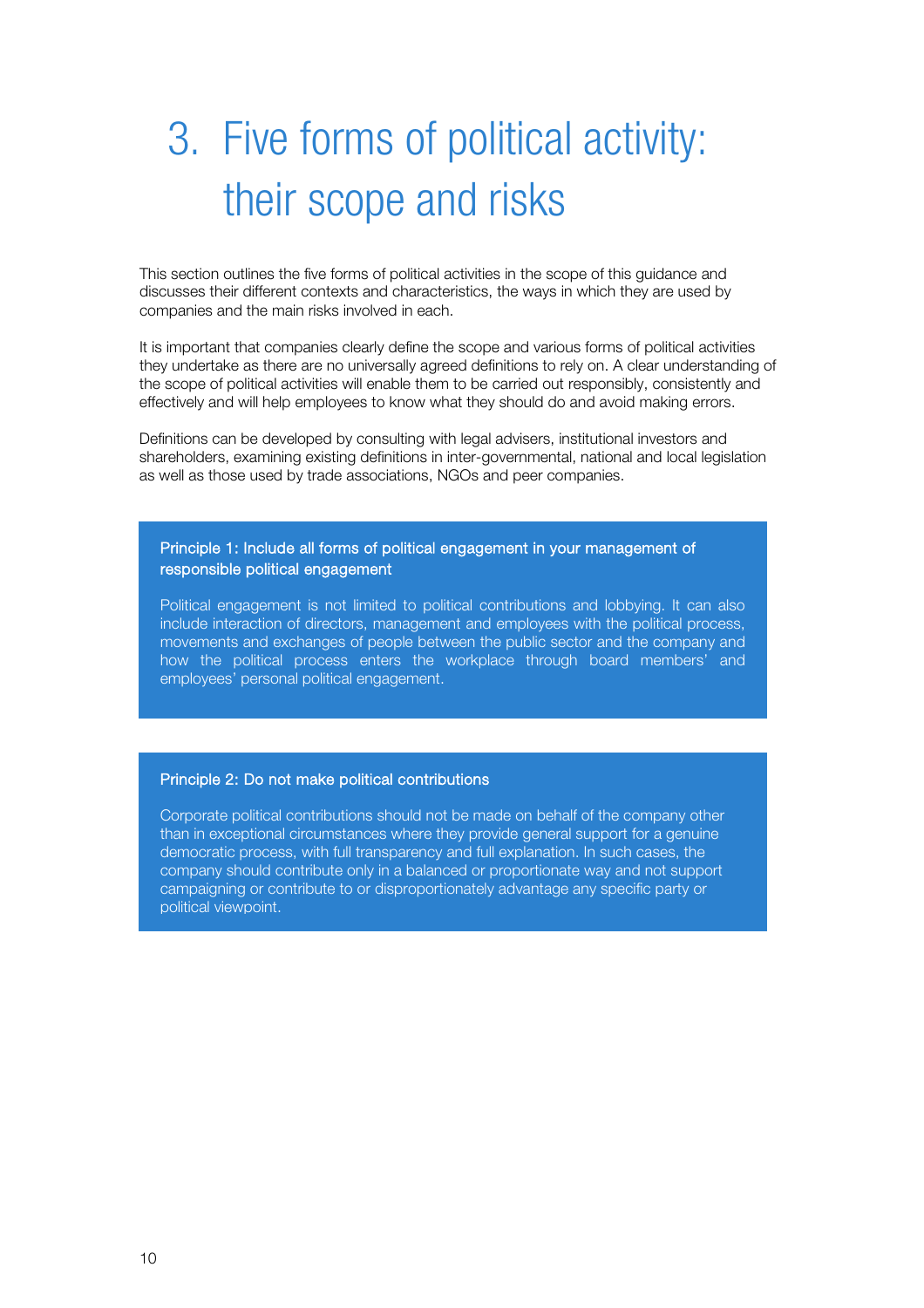### Forms of corporate political activity

| <b>Activity</b>                                                     | <b>Description</b>                                                                                                                                                                                                                                                                                                      |
|---------------------------------------------------------------------|-------------------------------------------------------------------------------------------------------------------------------------------------------------------------------------------------------------------------------------------------------------------------------------------------------------------------|
|                                                                     | Contributions made directly or indirectly to a political party or its<br>local branches, elected officials or political candidates.                                                                                                                                                                                     |
| Political donations<br>and expenditure                              | Contributions made to an organisation or activity aligned with a<br>political cause such as a research organisation or think tank,<br>assisting with the drafting of legislation, carrying our funding or<br>research.                                                                                                  |
|                                                                     | Formal advocacy carried out by in-house lobbyists, consultant<br>lobbyists and trade associations.                                                                                                                                                                                                                      |
|                                                                     | Informal advocacy by board members, senior executives or<br>specialists.                                                                                                                                                                                                                                                |
| Lobbying                                                            | Lobbying<br>activities<br>include meetings,<br>can<br>position<br>papers,<br>communications, administration, research, drafting proposals for<br>legislation and providing staff resources and meeting rooms for<br>political committees, such as UK All-Party Parliamentary Groups.                                    |
|                                                                     | Indirect lobbying can include building supporting constituencies and<br>initiating and funding community campaigns (so-called 'astro-<br>turfing') by engaging and mobilising organisations such as research<br>institutes, charities and action groups and initiating, funding and<br>managing social media campaigns. |
| Trade associations<br>and business<br>chambers                      | Memberships of trade associations and business chambers that<br>lobby on behalf of their members.                                                                                                                                                                                                                       |
|                                                                     | Revolving door: Post-employment positions, two-way, to and from<br>public office.                                                                                                                                                                                                                                       |
| Exchanges of<br>people between<br>business and the<br>public sector | Secondment:<br>Long-term<br>short-term<br>and<br>work<br>experience<br>placements in either direction.                                                                                                                                                                                                                  |
|                                                                     | Associated politicians: Depending on the laws of the jurisdiction,<br>elected politicians may be contracted as consultants to the<br>company or appointed to the board.                                                                                                                                                 |
| Political activities                                                | Release for public office, such as carrying out duties as a local<br>councillor.                                                                                                                                                                                                                                        |
| and the workplace                                                   | Unpaid leave to campaign for office.                                                                                                                                                                                                                                                                                    |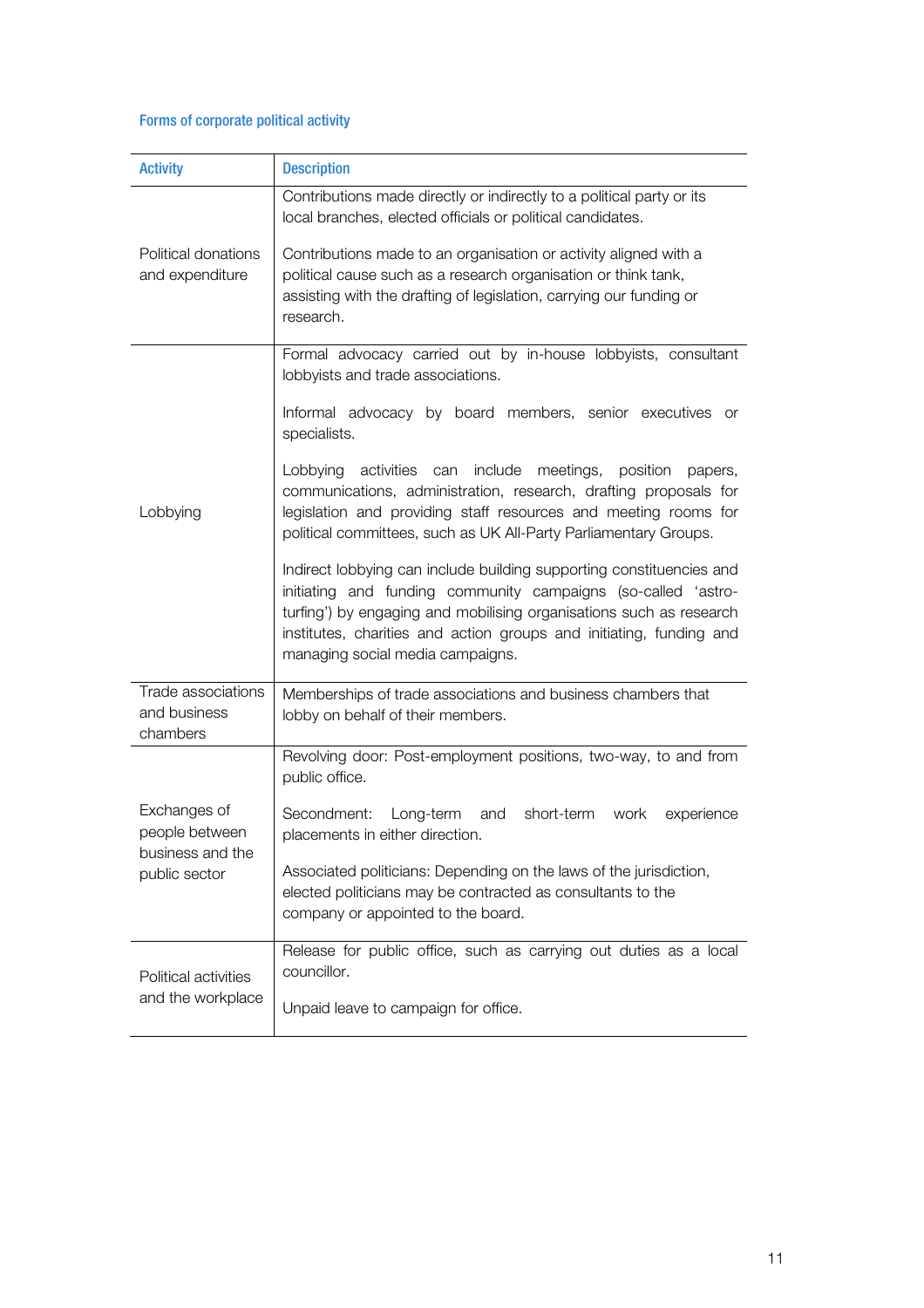# 3.1 Political donations and indirect political expenditure

## Defining political donations and indirect political expenditure

In drawing up the policy for political donations and indirect political expenditure, the company must decide their scope since laws provide only broad definitions. A side effect of this uncertainty is that many EU-based companies which are subject to EU-set thresholds on political contributions to European political parties, nevertheless pass resolutions at AGMs authorising them in case they inadvertently make a contribution and breach the threshold. [10](#page-13-0)

Corporate political donations can be general party support or campaign funding to support a party, politician or a candidate. Political expenditure can be to support or oppose a party, candidate or referendum issue.

The laws governing political contributions vary by jurisdiction. For instance, the UK and USA permit political donations, while they are prohibited in Belgium and France. In the USA, political expenditure has grown apace following the 2010 decision in the Citizens United v. Federal Election Commission case which ruled that political spending is protected under the First Amendment. This decision allows companies and unions to spend unlimited amounts of money on political activities, as long as expenditure is made independently of a party or candidate.

#### **Definitions**

Political donations: Expenditures, cash or in kind, made directly or indirectly to a political party or its local branches, elected officials or political candidates. Expenditures can be for general party support or for political campaigning.

Indirect political expenditure: Any independent campaign spending that is not a political contribution which is expended on activities such as advertising and communications that reasonably can be seen as intended to influence who or what people vote for at a poll.

#### Forms of political contributions

- Financial donations
- Secondments to political parties
- Loans of money at less than market interest rates.
- Fees or rates for products, services or loans at less than commercial terms.
- Sponsorship of an event or publication.
- Subscriptions or affiliation payments.
- Free or discounted use of facilities or services such as offices, transport, printing, telecommunications, advertising and media coverage.
- Sponsorship or support for fundraising events, such as a fundraising dinner.

#### Examples of grey areas

- Release of employees without pay for political campaigning
- Travel for public officials on company planes or vehicles.
- Purchasing a display space or event at a party conference.
- Honoraria for politicians or civil servants to speak at company events or sponsored events.

<span id="page-13-0"></span><sup>10</sup> The threshold will increase in 2017 from €12,000 to €18,000.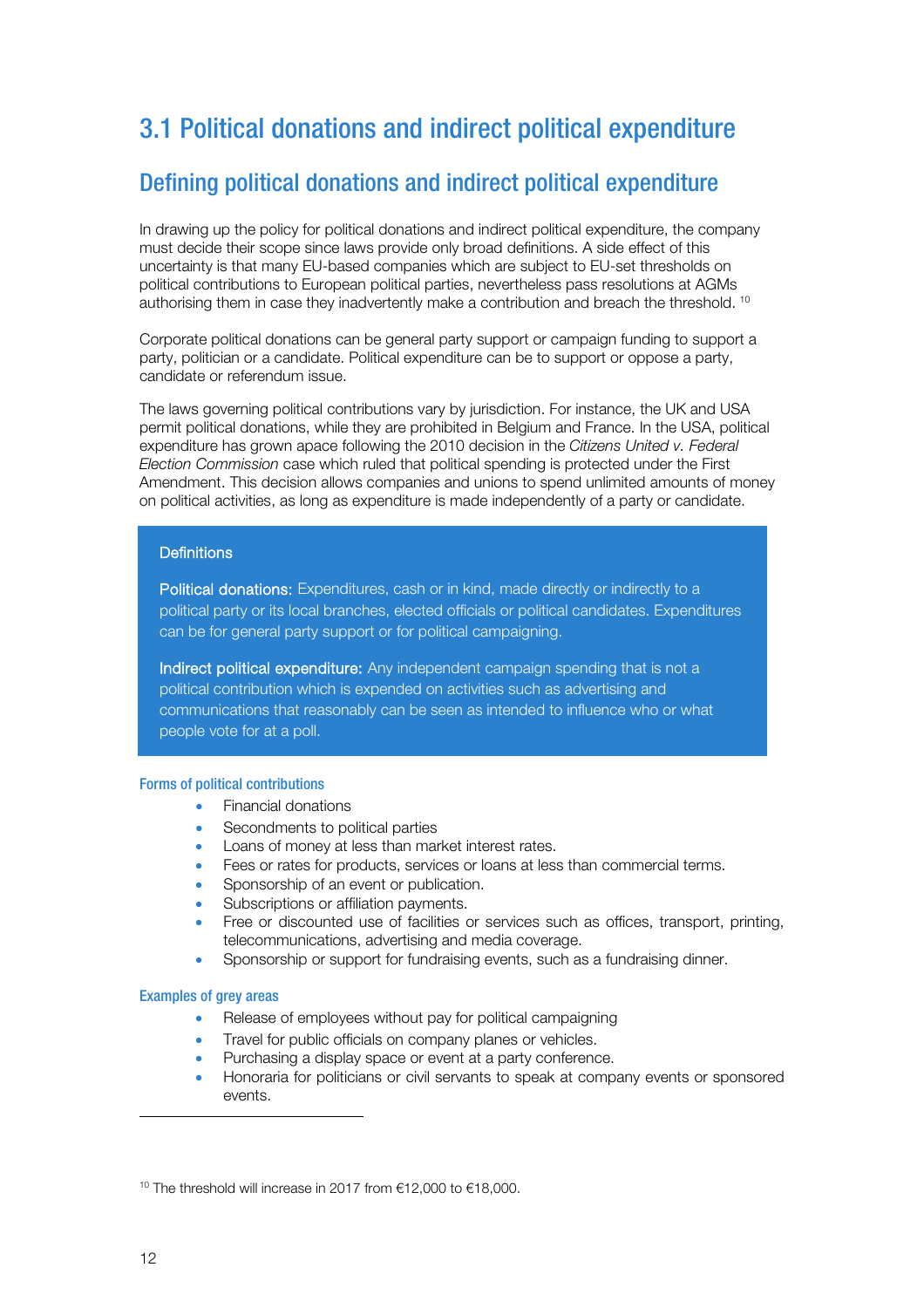## Deciding the policy

The board needs to decide its position on political contributions and indirect expenditures by considering their purpose, benefits, risks and boundaries. By definition, a donation is a gift made without expectation of return and any political contributions must benefit the political process and not be linked in any way to a direct business benefit.

In view of stakeholder distrust of corporate political engagement, the potential for misguided perceptions of companies' intentions and the risk of bribery, it is understandable that many companies now prohibit all political donations. It should not be forgotten that illegal political donations were one of the reasons for introducing the US Foreign Corrupt Practices Act. The trend towards prohibiting contributions is reinforced by the judgement of many companies that they benefit more from lobbying and other forms of expenditure and political activity. These have greater legitimacy, allow for a higher degree of management and control, and provide for easier measurement of returns.

### Who can seriously content that a US\$100,000 donation does not alter the way one thinks about and possibly votes on an issue? Alan K. Simpson, former Republican senator of Wyoming, 2014.

A principle of this guidance is that companies should not make political donations. But if, in exceptional circumstances, political donations are made, they should be only as an expression of corporate responsibility, providing general support on a balanced and proportionate basis to the main political parties to support a genuine democratic process. This will typically be in emerging or fragile democracies when, for example, a company is dominant in a market and there is agreement by the international community that funding for fledgling parties would strengthen the democratic process.

If a company nevertheless decides to allow political donations as a general policy, it should ensure that there is clear space between the provision of general support and any immediate business advantage for the company. For this reason, the policy should exclude campaign financing, which is more likely than other forms of donation to influence political decisions of immediate benefit to the company, such as legislation or regulations, licences and concessions, investments and contracts. The company's policies and procedures for political contributions must ensure that they are not made to influence a party or politician, improperly gain undue access, or to influence the award or retention of business contracts.

#### Case Study 2: An example of a corporate policy of non-alignment of political donations

#### Tata Group policy of political non-alignment

The Tata Group in India has a policy of political non-alignment and gives to political parties based on the ratio of seats held. Donations are made through the Tata Sons Electoral Trust, one of the biggest trusts in the country and the largest contributor to the two largest national parties.

#### Extract from the Tata Code of Conduct, Tata Group

Clause 7: A Tata company shall be committed to and support the constitution and governance systems of the country in which it operates. A Tata company shall not support any specific political party or candidate for political office. The company's conduct shall preclude any activity that could be interpreted as mutual dependence/favour with any political body or person, and it shall not offer or give any company funds or property as donations to any political party, candidate or campaign.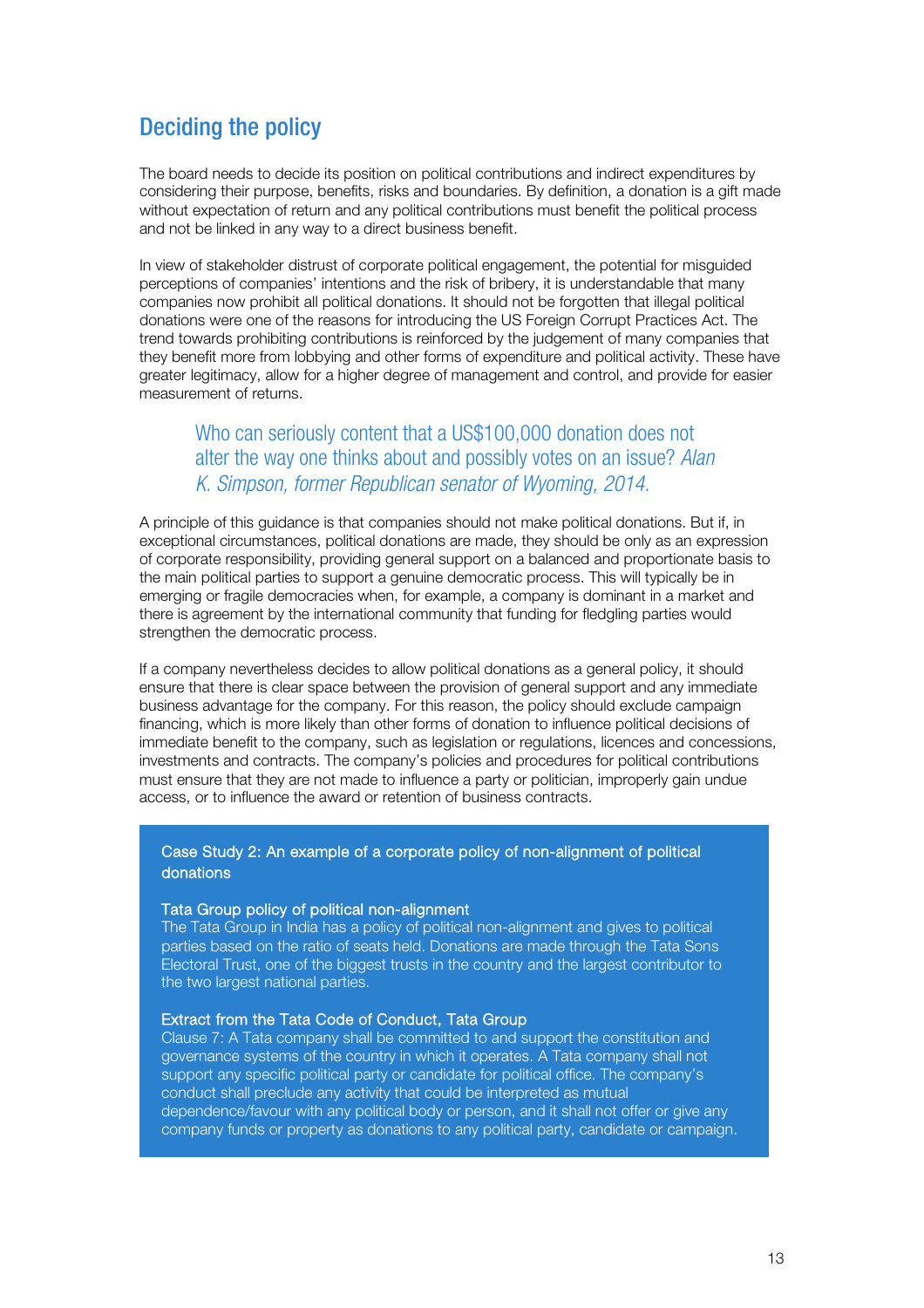## Ensuring compliance with the policy

Whatever the policy for political contributions, the company must ensure that expenditures are not made in breach of the policy, whether in error or through corrupt behaviour. In particular, the company must implement anti-bribery controls to prevent contributions being made to obtain an improper business benefit, such as winning a public contract or securing changes to laws or regulations. The controls should be tailored and based on a risk assessment of the company's political activities.

## Board members' and employees' donations

The board should also consider developing a policy on political donations by directors and employees. Balancing the company's wish to respect the rights of individuals to their political views and affiliations, while managing any potential conflict with the company's political support and lobbying positions is a complex area. Some aspects to be considered in drawing up a policy are listed below.

#### Possible content for policies for board and employee political contributions

- Respect for the right of the individual to have personal political affiliations and to make personal contributions.
- The company will not coerce or require board members or employees to contribute to a political party, politician or candidate.
- Political activities of a director or employee must not be associated with the company or be capable of being seen as such.
- Directors and employees must not use their position with the company to suggest, influence, coerce or pressure others (including directors, employees, associated third parties) to make contributions to or to support or oppose any political candidate, election or ballot initiative.
- In the case of a potential conflict of interest relating to political activity, the director or employee should follow the conflict of interest procedure and report the conflict to management.
- The company will not reimburse, directly or indirectly, directors or employees for any personal political contributions they make.

#### Case Study 3: Bank distances itself from political donations of senior executives

The Guardian reported in 2012 during the US presidential election year, that Barclays had privately distanced itself from its UK bankers' donations to Mitt Romney, the US Republican presidential candidate, after its executives had been accused in the UK Parliament of fundraising for political candidates instead of working to rebuild the public's trust in the wake of the Libor-setting scandal. Executives at Barclays were reported to have donated over US\$1m to Romney's presidential campaign and would be handing over more funds at a fundraising dinner in a London where tickets cost between US\$50,000 and US\$75,000. A vice-chairman of the bank and head of the UK and European government relations, said the bank was not a supporter of the presidential hopeful. In a letter he wrote that he would like to clarify that all political activity undertaken by Barclays' employees, including personal fundraising for specific candidates, was done so in a personal capacity, and not on behalf of Barclays. He stated that: 'Barclays is politically non-partisan, makes no political donations nor seeks to influence the political activities of its employees.'

Source: 'MPs tell Barclays to stop fundraising for Mitt Romney', The Guardian, 25 July 2012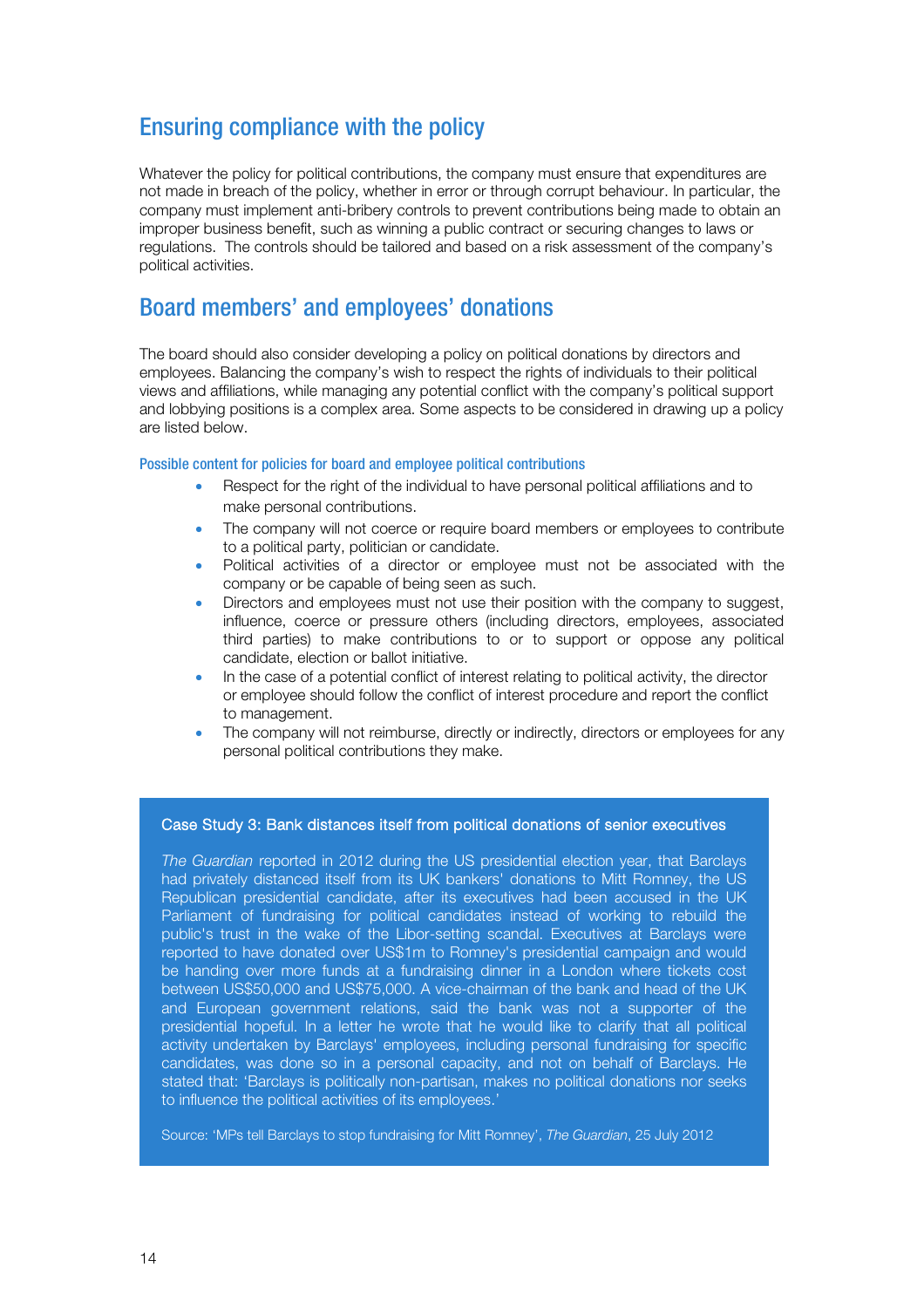### Examples of risks attached to political contributions

| <b>Risk</b>                            | <b>Description</b>                                                                                                                                                                                                                                                                                                                                                                                                                               |
|----------------------------------------|--------------------------------------------------------------------------------------------------------------------------------------------------------------------------------------------------------------------------------------------------------------------------------------------------------------------------------------------------------------------------------------------------------------------------------------------------|
| Unfounded<br>suspicion or<br>criticism | <b>Public mistrust:</b> Even though a company's political engagement is conducted<br>responsibly, a general climate of public mistrust of corporate political<br>engagement may lead to the company's activities being subject to public<br>concern or adverse media exposure.<br><b>Quid pro quo:</b> Campaign contributions are seen by the public as made in                                                                                  |
|                                        | exchange for a direct return such as changing a law, gaining a licence or<br>trading in influence. Even if made for the right reasons, a party or politician<br>may subsequently take a position benefiting the company that creates<br>suspicion of improper behaviour.                                                                                                                                                                         |
|                                        | Conflicts with policy positions: Support for a campaign or an individual<br>politician can draw the company inadvertently into association with a<br>candidate or elected politician espousing a position contrary to the company's<br>policy on a particular issue.                                                                                                                                                                             |
| Inconsistency                          | <b>Conflicts of interest:</b> A board member or senior manager donates to political<br>causes or makes public statements in a personal capacity in conflict with the<br>company's political contributions policy or public policy position. Particularly<br>where an influential business person or business owner is synonymous with<br>their company, large personal donations may be confused with the<br>company's own political engagement. |
|                                        | Lack of a clear definition of political contributions: This may lead to the<br>company failing to manage or report political activity or inadvertently<br>breaching a policy not to make contributions.                                                                                                                                                                                                                                          |
|                                        | Activities driven by the interests of the board and management: Campaign<br>contributions are driven by the interests of the directors and managers rather<br>than the business aims of the company. <sup>11</sup>                                                                                                                                                                                                                               |
|                                        | <b>Opening the door to improper expenditure:</b> A policy allowing political<br>contributions opens the door to expenditures on fundraising events, gifts,<br>hospitality or travel by lobbyists and consultants unbeknown to the company.                                                                                                                                                                                                       |
| Integrity or<br>policy                 | <b>Employee error or negligence:</b> An employee supports a political cause by<br>attending a fundraising or political celebration event or makes a statement that<br>can be construed as support for a political party or its policy.                                                                                                                                                                                                           |
| breaches                               | <b>Indirect giving is concealed:</b> Funds are given to foundations or associations<br>affiliated with or linked to a political party and such payments are not subject<br>to the transparency and accountability requirements for political contributions.                                                                                                                                                                                      |
|                                        | <b>Manipulation:</b> Financial or in kind support is made, in breach of the company's<br>policy, to a politician or party and concealed in accounts, off the books or by<br>other means.                                                                                                                                                                                                                                                         |
|                                        | <b>Improper influence:</b> A contribution is made to a charity or association where a<br>politician of relevance to the company is on the board or otherwise closely<br>connected.                                                                                                                                                                                                                                                               |

<span id="page-16-0"></span><sup>11</sup> Bloxham, Eleanor, 'Boards Take Heat for Political Spending', Fortune, 18 October, 2010.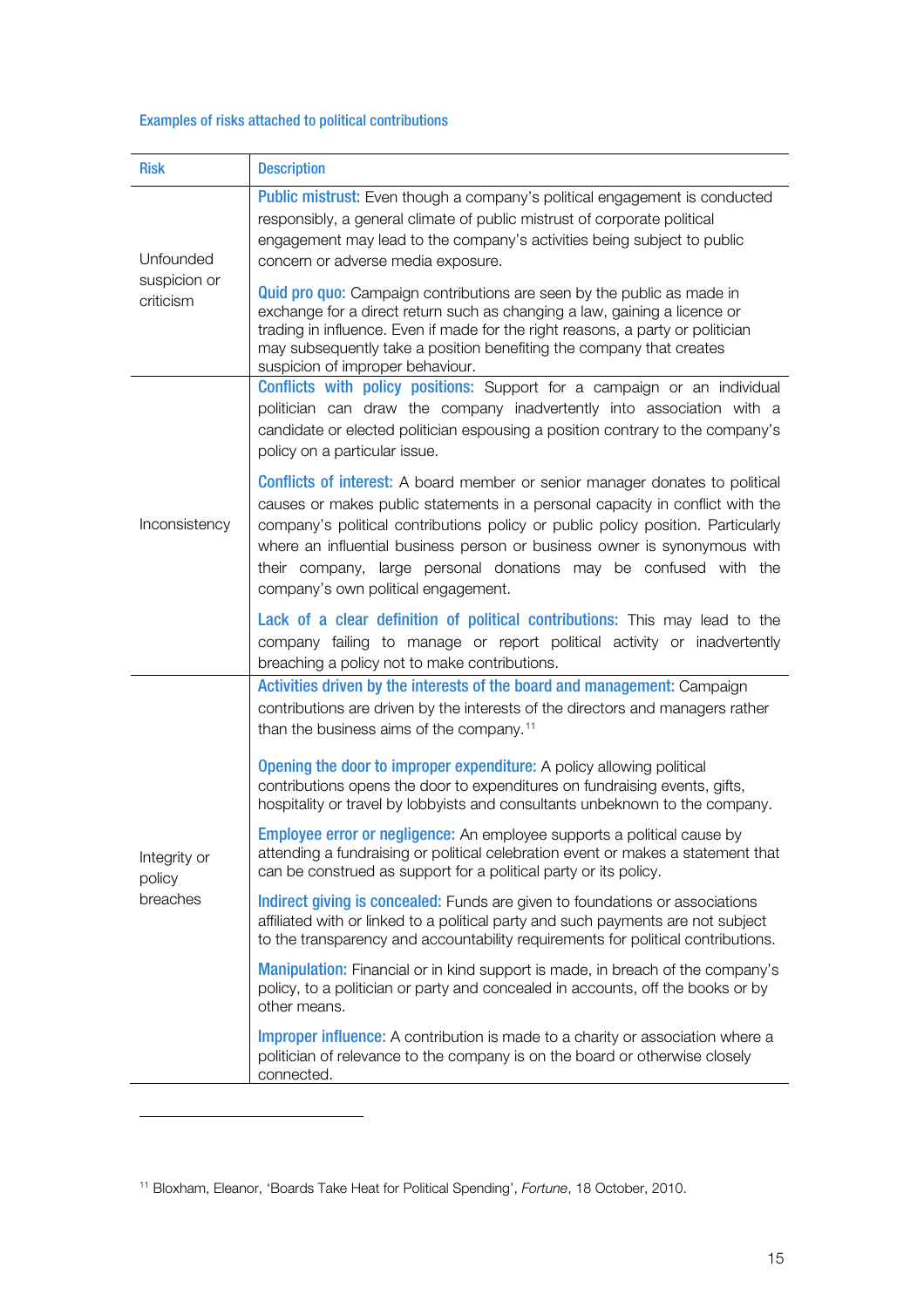#### Case Study 4: Conflict of candidate's position with company's policy

In 2010, Target Corp. had to defend a US\$150,000 donation to a Political Action Committee, MN Forward, which was running advertisements for a Republican candidate who opposed same-sex marriage. The Target Chief Executive Officer had to assure employees at the company's Minneapolis headquarters in an e-mail that his company's support of the gay community was 'unwavering'.

### US Political Action Committees and pay-to-play laws

Political Action Committees: (PACs) and Super PACs are US phenomena and relevant to foreign companies operating in the USA. Also relevant are 501(c) (4) organisations which are tax-exempt and not-for-profit organisations and do not have to disclose their donors. This creates a risk that companies may use them to route contributions to PACs and Super PACs and hide the true origin of donations.

Subsidiaries of foreign companies can have PACs under certain limited circumstances.1 The US Bipartisan Campaign Reform Act (commonly called 'McCain-Feingold Law') prohibits companies from making direct contributions or expenditures in connection with federal elections but companies may sponsor a 'separate segregated fund' known as a 'connected PAC'. PACs may not be funded with corporate treasury funds, but corporate funds may be used to administer a PAC. A company may solicit employees to make voluntary contributions to its PAC and the company may choose to decide to which political candidates or parties donations are given. PACs are limited to donating US\$5,000 to a single candidate and US\$15,000 to a political party per election. Individuals can donate a maximum of US\$5,000 to a PAC per year.

Super PACs: A decision in 2010 by the Supreme Court in the case Citizens United v. Federal Election Commission and subsequent decisions led to the creation of Super PACs (Independent Expenditure-Only Political Committees) that can raise and spend unlimited amounts of money from corporations, unions and individuals for the purpose of supporting or defeating a candidate for public office with limited reporting requirements. They are not allowed to make direct contributions to political parties or politicians campaigning for office. The donors to Super PACs must be disclosed to the Federal Elections Commission. Unlike PACs, corporations can directly contribute from their treasuries to Super PACs. US subsidiaries of foreign companies cannot contribute to Super PACs but the limited requirements for disclosure risks abuse, such as routing donations through US shell companies.

A concern for companies that have a PAC is that this will conflict with a policy not to make political donations. Some companies have decided to eliminate this concern and eight US companies were reported in the 2014 CPA-Zicklin Index as not having an employee-funded PAC and spending little to no political money overall.

Although most UK companies prohibit political contributions, a report by The Guardian in October 2012 identified one in five of Britain's largest companies as having made political donations, albeit small ones, through their PACs to the 2012 US presidential election campaigns, with the biggest contributors drawn from the defence, energy, finance and pharmaceuticals sectors.1 In fact, British companies contributed more money to US presidential candidates than any other non-US group. Some 14 of the top 50 most active foreign-controlled PACs had parent groups listed in London, according to Washington based Centre for Responsive Politics.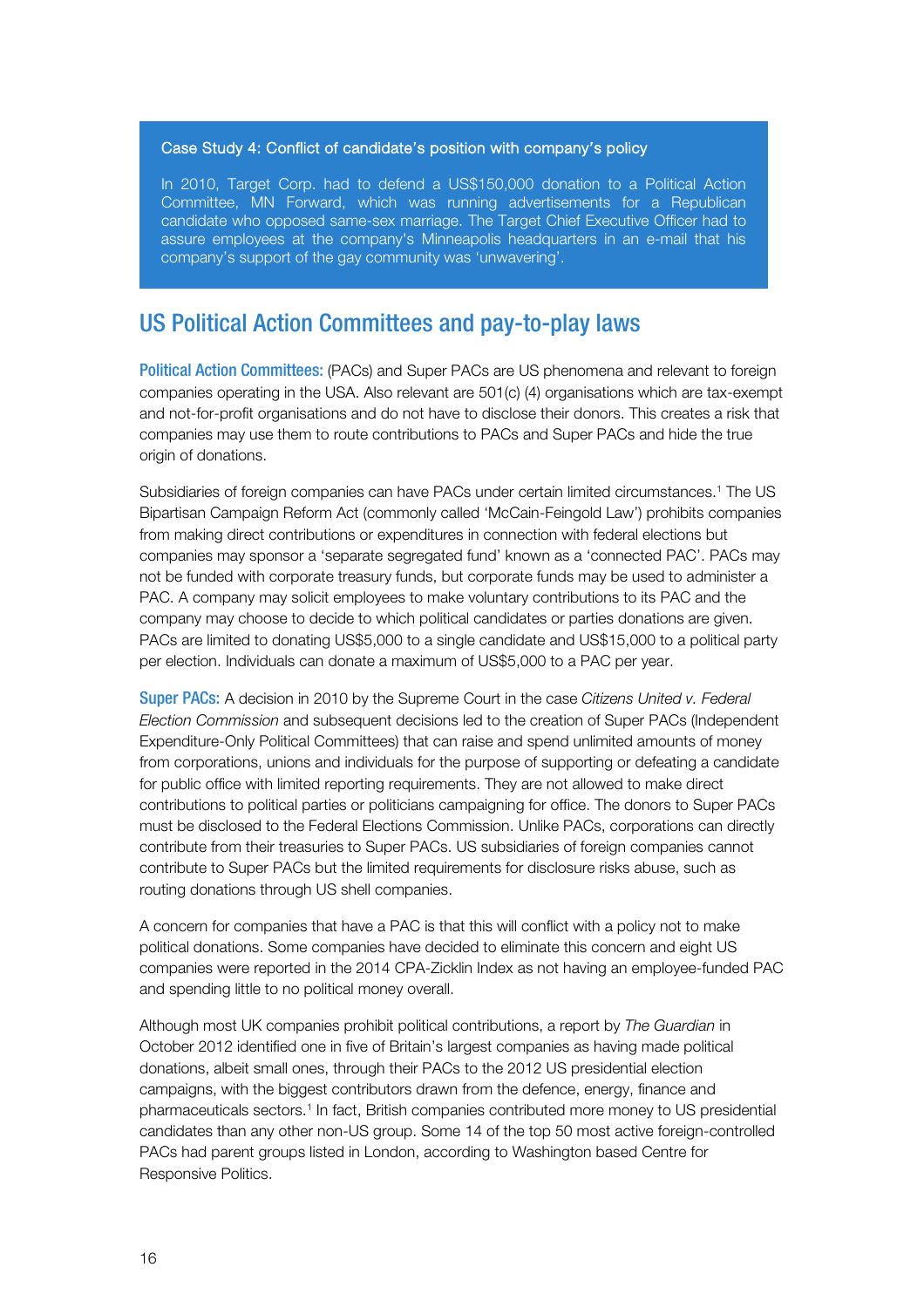Principle 3: Ensure that all those who lobby on the company's behalf understand and align to its guiding principles, policies and procedures for responsible political engagement

Through providing tone from the top, communications and tailored training, the company ensures that all those who lobby on behalf of the company, formally or informally, understand and implement the company's policies on responsible political lobbying.

Companies may decide which parties should receive their PAC's contributions while others leave it to employee representatives. Even where employees decide, there may be a built-in skew towards a party and a company might find it advantageous to encourage employee donations. Examples of incentives include BP, which provides employees who donate at least 2.5 percent of their salary to the company PAC with choice parking spots in the company lot, and Wal-Mart, which gives a two-for-one match to employee donations to Wal-Mart's in-house charity for associates in need.<sup>1</sup>

Pay-to-play laws are being introduced in the US at federal and Securities Exchange Commission level and in many states and localities. They aim to protect fair and open competition in the public contracting process. These laws bar or restrict companies that bid or contract with public bodies from making campaign contributions to public officials and candidates responsible for awarding those contracts. They can extend not only to officers and employees of companies, but also to affiliates and family members and sometimes to PACs.<sup>1</sup>

# 3.2 Lobbying

Lobbying, whether directly or through intermediaries such as trade associations, is the main way in which companies engage with and influence the political process. Lobbying can be carried out through a wide range of activities involving both formal and informal contact with politicians and senior public officials by in-house lobbyists, consultant lobbyists, professional firms as well as board members and management.

When carried out responsibly, lobbying is a legitimate and beneficial activity, providing policy makers with information, expertise and resources and addressing the public by stimulating and contributing to public debate. According to a 2013 survey of 600 European parliamentarians and officials, 89 per cent agreed that "ethical and transparent lobbying helps policy development".[12](#page-18-0) Companies are at the forefront of change and are experts in their field. They can be affected substantially by changes in laws and regulations and seek to operate in economies and societies where business can flourish. The counterpart is that the size and pervasiveness of lobbying, compounded by scandals and abuses by companies and politicians, have created deep public suspicion that companies have privileged access and behave improperly. One of the aims of a responsible approach to political engagement must be to build public trust in the company's approach and activities, including lobbying.

#### Lobbying definition

Any direct or indirect communication with public officials, political decision-makers or representatives for the purposes of influencing public decision-making, and carried out by or on behalf of any organised group.

Source: Lifting the Lid on Lobbying: The hidden exercise of power and influence in the UK (Transparency International UK, 2015)

<span id="page-18-0"></span><sup>12</sup> A Guide to Effective Lobbying in Europe: The View of Policymakers (Burson Marsteller, 2013).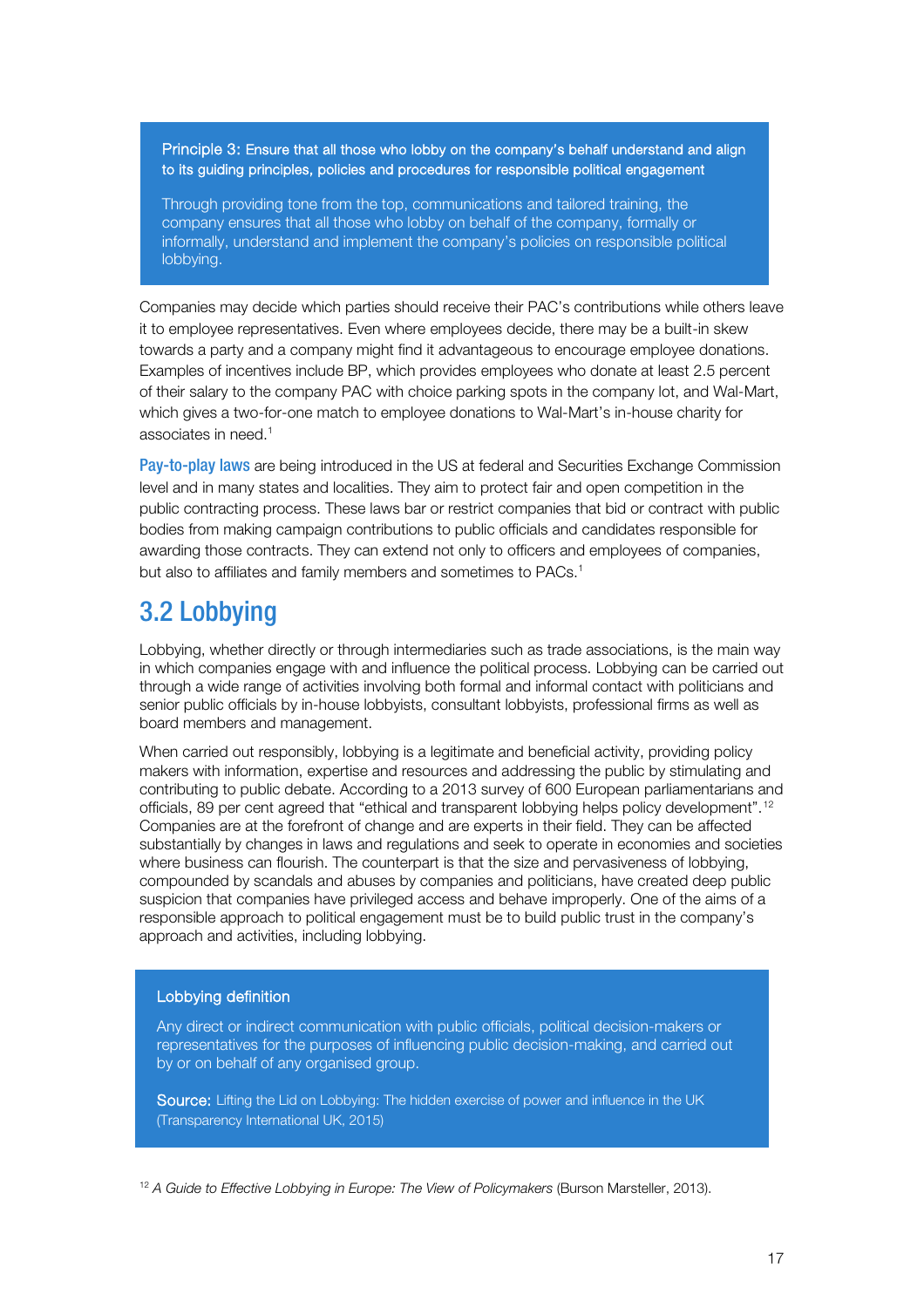#### Case Study 5: Greenwashing by large energy companies?

A report released in July by the Union of Concerned Scientists (UCS) claimed that six large energy companies had spent tens of millions of dollars promoting climate change denial despite having been aware of the reality of climate change for decades. These findings were reinforced by investigative reports by Inside Climate News and the Los Angeles Times, which examined internal company documents and concluded that ExxonMobil had funded a campaign to manufacture doubt about climate change in contradiction of even its own scientific research, which was found to be in line with mainstream climate science.

Following these revelations, more than 60 climate science, environmental and justice groups called on the US Department of Justice to investigate one of the companies, while House Democrats announced plans to investigate the broader fossil fuels industry to determine whether other companies had acted in a similar way.

Sources: 'Two-faced Exxon : the misinformation campaign against its own scientists', The Guardian, 25 November 2015

'Did ExxonMobil just admit it's still funding climate change deniers ?', The Huffington Post, 23 November 2015

## The scale of the lobbying industry

The lobbying sector is vast and involves many people in the private sector, whether full-time, part-time or as part of other roles. UK companies carry out extensive formal lobbying in London and abroad. Lobbying activities are centred largely on Brussels and Washington, D.C. and the other capital cities in major markets. In other countries such as those in developing countries, lobbying may rely more on high level exchanges. The scale of lobbying by all types of organisation (including the private sector, NGOs, charities and trade unions) is shown by the presence of some 11,800 lobbyists in Washington, D.C. and the total spend on federal lobbying in the US of US\$3.2 billion in 2014 alone.<sup>[13](#page-19-0)</sup> In Brussels, according to Corporate Europe Observatory, the number of professional lobbyists has long passed 10,000, of which a large majority promotes the interests of big business. Spending on corporate lobbying in Brussels is estimated to be up to one billion euro per year.<sup>[14](#page-19-1)</sup> There is also a substantial lobbying sector in the UK, but no recent figure is available on its size.

<span id="page-19-0"></span><sup>13</sup> Open Secrets, https://www.opensecrets.org/lobby/

<span id="page-19-1"></span><sup>14</sup> http://www.eulobbytours.org/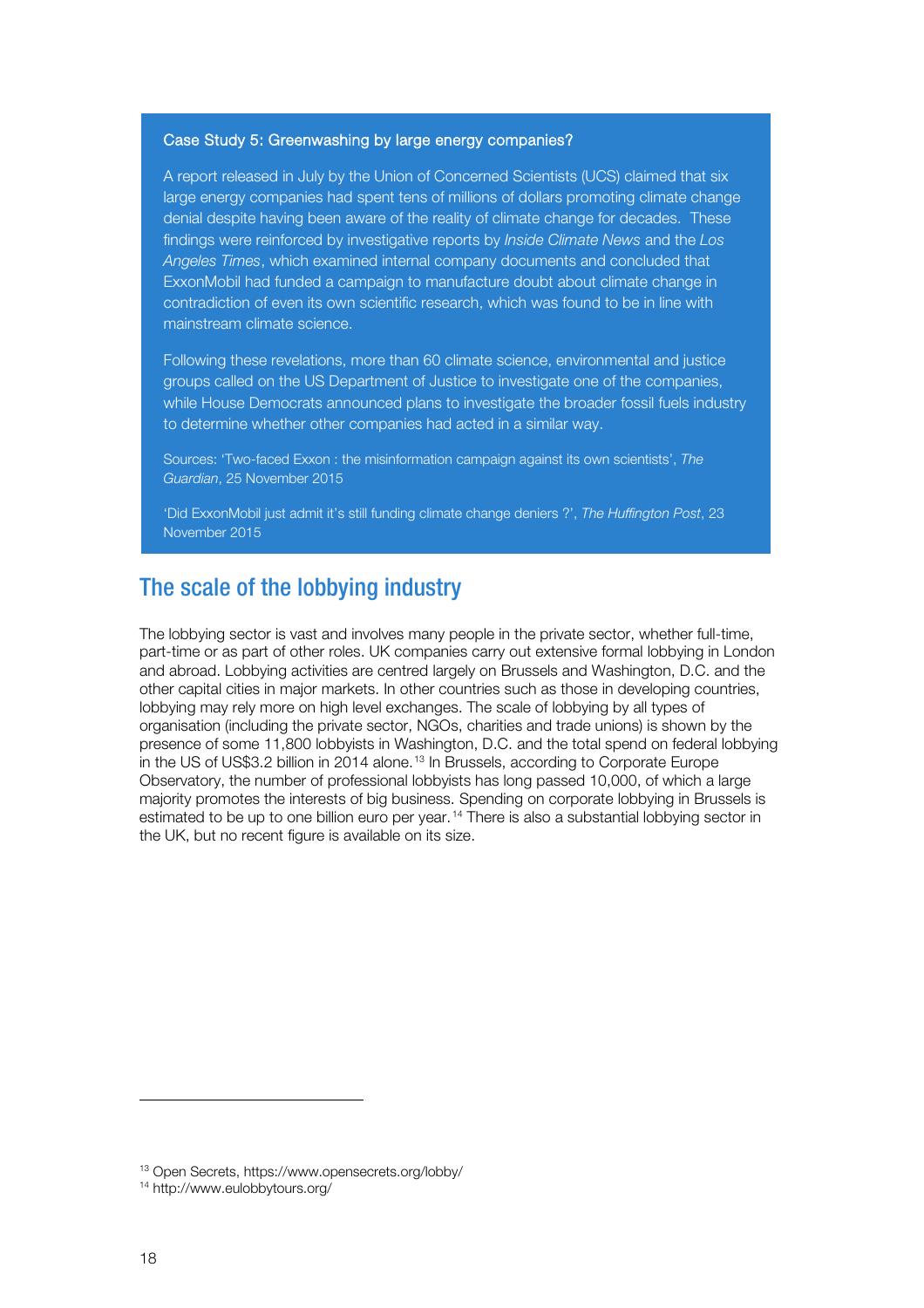# Many forms of lobbying

There are myriad ways in which lobbying can be carried out. Lobbying activities can be grouped into the following channels:

#### Channels for lobbying

| Public<br>campaigning | Advocacy, promotion and consultation, such as promoting the case for a<br>new airport runway. Audiences can range from the general public to<br>politicians.                                                                                                                          |  |  |  |  |  |
|-----------------------|---------------------------------------------------------------------------------------------------------------------------------------------------------------------------------------------------------------------------------------------------------------------------------------|--|--|--|--|--|
| Government            | Participation by a company in a formal consultation organised by                                                                                                                                                                                                                      |  |  |  |  |  |
| consultations         | government and regulators.                                                                                                                                                                                                                                                            |  |  |  |  |  |
| Formal meetings       | Formal meetings between the company, politicians and public officials.                                                                                                                                                                                                                |  |  |  |  |  |
| Informal meetings     | Informal meetings and contacts by the company or its advisers with                                                                                                                                                                                                                    |  |  |  |  |  |
| and contacts          | politicians and public officials.                                                                                                                                                                                                                                                     |  |  |  |  |  |
| Corporate expert      | Advocacy communications such as newsletters, position papers, training,                                                                                                                                                                                                               |  |  |  |  |  |
| communications        | workshops and conferences.                                                                                                                                                                                                                                                            |  |  |  |  |  |
| Promotional           | Stands at party conferences and sponsorship of events attended by                                                                                                                                                                                                                     |  |  |  |  |  |
| activities            | politicians and public officials.                                                                                                                                                                                                                                                     |  |  |  |  |  |
| Intermediary          | Trade associations or sector groups and political interest groups, such as                                                                                                                                                                                                            |  |  |  |  |  |
| influencers           | UK All-Party Parliamentary Groups.                                                                                                                                                                                                                                                    |  |  |  |  |  |
| Constituency          | Transparent support to grass roots movements aligned to the policy                                                                                                                                                                                                                    |  |  |  |  |  |
| building              | position of the company.                                                                                                                                                                                                                                                              |  |  |  |  |  |
| Personal lobbying     | Informal high-level contacts by board members, senior management or<br>company subject experts. This often makes use of the interchange<br>between business and political elites but can also be a main lobbying<br>route in countries with a dominant leadership and weak democracy. |  |  |  |  |  |

A company may organise trainings, briefing events and workshops to inform parliamentarians and public officials. Such events risk being perceived negatively as providing the company with improper or favoured access. To mitigate the risk, companies should be open about such training or workshops. They can further protect themselves by inviting other attendees, as opposed to simply public officials, to the workshops or carrying them out as part of an exchange initiative, such as the UK's Parliamentary and Industry Trust. The presence of people from other areas than politics or public service can have the benefit of adding value to the training.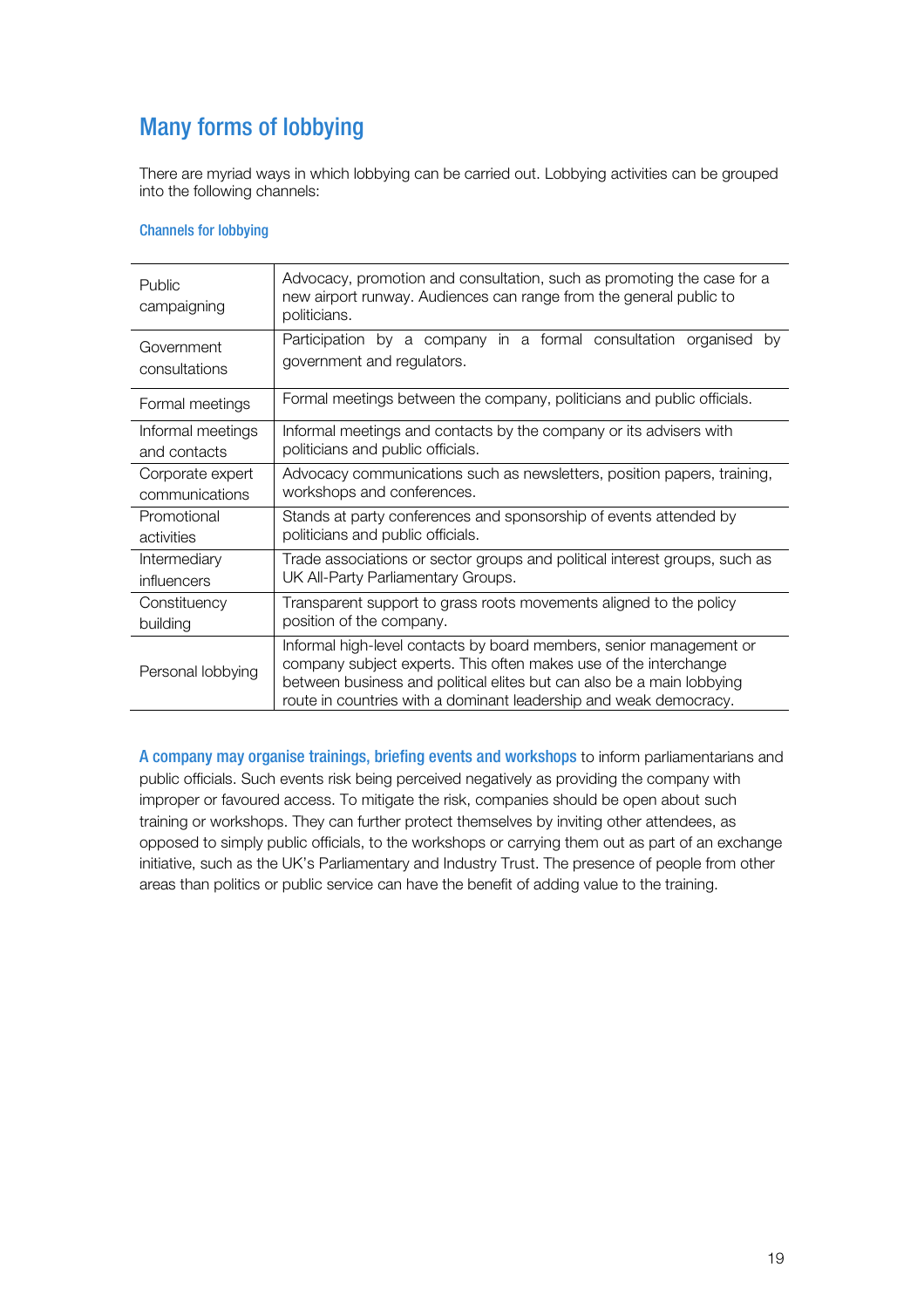#### Case Study 6: Oil company-run training for officials criticised by environmental campaigners

Some 30-40 mid-to senior-level public officials from ten government departments and agencies attended training courses provided by a global company over two days at its headquarters. Freedom of Information Request (FOI), brought to light that the course was designed to give public officials an understanding of the energy industry and was an opportunity for them to hear the views of the company and its sector, meet colleagues and counterparts from other government departments and exchange views on the industry and the company's activities. The company was the only one providing such training to public officials. Environmental campaigners were angered by the extent of privileged access afforded to the oil company across Whitehall and more generally by the degree of lobbying exercised by the energy industry.

Comment: Training and workshops can benefit public officials and keep them up-todate on developments and issues. Where this instance became an issue was that the information about the training was not made public but had to be requested from government. Also, the company was the only one providing such training.

Source: 'Government officials accused of schmooze-athon' with Shell', The Guardian, 17 August 2012

## Who are the lobbyists?

While it may be easy to recognise or define a third party that provides lobbying services, it is less easy to define an in-house lobbyist. Lobbying can be carried out by a company directly through a dedicated department with full or part-time lobbyists, such as a public affairs department supported by subject specialists and experts. The company can also mobilise individual contacts with politicians and public officials by board members and employees. Consultant lobbyists may be used because of their skills, subject expertise and range of contacts to outsource some of the lobbying work or to bring resources to bear at a time of pressure. Large companies are likely to rely on in-house lobbyists and only use consultant lobbyists to provide strategic and specific expertise and additional resource when needed. A survey found that inhouse lobbyists of companies or other organisations account for some 40 per cent of all registered lobbyists.[15](#page-21-0) In interview, one of the world's largest companies said that 90 per cent of its lobbying work was handled in-house.

Executive contacts with senior politicians, formal and informal, are an important part of lobbying. They are often the most effective form of lobbying in developing countries where there are small political and business elites which are necessarily closely intertwined.

The energy industry in a place like China is inextricably linked with government, with national ambitions; this is not like selling a chocolate bar. You need people not only with the technical skills, but also the political relationship skills. - Chief HR and corporate officer, Shell, October 2010<sup>[16](#page-21-1)</sup>

<span id="page-21-0"></span><sup>&</sup>lt;sup>15</sup> Bertrand et al., 2011, 'Is It Whom You Know or What You Know? An Empirical Assessment of the Lobbying Process'

<span id="page-21-1"></span>http://faculty.chicagobooth.edu/marianne.bertrand/research/papers/Paper\_BBT\_12nov2013.pdf <sup>16</sup> http://www.cipd.co.uk/pm/peoplemanagement/b/weblog/archive/2013/01/29/pm-interview-hugh-

mitchell-chief-hr-and-corporate-officer-shell-2010-10.aspx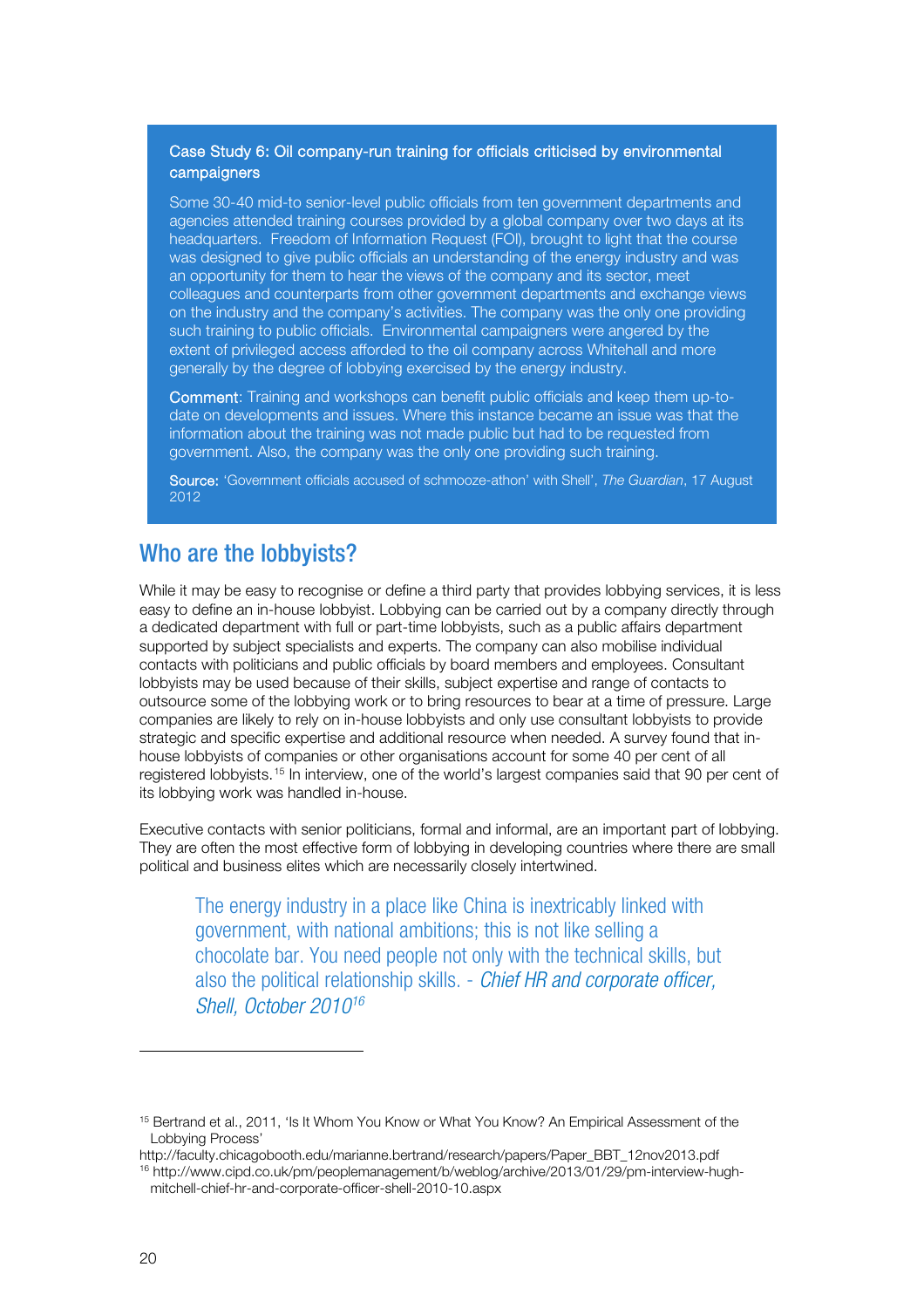## Regulating the lobbyists

In response to public concerns about the activities of lobbyists, governments are attempting to regulate them through voluntary or mandatory registers of lobbyists. Companies must ensure they comply with the lobbyist registers in the jurisdictions in which they lobby. Registration with registers defines the scope of engagement activities and can offer benefits to lobbyists such as the right to meet EU Commissioners or ministers or attend expert groups. The EU introduced a voluntary transparency register in 2011 but, as at 5 June 2015, there were only some 7,700 registrants from a wide range of organisations including corporate in-house lobbyists.[17](#page-22-0) The UK has created a statutory Register of Consultant Lobbyists which came into effect in March 2015 but it has been widely criticised for excluding in-house lobbyists and applying only to consultants communicating with a Minster of the Crown or permanent secretary.<sup>[18](#page-22-1)</sup> In the USA there are complicated registration and disclosure requirements under the Lobbying Disclosure Act and state lobbying laws.<sup>[19](#page-22-2)</sup> Foreign entities engaged in lobbying may be subject to additional requirements under the Foreign Agents Registration Act.[20](#page-22-3)

#### Case Study 7: Lobbying benefits – where to draw the line?

Fast food freebies: Once every year a lobbying group for a fast food company gives out thousands of tacos and nachos to Congressional staffers. Context: The group is lobbying against expanding Obamacare to cover more of their employees which would be a great cost to small-business owners. Source: Downtrend.com, accessed 27 July 2015

Free parking: British Airports Authority, which then owned Heathrow and six other UK airports, gave 475 MPs, 78 MEPs and 284 members of the House of Lords passes each worth £1,300 a year for free parking at BAA airports. BAA stopped the practice in 2004.

Context: BAA was lobbying for expansion of airports at the time a White Paper was being prepared on the subject.

Hospitality: An investigation by the British Medical Journal found that 38 politicians from the Conservative and Labour Parties had accepted hospitality from a foreign tobacco company for a period of several years.

Context: There was concern by the tobacco industry about proposals for legislation to introduce plain cigarette packaging. Of the MPs who accepted free hospitality, 20 voted against plain packaging.

Source: [Daily](http://www.dailymail.co.uk/news/article-3090127/38-MPs-enjoy-freebies-worth-60-000-tobacco-giant-Politicians-attended-sporting-entertainment-events-time-company-battling-plans-plain-packaging.html#ixzz3gBEvhrhD) Mail, 21 May 2015

<span id="page-22-0"></span><sup>17</sup> http://ec.europa.eu/transparencyregister/public/homePage.do?redir=false&locale=en

<span id="page-22-1"></span><sup>&</sup>lt;sup>18</sup> The Transparency of Lobbying, Non-Party Campaigning and Trade Union Administration Act 2014 http://www.legislation.gov.uk/ukpga/2014/4/contents/enacted

<sup>19</sup> Lobbying Disclosure Act (LDA), 2 U.S.C. § 1605,

<span id="page-22-2"></span>http://lobbyingdisclosure.house.gov/amended\_lda\_guide.html

<span id="page-22-3"></span><sup>20</sup> Foreign Agents Registration Act of 1938, as amended, 22 U.S.C. § 611 et seq http://www.fara.gov/farafaq.html#3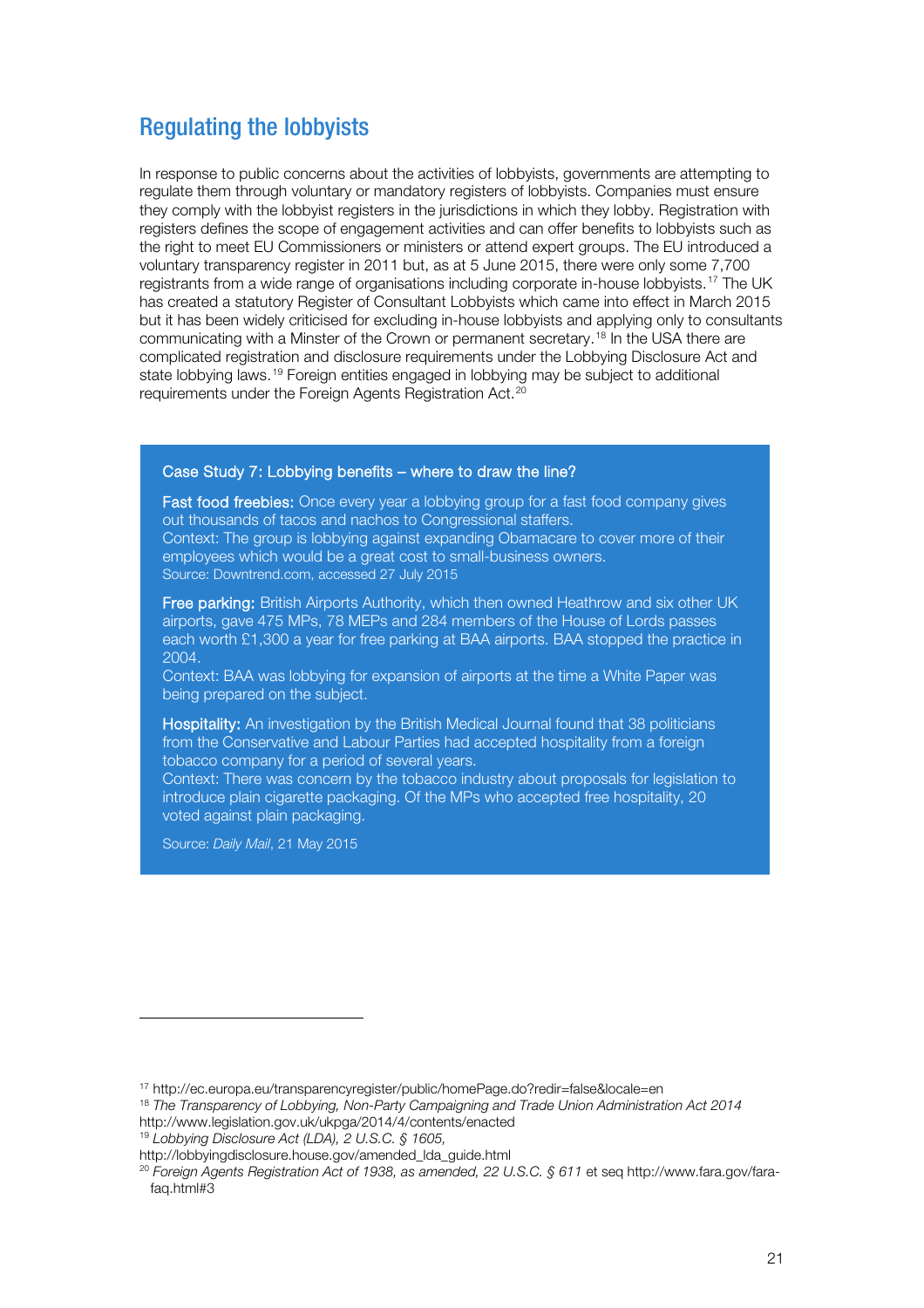#### Case Study 8: Make sure the boundaries for lobbying are clear

A company bidding for a critical and very large technological contract in a UK sector subject to regulation provided the relevant regulator with travel on the company jet to see their system operating in another country. The jet was taking company executives to the facility in any case so it seemed to the company to make sense to invite the regulator to travel with them for his convenience and to save public funds. The trip attracted public criticism that the company was receiving improper access and influence. The regulator was reprimanded by the government after a review to decide whether he should resign from office.

#### Examples of risks

- A company's lobbyists use undue methods, such as bribes, gifts, excessive hospitality and trading in influence, to influence decision makers on behalf of the company.
- A company's lack of transparency about its lobbying activities leads to public criticism.
- A company creates front organisations, community movements or social media activity ('astro-turfing').
- A company manipulates data, research and reports to support a policy position.
- A company hides lobbying activities and expenditures by working through legal advisers.
- A company drafts legislation for a politician which favours the company (this is a heightened risk if it can be linked to political donations made quid pro quo).

The use of consultant lobbyists increases lobbying risks because the company is reliant on a third party and has less control. A company with best practice policies and procedures in place internally for management of its political engagement will require its consultant lobbyists to match this standard.

Based on risk assessments, the company should design and implement policies and procedures for managing external lobbyists. The programme will also include the policies and procedures set out in the anti-bribery programme.

In order to manage its third party lobbyists, the company should know who they are. The company should arrive at its own definition of what constitutes a consultant lobbyist (this process should also include defining in-house lobbyists, who may need to be registered in statutory registers). The definition will include lobbying agencies and consultants, professional firms such as lawyers or accountants and, if allowed as in the UK, parliamentarians. Agents who sell or market on behalf of the company may also become engaged in lobbying when building relationships with public officials and politicians.

In requiring a consultant lobbyist to comply with its political engagement policies and procedures, the company should recognise that the lobbyist will most likely will be acting for multiple clients whether on a particular issue or in meetings and relationships with politicians and public officials. The company will have to ensure that when acting for other clients the lobbyist does not cause the company to be drawn into association with practices that conflict with the company's policies. In carrying out pre-appointment due diligence on lobbyists the company should check the standards of their other clients and that there are no conflicts or risks.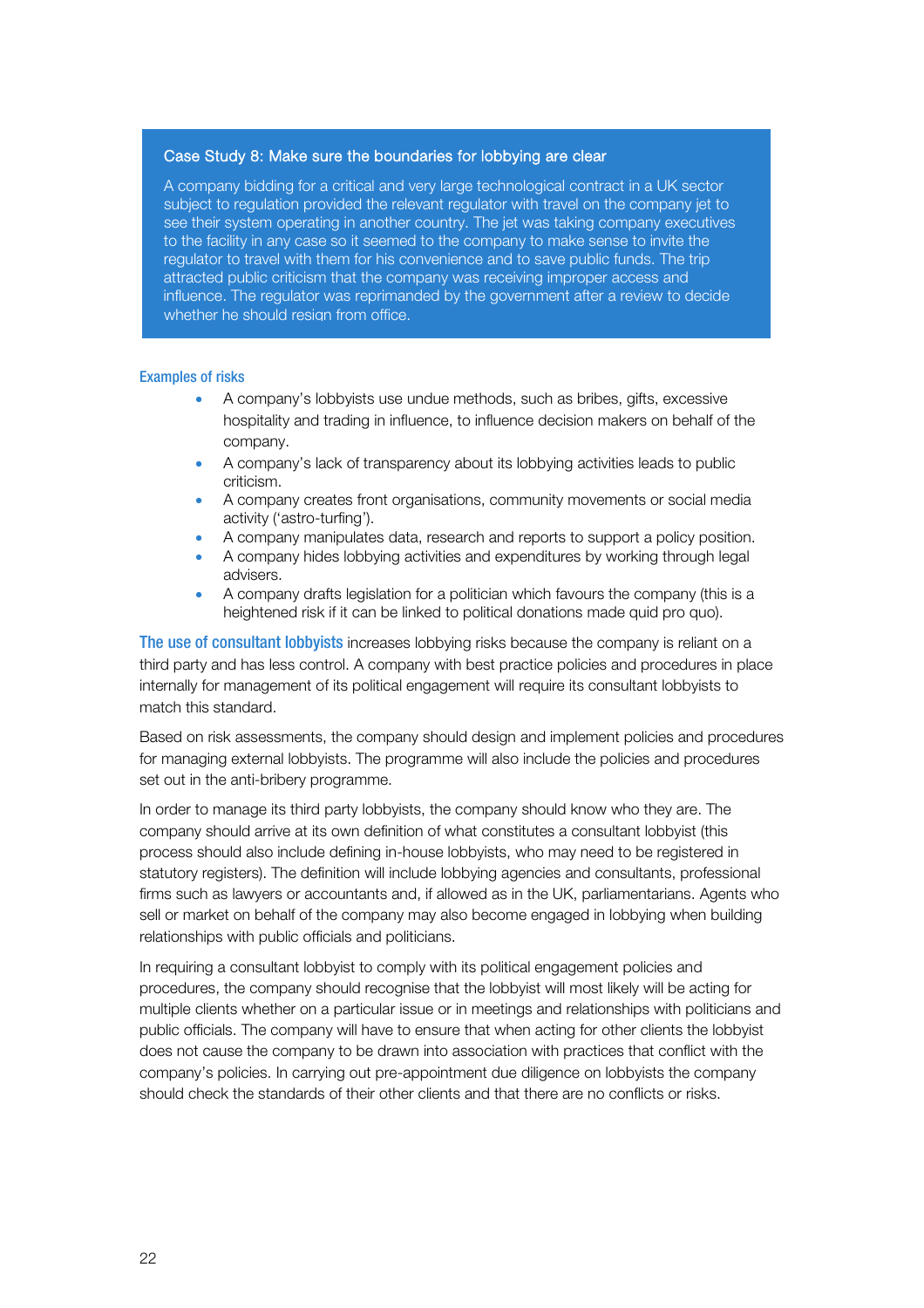Principle 4: Manage relationships with trade associations to ensure their lobbying activities are aligned with your guiding principles for responsible political engagement

The company assigns responsibility to managers for relationship management and monitoring of trade associations that lobby. It requires trade associations to be transparent about their lobbying activities and expenditure, and implements a procedure for managing issues arising when a trade association's lobbying conflicts with the company's lobbying position.

# 3.3 Trade associations and business chambers

Trade associations and business chambers of commerce are a powerful and common route for corporate lobbying but can present various risks. For example, a trade association's lobbying positions may not be consistent with those of the company, while the opacity of their lobbying activities and spending may not live up to the company's commitment to transparency. Companies should manage these risks by ensuring responsibility is assigned for managing relationships with trade associations, requiring and monitoring that trade associations align to the company's guiding principles for responsible political engagement and implementing a procedure for managing cases where the lobbying of a trade association does not match the policy position of the company.

A 2015 report by the Policy Studies Institute (PSI) revealed that businesses use trade associations to lobby on climate policy more than any other approach, even more than direct contact with policymakers. Data from the Carbon Disclosure Project found that 61 per cent of all companies responding to its surveys and 77 per cent of the largest 500 companies in the world used trade associations to lobby on climate policy.<sup>[21](#page-24-0)</sup>

The sums spent by trade associations can be considerable. According to US Federal Election Commission records of lobbyists required reporting of expenditures, the US Chamber of Commerce spent more than \$35 million in 2014 on general political spending for the 2014 Federal Elections.<sup>[22](#page-24-1)</sup> This expenditure did not include political advertising, which also can be considerable.

<span id="page-24-0"></span><sup>&</sup>lt;sup>21</sup> Ben Fagan-Watson et alia, Lobbying by Trade Associations on EU Climate Policy (Policy Studies Unit, March 2015).

<span id="page-24-1"></span><sup>&</sup>lt;sup>22</sup> Center for Responsive Politics as at 13 May 2015

https://www.opensecrets.org/outsidespending/detail.php?cmte=US+Chamber+of+Commerce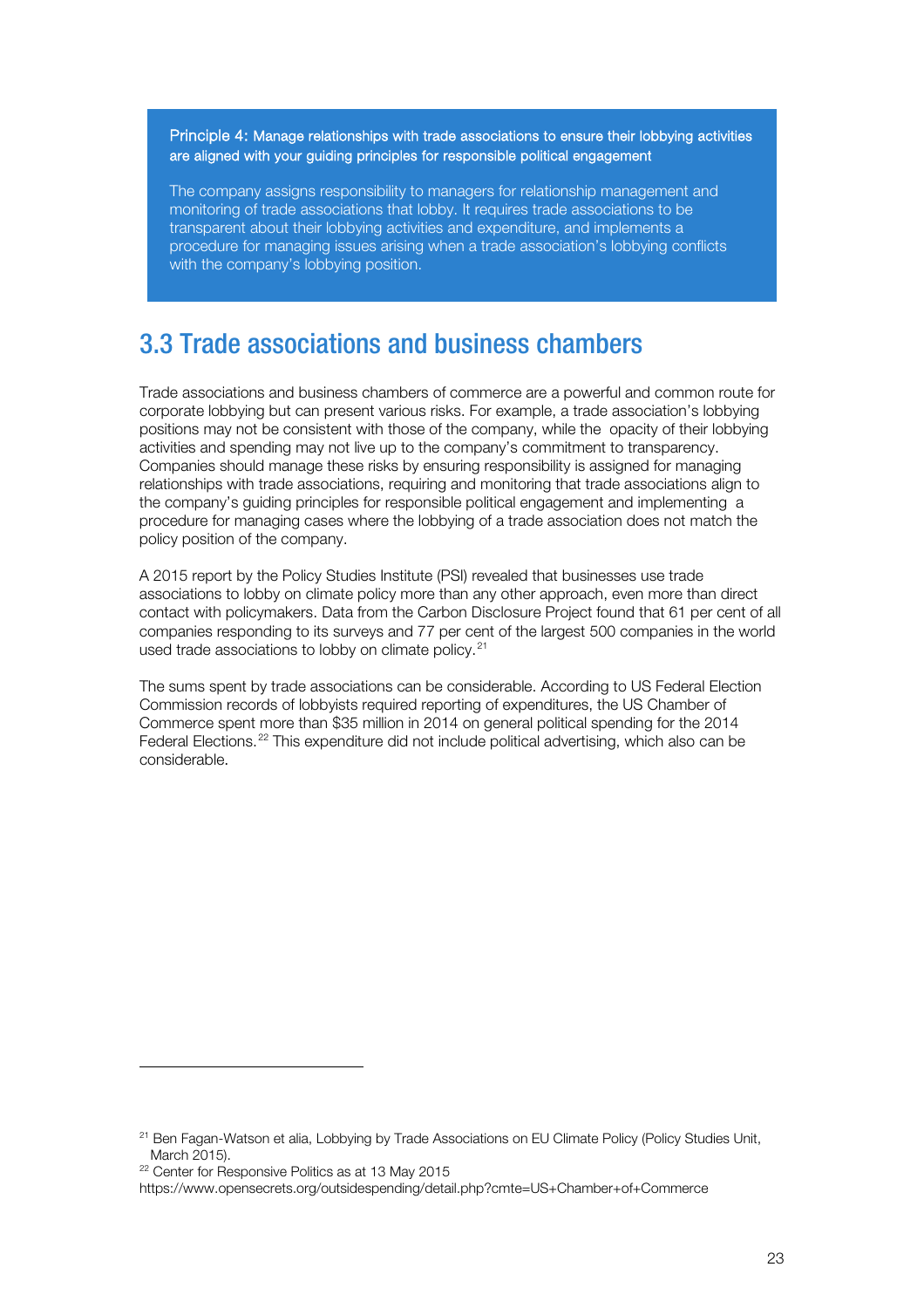# Risks and benefits

Trade bodies bring several advantages to companies, including a wide reach of monitoring, access to politicians, expertise, authority, research, resources and collective power. Lobbying through a trade association, when properly aligned with the company's lobbying objectives, may have greater legitimacy as it is not only in a single company's interest. It may also be more effective, as government is more likely to listen to a group of companies than a single voice. Depending on their approach trade associations can also provide an independent and impartial viewpoint. They can be attractive as a shield to protect from the glare of attention that can arise when a company lobbies on its own.

However, lobbying by membership bodies may be opaque, risk undue influence and can conflict with the lobbying positions of the member company. The aforementioned PSI report found that many major multinational companies with strong sustainability policies are at the same time members of trade associations that are lobbying against EU climate policy.<sup>[23](#page-25-0)</sup>

#### Lobbying through a trade association can be a blunt instrument

- An association's lobbying positions may represent the lowest common denominator among members.
- If a trade association is taking a robust public policy position on an issue it will inevitably not reflect the positions of all its members.
- A trade association may take a position that only represents the view of those members most fiercely opposed to an issue.
- An association's lobbying position may contradict that of a member company.
- A company's voice and policy position may lose out to pressures from larger companies.
- An association's advocacy may not reflect nuances in a member's policy position.
- An association of which the company is a member has an array of positions on a key issue and the company's public position on the issue becomes confused.
- The company may be a member of several trade associations with contradictory policy positions on an issue.
- The association may be opaque about its activities and conflict with a company's commitment to transparency.
- It may be difficult to track and monitor the lobbying positions of trade associations.
- A trade association may not have controls to ensure responsible lobbying or counter corruption to the same standards as the member company.
- The association's advocacy on a topic may associate the company with an issue unrelated to the company but which nevertheless brings reputational damage.

An example of a membership organisation not reflecting the positions of all its members is BusinessEurope, which lobbied in 2012 for a reduction in EU environmental targets. This clashed with the green positions of several member companies.<sup>[24](#page-25-1)</sup> A company in this position has to resolve how it can distance itself from the association's position on the issue and not weaken its own lobbying efforts. The ultimate step is to discontinue membership. For example, Apple resigned from membership of the US Chamber of Commerce in 2009 as a result of the chamber's climate change position.

<span id="page-25-0"></span><sup>&</sup>lt;sup>23</sup> Lobbying by Trade Associations on EU Climate Policy (Policy Studies Institute, March 2015). http://www.psi.org.uk/press\_preview/lobbying\_report

<span id="page-25-1"></span><sup>&</sup>lt;sup>24</sup> Business and Human Rights Resource Centre, 26 August 013.

http://business-humanrights.org/en/unilever-quits-businesseurope-following-tensions-over-lobby-groupsstance-on-environment-climate-change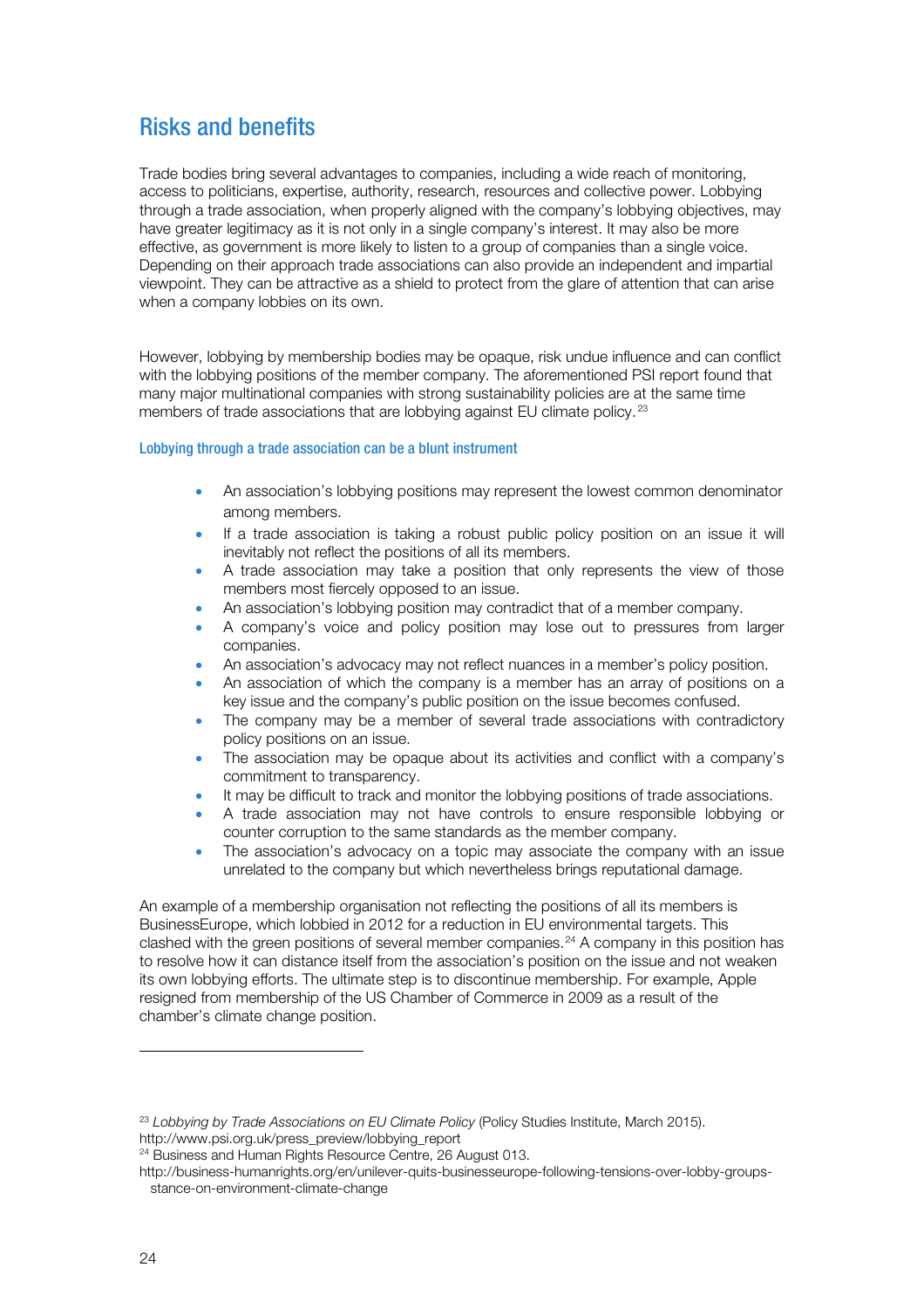#### Climate change: balancing investors' interests with lobbying by trade associations

"As long-term investors, we recognise the threat of climate change to our investments and the need to limit warming to no more than two degrees Celsius to avoid potentially catastrophic impacts on the global economy. We further recognise that public policy has a critical role to play in enabling us to respond effectively to climate change and have made our support for appropriate policy measures to mitigate climate risks clear via the Global Investor Statement on Climate Change Companies, as influential political stakeholders, also have a critical role to play.

Our expectation is that, when companies engage with public policy makers, they will support cost-effective policy measures to mitigate climate change risks and support an orderly transition to a low carbon economy. While an increasing number of companies have robust climate change policies and position statements and play a constructive role in policy discussions, we are concerned that many are also members or supporters of trade associations, think tanks and other third party organisations who lobby against policies to mitigate climate risks in a way that is inconsistent with our goal of maximising long-term portfolio value."

– Principles for Responsible Investment

#### Source: *Investor expectations on corporate climate lobbying* (Principles for Responsible Investment, 2015)

[http://www.unpri.org/wp-content/uploads/Investor-Expectations-on-Corporate-Climate-Lobbying\\_en-](http://www.unpri.org/wp-content/uploads/Investor-Expectations-on-Corporate-Climate-Lobbying_en-GB.pdf)[GB.pdf](http://www.unpri.org/wp-content/uploads/Investor-Expectations-on-Corporate-Climate-Lobbying_en-GB.pdf) 

Trade associations may not be as transparent as their members and may fail to report publicly fees or funds they receive from members to spend on political activity. This may be attractive for companies that wish to be opaque about their lobbying spends, but for companies committed to transparency it represents a contradiction and reputational risk.<sup>[25](#page-26-0)</sup> Some companies in the USA have a policy to seek information from trade associations about the portion of their dues and payments used for lobbying. Eight leading US companies have a policy to inform trade associations that their membership dues should not be applied to lobbying or other political activities. There is a significant move to transparency, according to the 2014 CPA-Zicklin Index, which reported that almost half of companies in the top levels of the S&P 500 had opened up about payments made to trade associations. [26](#page-26-1)

<span id="page-26-0"></span><sup>&</sup>lt;sup>25</sup> However, in the USA, associations have an incentive to inform companies of the portion of their dues and other contributions used for political and lobbying activities as these are not deductible, otherwise the associations are liable to tax payments.

<span id="page-26-1"></span><sup>26</sup> 2014 CPA-Zicklin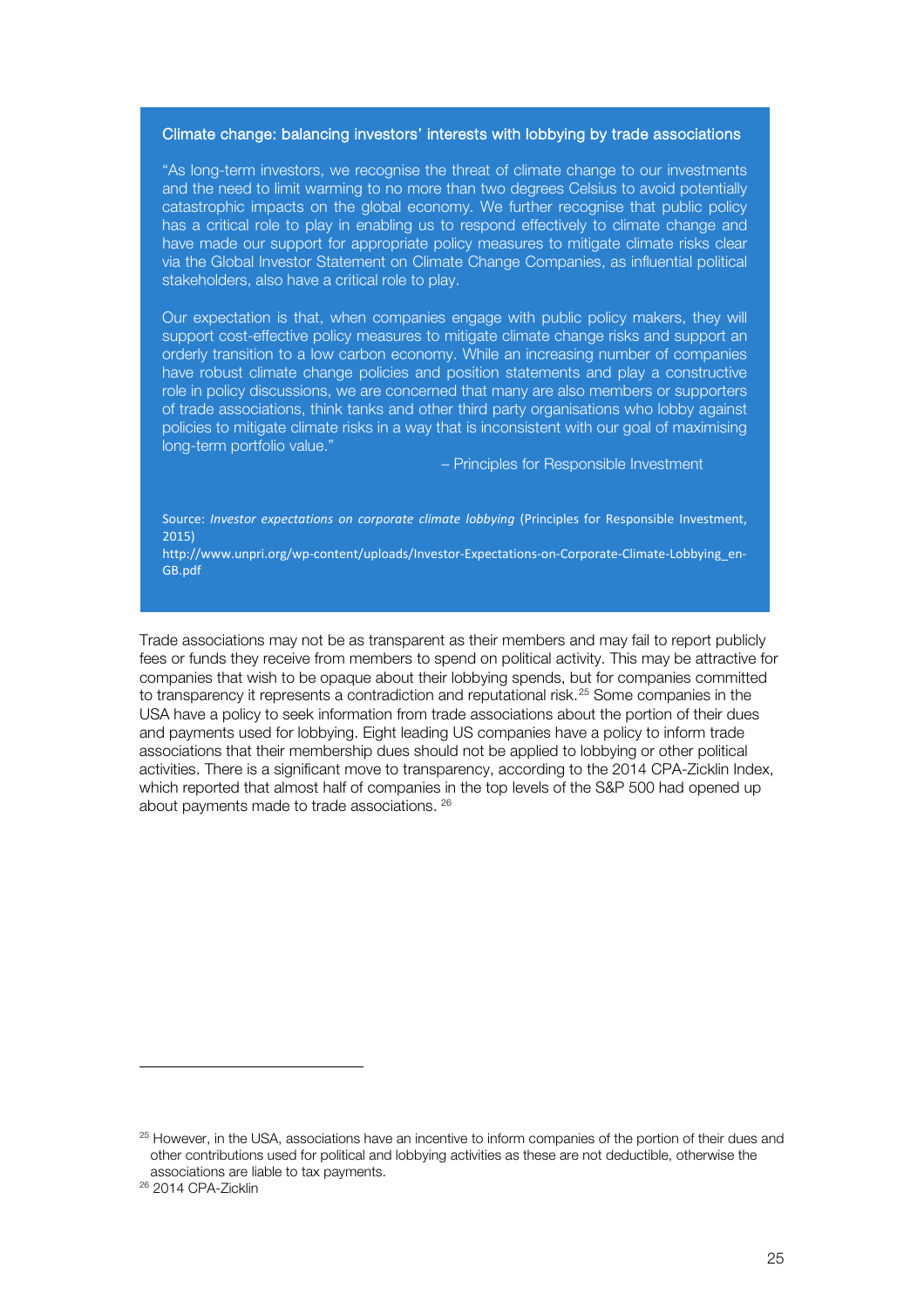# 3.4 Exchanges of people between business and the public sector

Movements and exchanges of people between business and the political and public sectors are a legitimate way for the public and private sectors to build and access skills and knowledge. Such movements can also facilitate understanding and cooperation. These movements can also be used to further the lobbying aims of companies but, if not managed to acceptable criteria and transparency, run risks of public distrust, scandal or even improper engagement. The main forms of such movements are described below. They are not limited to moves between the public sector and the company directly but also include moves of a politician or public official to a consultant lobbyist position or to a professional firm advising a company.

#### Forms of exchange

- Revolving door
- Board appointments
- Appointments to government or public office
- Secondments
- Short-term assignments to gain experience of another sector
- Consultancy services by politicians

## The revolving door

The term 'revolving door' refers to the movement of high-level employees between the public and private sectors. These movements can be in either direction and they bring risks of improper access or influence, whether intentional or inadvertent. Movements tend to be from the public sector to the private sector. But in the USA, it is common for private sector leaders to enter the executive and later return to the private sector. In the UK, all public agencies and government departments must have a board similar to the board of a company and these include nonexecutive directors mostly drawn from the private sector. Movements in either direction should be managed by companies within the wider framework of policies and procedures for political engagement.

#### Movements are two-way

- Public office to the private sector: Politicians, legislators, regulators, public officials or political advisers become directors, employees, lobbyists or consultants for the industries they once acted as policy makers or regulators, or otherwise contracted with. 60 per cent of US lawmakers join a company board within a year of leaving their position as a senator or governor, according to research by Professor Maxwell Palmer from Boston University and Benjamin Scheer from Harvard University.<sup>[27](#page-27-0)</sup>
- **Private sector to public office:** Private sector leaders or specialists are appointed to government, a regulatory body or political party (e.g. as a special adviser). Appointments to full-time senior civil service positions from the private sector can also be significant.
- **Career movements:** A natural process of career movement whereby people take up positions at various times in government and the public and private sectors.

<span id="page-27-0"></span><sup>&</sup>lt;sup>27</sup> Germany to regulate switch from politics to business (DW, 4 February 2015). http://www.dw.de/germany-to-regulate-switch-from-politics-to-business/a-18233998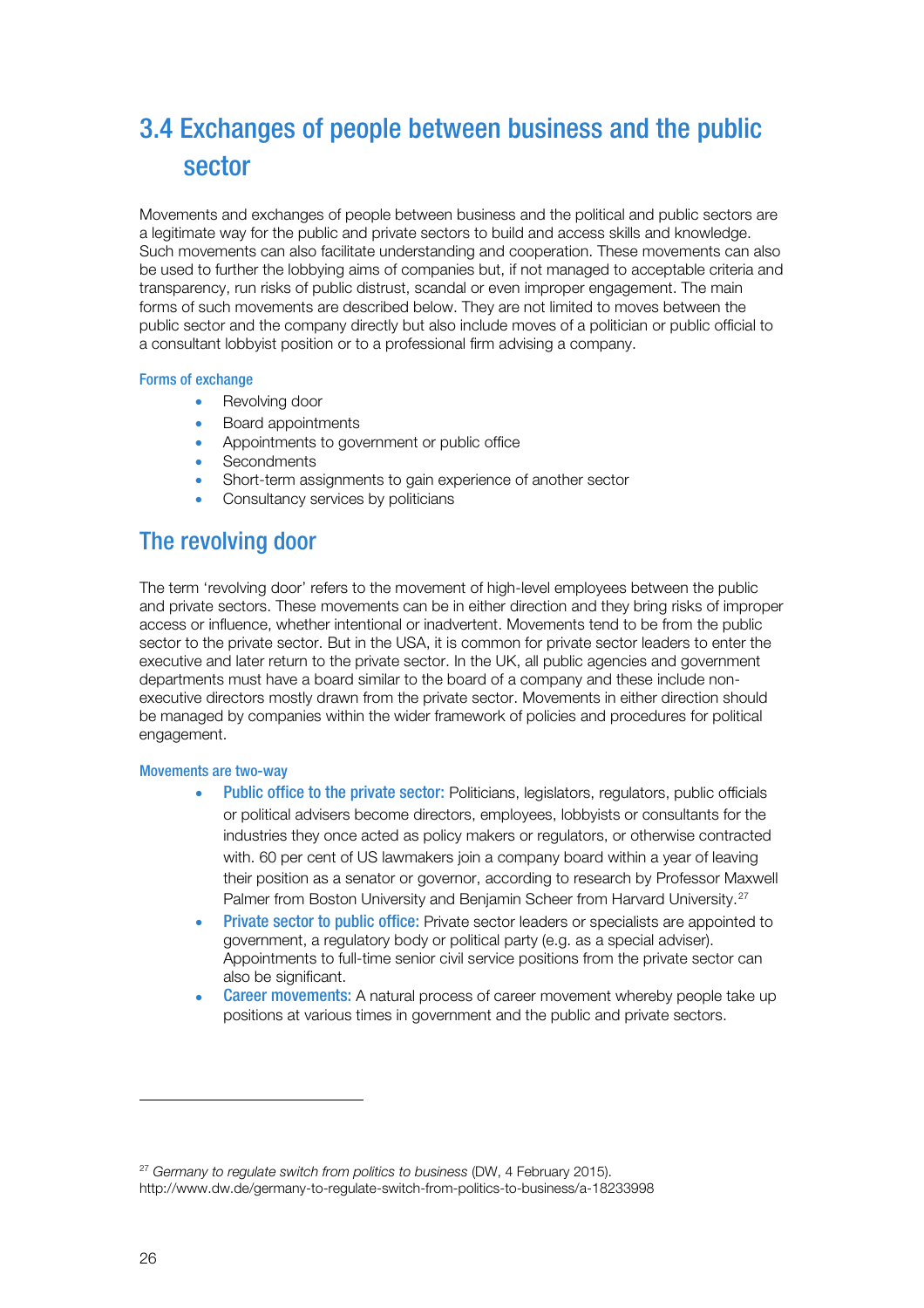#### Risks of the revolving door

| Ministers and public officials<br>while in office:                                       | Favour the company, with a view to future employment                                                                                                                                                                                                                                 |
|------------------------------------------------------------------------------------------|--------------------------------------------------------------------------------------------------------------------------------------------------------------------------------------------------------------------------------------------------------------------------------------|
| Former politicians and public<br>officials who have accepted<br>employment in a company: | Influence their former colleagues to make decisions that<br>favour the public policy positions of their new employer<br>Use confidential information to benefit their new<br>employers<br>Trade in influence by providing introductions to and<br>favours from their former contacts |
| Directors or employees who<br>move to public office from a<br>company:                   | Favour their previous employer<br>Allow the lobbying agenda of their previous private sector<br>employer to influence their government work<br>Bring insider information with them if they return to their<br>former company                                                         |

In light of these risks, governments have sought to regulate the revolving door in several ways:

- **Employmeent cooling-off period:** A cooling-off period is a time-limited restriction on the ability of former public officials to accept employment in the private sector.
- **Restrictions on negotiating private sector employment:** The USA requires senior officers and employees in the federal government to report any ongoing negotiations for subsequent private sector employment to their ethics offices and to recuse themselves from any governmental matter for which such negotiations may create a conflict of interest.<sup>[28](#page-28-0)</sup>
- Post-employment scrutiny: Monitoring of post-employment behaviour and sanctions to check they comply with the law and sanctioning of non-compliance.
- **Restrictions on high-risk roles:** Restrictions on specific jobs or activities where risks of improper influence are high. Restrictions are usually on lobbying but can also apply to procurement and, in the USA, roles such as bank examiners.
	- $\circ$  Lobbying: In the UK, ministers are banned from engaging in lobbying activities for two years after leaving office.<sup>[29](#page-28-1)</sup> The USA has a range of restrictions on federal employees including a lifetime ban on a former federal official representing a private party on the same 'particular matter', involving identified parties, on which they had worked personally and substantially for the government.<sup>[30](#page-28-2)</sup>

<span id="page-28-0"></span><sup>28</sup> Public Law, 126 Stat. 291 April 4, 2012

<sup>&</sup>lt;sup>29</sup> Crown servants: new jobs and business appointments

<span id="page-28-2"></span><span id="page-28-1"></span>https://www.gov.uk/guidance/crown-servants-new-jobs-and-business-appointments

<sup>&</sup>lt;sup>30</sup> Maskell, Jack, Post-Employment, "Revolving Door," Laws for Federal Personnel, (Congressional Research Service, 7 January 2014)

https://www.fas.org/sgp/crs/misc/R42728.pdf-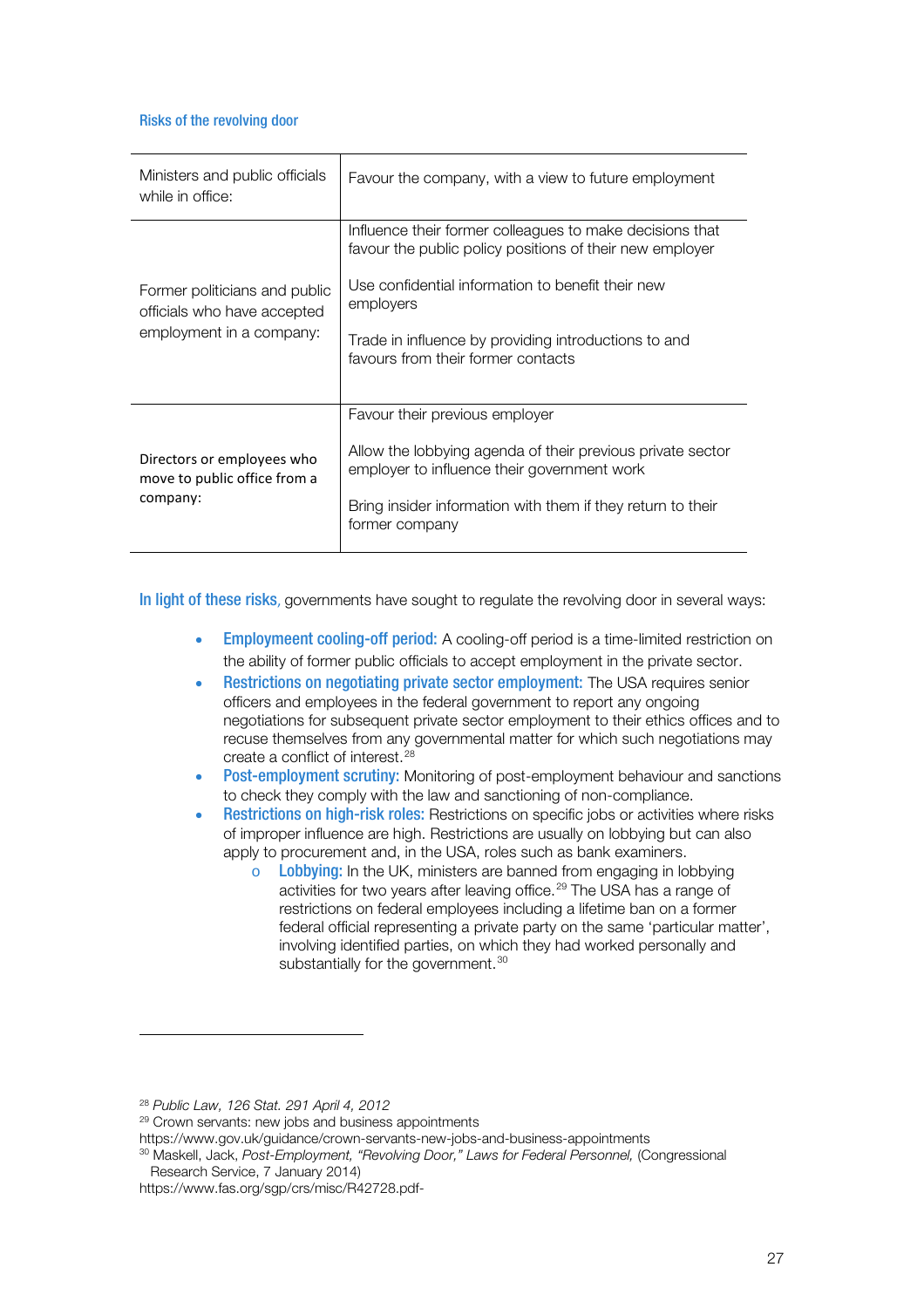- o Procurement: Procurement personnel in US federal agencies are not only limited in their post-employment representational or lobbying activities after leaving government service, but they are also prohibited from receiving compensation from certain private contractors for a period of time after being responsible for procurement on certain large contracts as government officials. Procurement personnel also have additional rules on reporting 'contacts' from prospective employers who are government contractors. Australia has guidelines specifically for employees managing outsourcing and undertaking market testing.
- **Disclosure:** Requiring public disclosure where former public officials are engaged in lobbying. For example, the Canadian Lobbying Act includes a mandatory lobby register requiring entities to list the names of their lobbyists as well as any former public offices held by them, as identified on their registration.

A rigid limit for a cooling-off period must necessarily be a blunt instrument as the potential for risk of abuse varies according to factors such as the life span of a public policy issue, intellectual property and contacts held by the individual. The risk attached to a move also varies according to factors such as the seniority and role the individual held before the move, the nature of their new responsibilities, the rate at which the value of knowledge and contracts will diminish over time, and the extent to which the public or political process is vulnerable to the improper use of influence.

Companies should ensure they have policies and procedures for appointing or using former politicians and public officials. The procedures can cover negotiations before an official leaves office and controls for potential conflicts of interest once they take up their appointment with the company, or with a third party acting on the company's behalf such as a lobbying firm. These controls include setting the scope of work for the former public official so that it prevents any conflict of interest for the new employee or board member.

The company should also consider how it manages potential conflicts of interest related to employees or board members moving to public or elected office. The company should ensure that it is not at risk of using - or being perceived as using - its former employee or board member to gain improper access or influence.

#### Case Study 9: US Securities and Exchange Commission revolving doors

Between 2006 and 2010, at least 219 former Securities and Exchange Commission (SEC) staff appeared before their former agency on behalf of private-sector clients in 800 different matters.

In 2009, SEC Chairman Mary Schapiro said that the SEC must seek to avoid the conflicts created by SEC employees 'walking out the door and going to a firm and leaving everybody to wonder whether they showed some favour to that firm during their time at the SEC.'

These efforts were not entirely successful. In December 2012, Mary Schapiro left her position as Chair of the SEC to take up a position just three months later, at Promontory Financial Group, a financial consulting and lobbying firm with a record of hiring former financial regulators.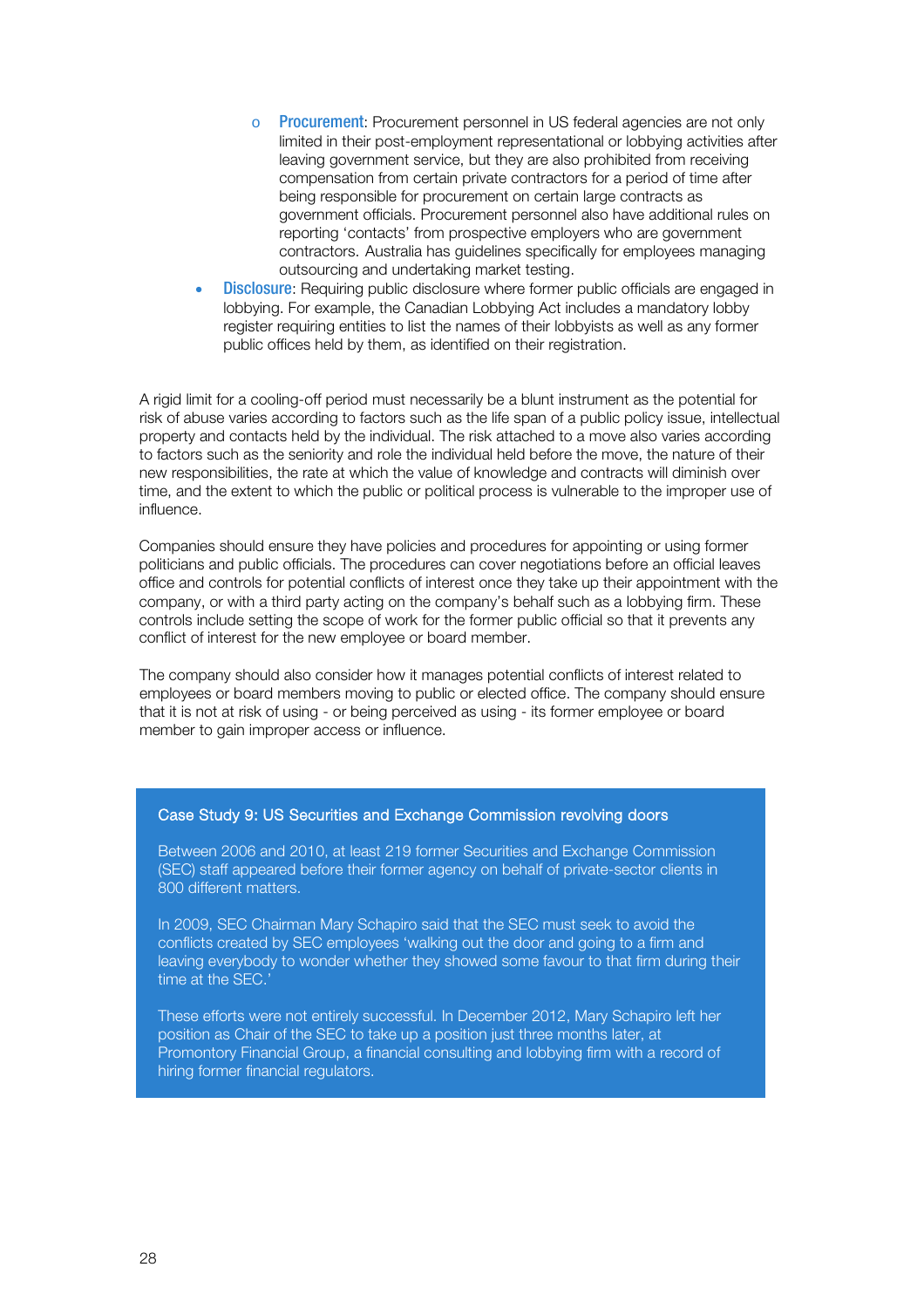## **Secondments**

Secondments are another area which the company should consider in its policies for political engagement. Secondments are temporary placements of managers or employees in another organisation and can be two-way between the public and private sectors. Their benefits include the training and development of people, providing essential technical and specialist skills for a particular project or providing resources to expedite completion of a project or programme of activity. Short-term assignments are used to give parliamentarians or business people an understanding of how the other sector works. In the UK, exchanges are facilitated by The Whitehall and Industry Group (civil servants) and The Industry and Parliament Trust (parliamentarians). The risks are that secondments can be seen as allowing improper influence or placing secondees in a position where there is a potential conflict of interest, such as designing specifications for contract tenders.

#### Case Study 10: Professional firms providing pro bono secondments

In July 2012, The Guardian reported that, based on Electoral Commission records, the 'big four' accounting firms had given donations of 'staff costs' worth £1.36m and consultancy work totalling almost £500,000 to the then three leading political parties since May 2009. The firms had also 'lent' staff to the government: in the previous year 15 staff from top accountancy firms had been seconded to the Treasury alone. Employees from the firms had been sent to work with MPs, political party offices and government departments. The article said that there was wide concern that these secondments provided leading accountancy firms with access and influence under the radar. A senior corporate finance accountant from a leading accountancy firm outside the big four said: 'It's not so much that they'll get awarded contracts because the government has a transparent tendering process. But by having secondees working with politicians they will have an insider advantage, knowing when contracts are coming up and even getting themselves on a tender list. Undoubtedly having insider information is beneficial. That is why the big four second staff.' Asked to comment, one of the accounting firms stated it had a policy of seconding senior members of staff to all three major political parties, to underpin the fact that it has a strong interest in good and practical public policy'.

Source: 'Big four accountancy firms donate £1.9m in services to political parties since 2009', The Guardian, 10 July 2012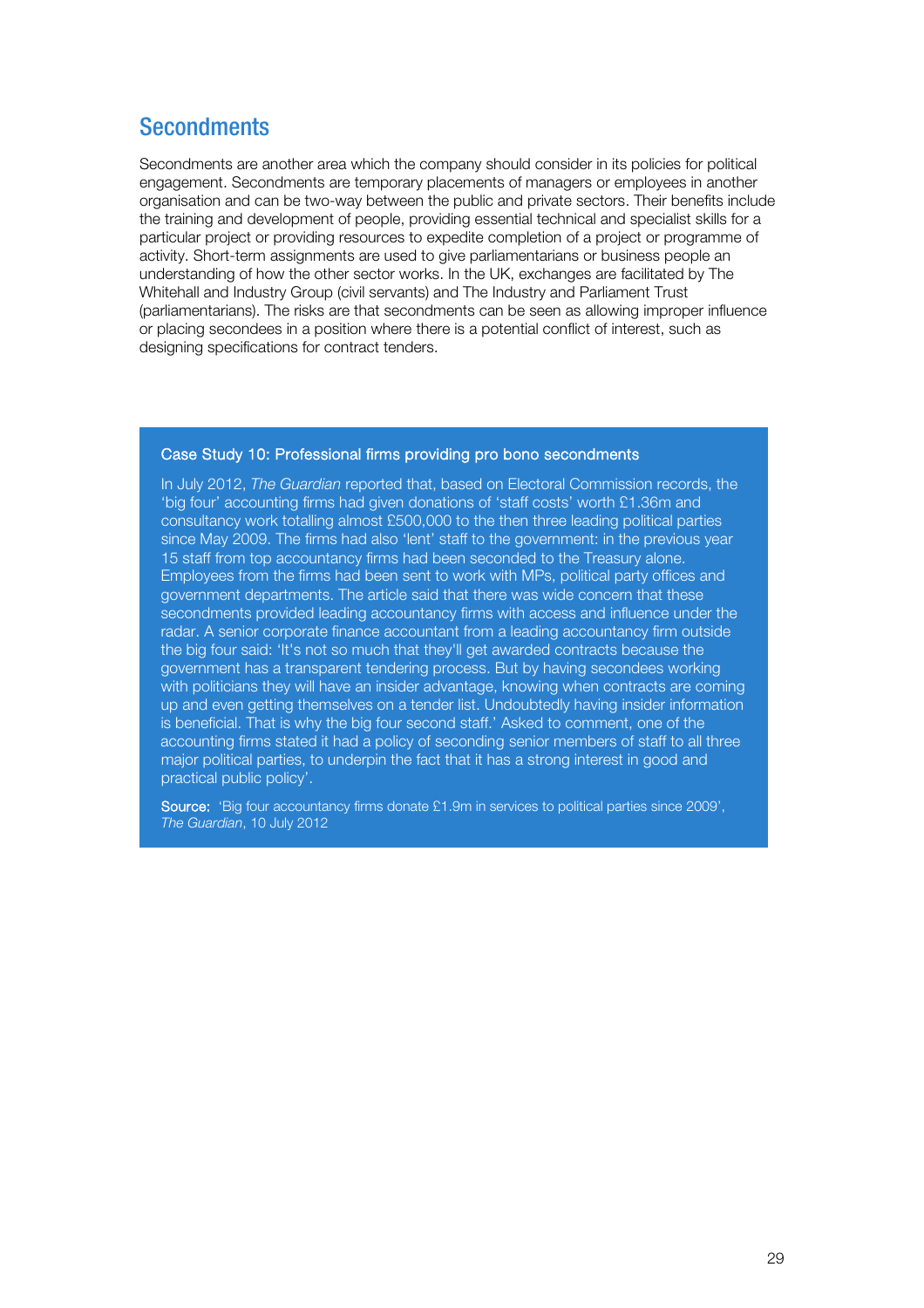## Board membership and consultant roles

In some countries elected politicians are permitted to sit on boards or receive fees for consultancy work as long as it is declared and does not involve lobbying. In 2014, it was reported that more than a third of the Canadian Senate held positions on either public and private boards of directors.<sup>[31](#page-31-0)</sup> In the House of Commons, the Register of Members' Interests allows MPs to declare any interests that they hold outside Parliament. Interests include outside jobs or consultancy work, gifts or membership of organisations that might affect their position in Parliament. In the House of Lords, the Register of Lords' Interests is where Members of the House of Lords declare their outside interests, including consultancy work involving payment and financial interests in businesses that are involved in lobbying Parliament. Board appointments or consultancies for elected officials clearly present significant risks of conflict of interest which require careful management.

#### Case Study 11: MP breaches code of conduct with offer of paid lobbying services

In November 2015, the former Conservative MP Tim Yeo lost a libel case against the Sunday Times over a report that he breached parliamentary codes of conduct by telling undercover reporters that he could promote business interests for a daily fee of £7,000. The two reporters, who were posing as representatives of a solar energy business in Asia, reported that Mr Yeo – then chairman of the Energy and Climate Change Select Committee – had offered to advocate for new laws to benefit their business.

Sources: 'Former MP Tim Yeo loses Sunday Times clash amid libel claim', BBC News, 25 November 2015

'Tim Yeo loses 'cash-for-advocacy' libel case against Sunday Times', The Guardian, 25 November 2015

<span id="page-31-0"></span><sup>31</sup> 'Private interests' in the Senate: How business conflicts are everywhere in Canada's top legislative body', National Post, 18 April 2014.

http://news.nationalpost.com/news/canada/canadian-politics/private-interests-in-the-senate-howbusiness-conflicts-are-everywhere-in-canadas-top-legislative-body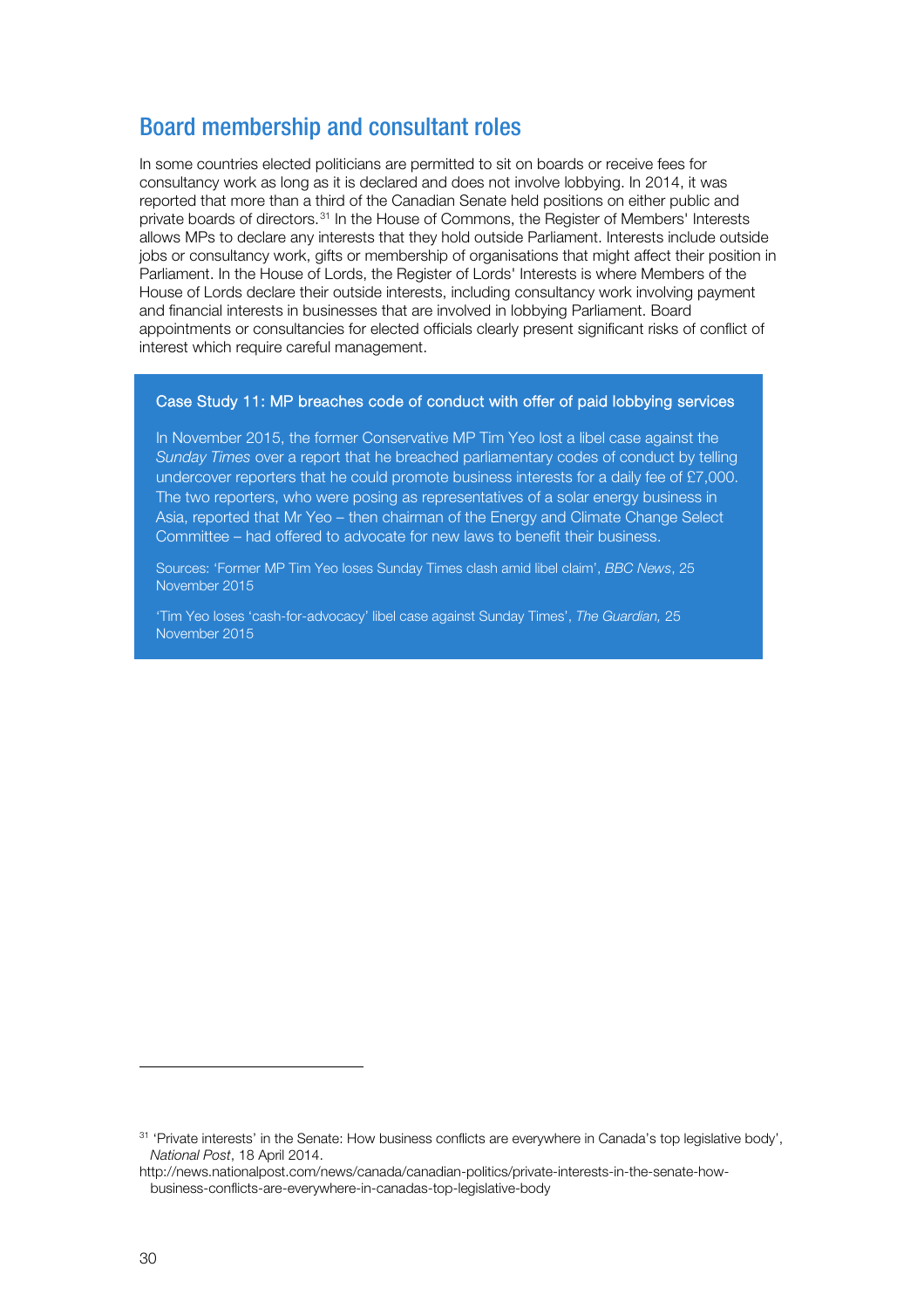# 3.5 Political activities and the workplace

The need for a policy covering workplace activities can be overlooked by companies. A 2008 survey of US companies by the Society for Human Resource Management revealed that only about 25 per cent had a written policy on political activities. To comply with a policy of responsible political engagement, a company needs to map and manage some types of political activities in the workplace and assess associated risks. The company should ensure its policy for workplace political engagement supports and does not detract from any commitment to support the democratic process and the rights of the individual. The overall management of political activities and the workplace usually falls under the personnel function and is governed by laws such as such as employment laws, human rights and equality laws and the right for time off to vote.

#### Examples of how the political process can enter the workplace

| A director or employee:     | Is campaigning for political office<br>Is serving in political office such as a local<br>۰<br>councillor                                                                                                                                                            |
|-----------------------------|---------------------------------------------------------------------------------------------------------------------------------------------------------------------------------------------------------------------------------------------------------------------|
| Employees in the workplace: | Promote a political view or party<br>Engage in political fundraising from<br>۰<br>colleagues<br>Distribute party political promotional literature<br>$\bullet$<br>in the office<br>Use office resources and facilities for party<br>$\bullet$<br>political purposes |

While it is not suggested that the following areas should automatically provide grounds for concern, and individuals' rights and freedom of expression should always be respected, a company should also be prepared to encounter the following situations:

• A director or employee: is an officer or widely known as an active member of a political party; publicly supports a controversial public policy issue; has a prominent current or past political reputation; has a familial or other close connection with a politician; donates significant funds to political causes in conflict with the company's policy position.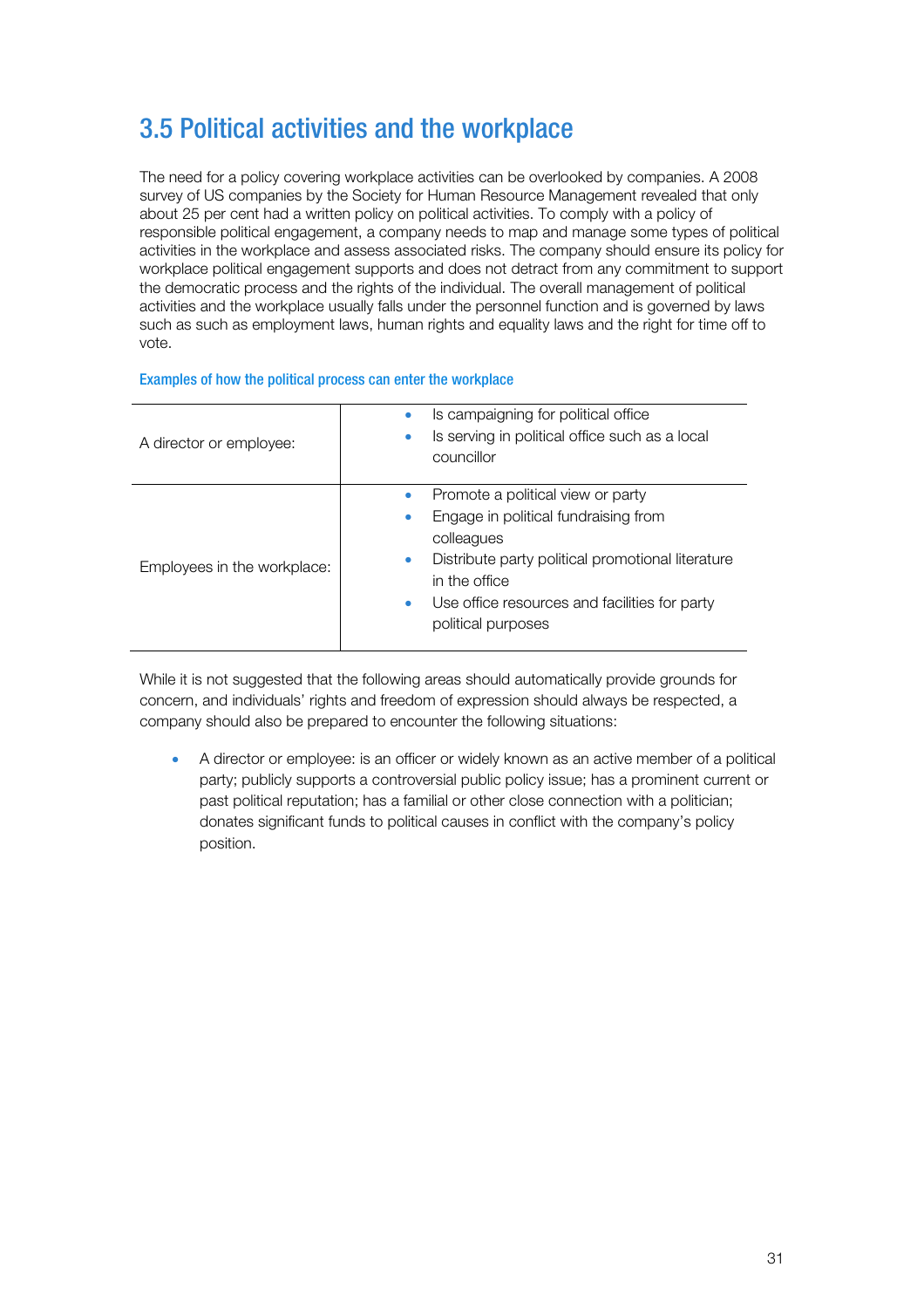#### Risks or uncertainties associated with politics in the workplace

- **Legal uncertainty** as to whether release without pay for campaigning constitutes political expenditure
- Variations in laws on time off for voting: it is now a right in nearly two-thirds of states in the USA for employees to have time off to vote (and, in some states, paid leave). This is not the case in the UK. In countries where there is no legal right, it is up to the company to decide if it will provide time off but it must take care that it does not discriminate by allowing time off to some employees but not others.
- Political affiliations of board members and senior management:
	- o A board member or senior manager is married to a cabinet minister or influential politician.
	- o A board member is a former politician in a ministry of interest to the company – this is seen externally as providing privileged access to government.
	- o A director, manager or influential employee harasses or bullies employees to donate to or publicly support a political party.
- Political affiliations of employees:
	- o An employee uses, unbeknown to the company, company facilities and resources for political activities.
	- o An employee is known to hold extreme political views with which the company does not wish to be associated. This presents a difficult situation as the company will need to consider both a fair course of action and applicable laws carefully before taking dismissal or disciplinary action on the basis of an employee's political affiliation.
	- o An employee posts a political statement on personal social media that could be identified with the employer. This could conflict with the company's political or public policy position, lead to reputational damage for the company, alienate customers or even risk threats to the company and its employees.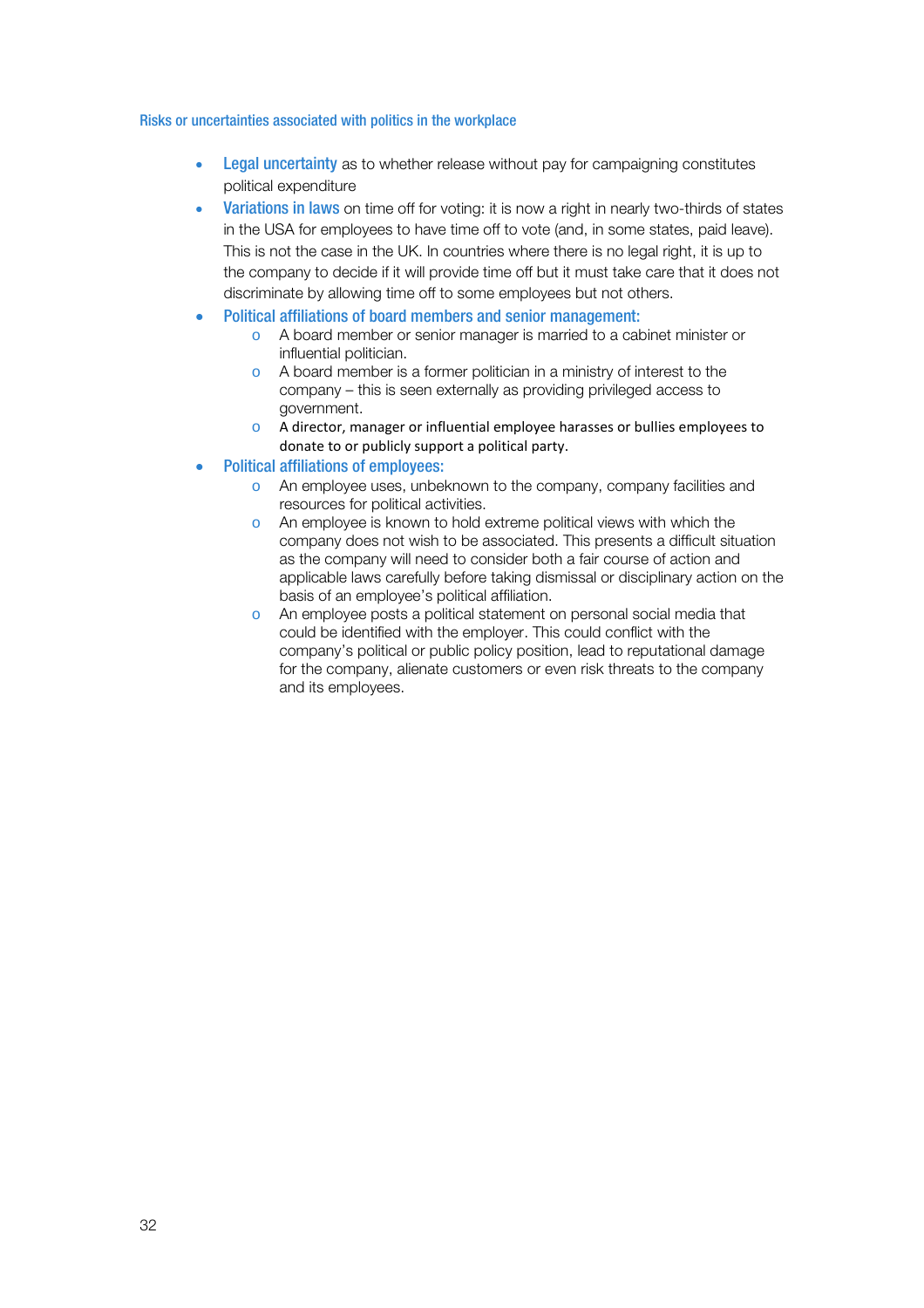# 4. The control environment

# Accountability in the boardroom

#### Principle 5: Make sure accountability for political engagement sits in your boardroom

The board is accountable for the company's political engagement, provides direction and oversight and assigns overall responsibility for implementing political engagement activities to the chief executive or a senior manager.

The board has a central role in the governance of political activities, providing accountability and oversight.[32](#page-34-0) The 2014 CPA-Zicklin identified an increased level of corporate board oversight of corporate political spending with 55 percent of the S&P 500 companies reporting that their boards of directors regularly oversee corporate political spending.<sup>[33](#page-34-1)</sup> Even so, given the risks attached to political engagement, it is surprising that board oversight is not practised more generally than shown in the survey. In TI-UK's Corporate Political Engagement Index 2015, which assesses the reporting of the 40 largest companies in the FTSE 100 Index on their political engagement, the figure was even lower, with only ten companies (25 per cent) reporting that the board or a designated board committee oversee their political activities and receive regular reports from management.

When deciding how to exercise oversight and accountability for political engagement, the board should understand fully its legal duties and requirements. For political engagement, this means that the board should approve the policies for the various forms of political activity, ensure that the policies align to the company's values, provide oversight of political expenditures and assess whether expenditures are appropriate and value obtained. The policy on conflicts of interest will also be important as board members may have outside interests touching on the political process or may make their own political donations. The board should also be informed about the relevant aspects of the anti-bribery programme as its controls will contribute to preventing improper political activities.

The board provides governance and assigns authority and responsibilities to management for carrying out its directives. The distinction between oversight and management should be precise. The board will approve the scope, aims and strategy for political engagement and review the results of implementation but it will not be responsible for approving individual expenditures. It may be asked for approval or guidance when issues occur or risks cannot be addressed but ultimately expenditures are management's responsibility. In small companies this distinction between governance and management may need to be modified, with executive directors taking a more hands-on role in the company's political engagement activities.

j

<span id="page-34-0"></span><sup>&</sup>lt;sup>32</sup> In the case of two-tier boards, accountability will rest with the supervisory board.

<span id="page-34-1"></span><sup>33</sup> 2015 CPA Index p.21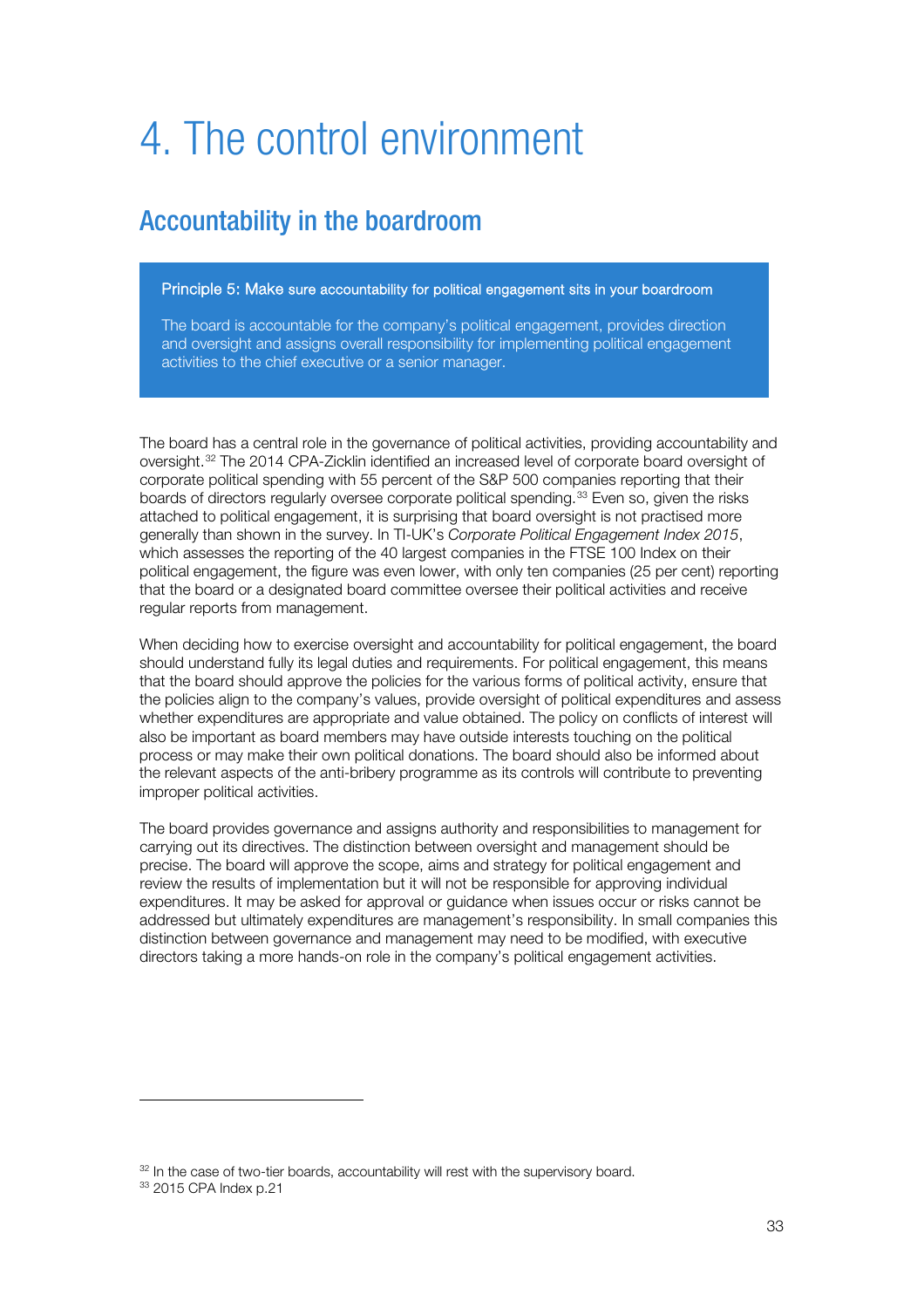#### Considerations for a board on the company's participation in the political process

- Corporate laws and regulations governing fiduciary duties of the board, including a duty to exercise reasonable care, skill and diligence
- Expectations and material interests of shareholders and other stakeholders
- Commitments of the company to values, including ethical behaviour, integrity, corporate responsibility, fair trading and transparency and responsible political activities
- Deciding on the scope, guiding principles and objectives for political activities
- Understanding the risks attached to political activities
- Deciding the oversight and accountability duties of the board
- Assigning responsibility for implementation to senior management
- Requiring effective controls to be implemented to ensure political activities conform to corporate values, commitments and policies and are adequate to counter assessed risks
- Ensuring that controls are aligned to those for countering bribery and corruption

A particular concern for the board will be its accountability to shareholders. Investor activism is rising with investors increasingly uneasy about risks from corporate political engagement that could lead to reputational damage or litigation. Boards need to understand the interests and concerns of investors and related advocacy bodies and review whether the policies and procedures for political activities should be modified to meet these concerns and expectations.

# Commitment and guiding principles for responsible political engagement

Principle 6: State publicly your commitment to responsible political engagement

This commitment is supported by guiding principles for responsible participation in the political process.

The starting point for the board's review of political engagement is to ensure it has approved a public commitment to responsible political activities and agreed guiding principles on how the company will participate in the political process. The guiding principles will be the framework for responsible political engagement and are suggested in this guidance as integrity, legitimacy, accountability and oversight, consistency and transparency.

- Integrity: The company is committed to ethical behaviour, integrity and responsibility in political engagement; its policies and procedures for political activities are designed to meet these values as well as the laws, norms and expectations of stakeholders for integrity and ethical behaviour.
- **Legitimacy:** The company's political engagement activities meet business objectives, serve the interests of the company, and not those of the directors or management, and comply with laws. Stakeholders view the company as having a valid voice, expertise and a contribution to make to the political process, and that the company's political engagement addresses their material interests and the company's impact on society.
- Accountability and oversight: The board is accountable to shareholders and other stakeholders for the company's political engagement. The board sets the guiding principles and scope for political engagement, agrees the objectives and strategy, provides direction and guidance to management, and receives reports on the implementation of the policies and procedures for political engagement.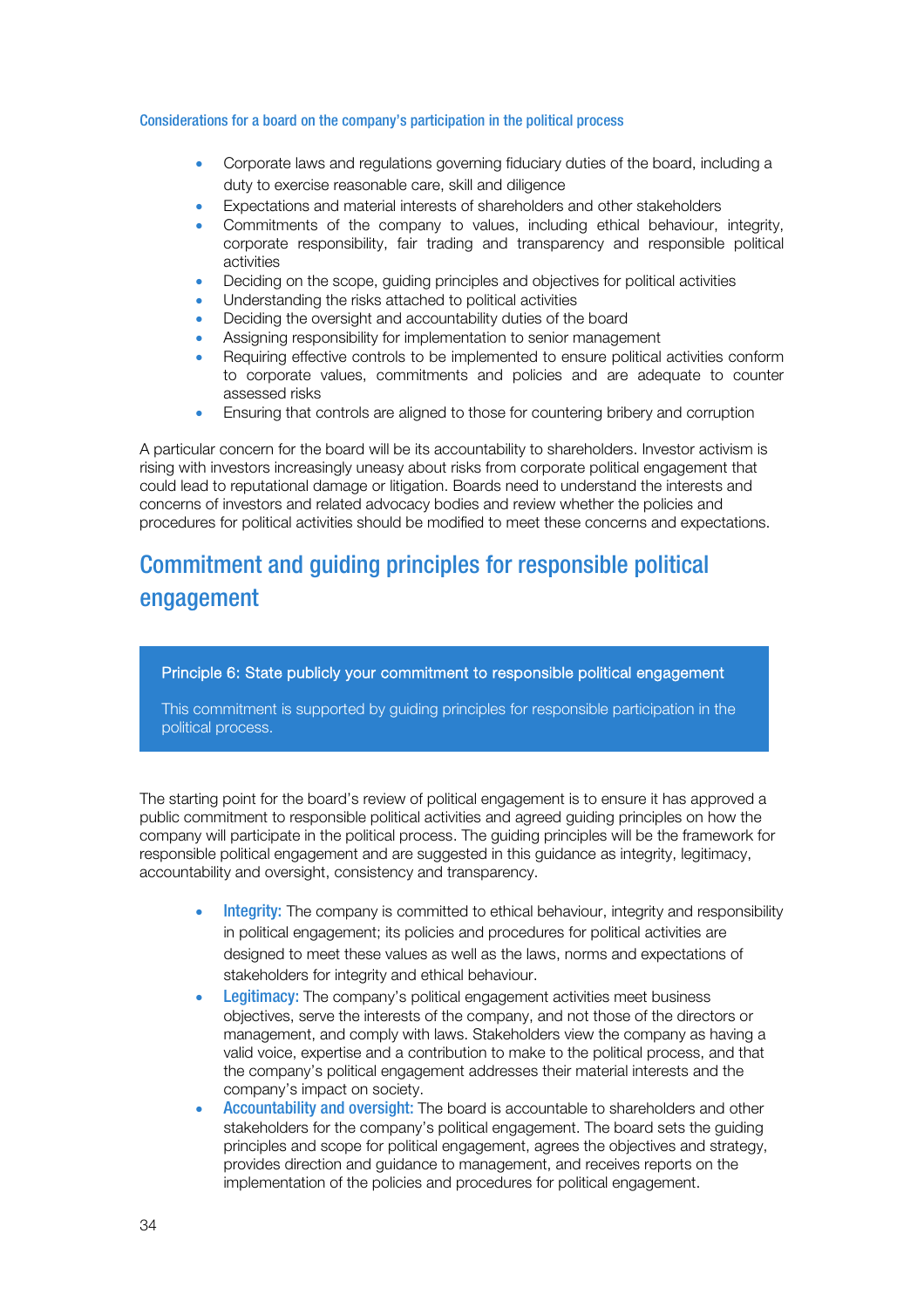- **Consistency:** The company carries out its political engagement activities consistent with its values, guiding principles and policies. It also ensures that its political engagement activities are carried out consistently across its organisation and third parties acting on its behalf.
- **Transparency:** The company is open about the guiding principles, objectives, policies and procedures of its political engagement and reports regularly to stakeholders on activities, performance and expenditures. Information is provided comprehensively and is easily accessible.

#### Example: A corporate statement on responsible engagement

'We it is our responsibility to work with policy makers and other stakeholders to explain our views ethically and transparently.

We are believe committed to participating constructively and responsibly in the political process, and to providing clarifying analysis and information on the issues that affect our business and patient care.

A major element of our corporate responsibility approach is our public policy advocacy work and our outreach to stakeholders. In this section, we describe how we inform and advocate for public policies that foster research into innovative medicines and that improve access to medicines, vaccines and healthcare.

We also describe our approach to engaging with stakeholders. We believe this engagement is fundamental to our understanding of - and response to - society's expectations of our company. From drug discovery and development to distribution, our engagement with stakeholders guides our business strategy and decisions, and strengthens stakeholders' understanding of - and trust in - our business.'

Source: http://www.merckresponsibility.com/our-approach/public-policy-advocacy/ [accessed 28 July 2015]

## Approving the objectives for political activities

Management will propose objectives for political engagement to the board for approval. The objectives will shape the form and scale of political activities and the board should satisfy itself that the objectives conform to the commitment to responsible political activities and the guiding principles.

## Addressing the risks

Boards have a responsibility to address risks and this requires defining the risk approach, understanding the risks attached to the company's political activities, and designing and implementing effective policies and procedures to counter risks. The board should consider its policies for political activities in the context of its risk approach and the results of risk assessments. Interactions with the political process can carry significant legal, business and reputational risks and there may be risks of individual liability for directors, as well as for the company.

The board is responsible for determining the nature and extent of the significant risks it is willing to take in achieving its strategic objectives. The board should maintain sound risk management and internal control systems. – Financial Reporting Council, The UK Corporate Governance Code, p7, June 2010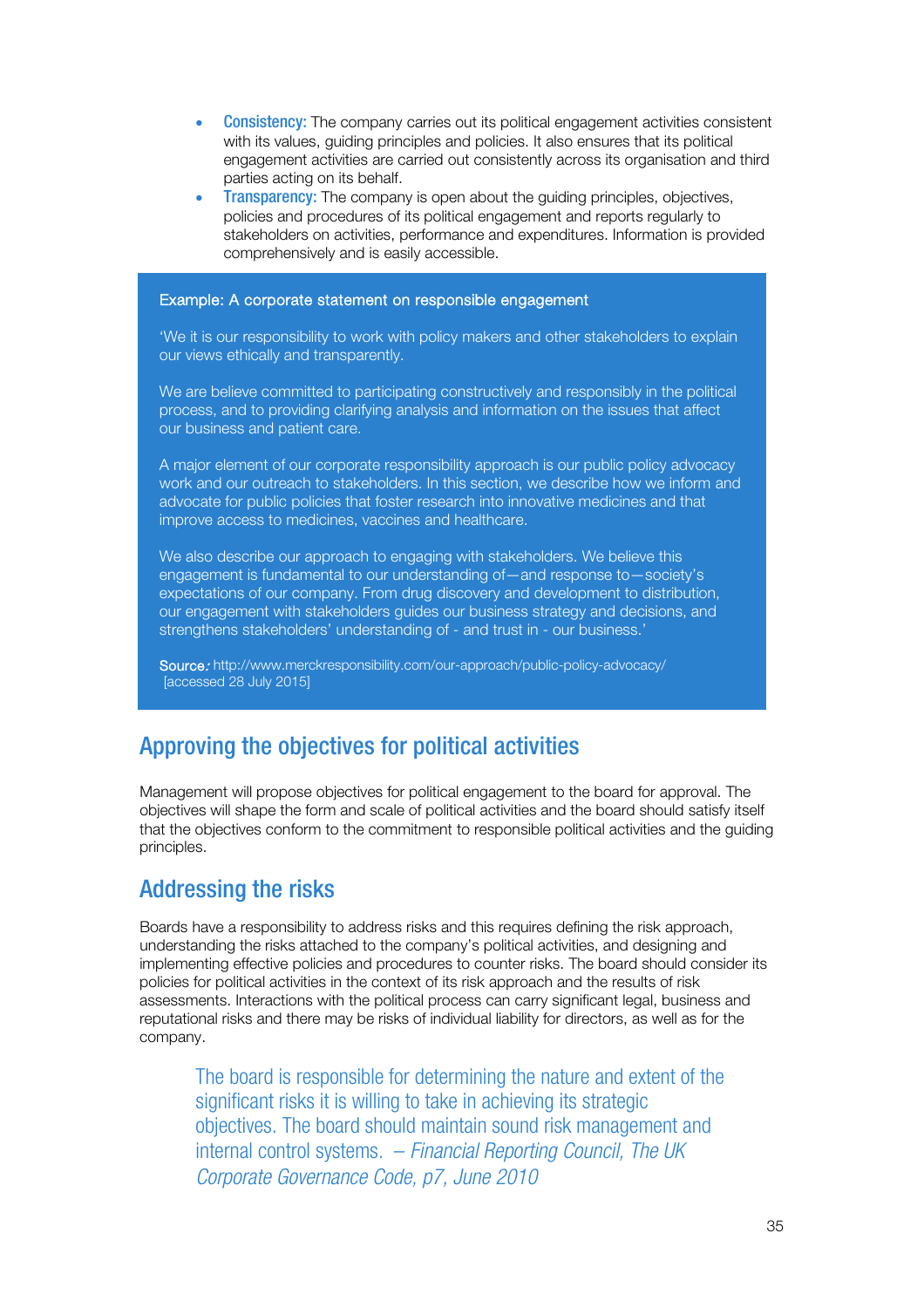# Assigning oversight and responsibility for implementation

Boards can choose to take different approaches to exercising their accountability and duty of care in respect of political engagement. Some may assign responsibilities to a board committee while others may concentrate on the core elements and assign aspects of oversight to senior management. The role of non-executive directors is critical and can be exercised directly in the board or through a board sub-committee. The board should ensure due attention to oversight of political engagement, including reviewing reports from the relevant board committee and senior management and suggestions for actions and questioning of approaches.

The board will also need to ensure that the policies for responsible political engagement are implemented effectively. This can be done by assigning overall responsibility for implementation to a senior manager. Some companies might wish to allocate responsibilities for different forms of activity to different managers. In this case, care should be taken to coordinate implementation and to provide reports to the board so that an overall view can be taken.

## Compliance with laws

The board should ensure there is a policy to comply with laws, supported by a procedure to identify and monitor relevant laws. There will be considerable variation in legal approaches, depending for example on jurisdiction: some countries prohibit corporate political donations while others permit them, and some countries maintain lobbyist registers, which may be mandatory, voluntary or limited in scope. Anti-bribery legislation such as the UK Bribery Act or the US Foreign Corrupt Practices Act (FCPA) contain provisions relating to foreign public officials, which should be taken into account.

## Tone from the top

Board members and senior management should provide tone from the top to relevant employees, investors, business associates and the public to demonstrate that the company is serious about its commitment to responsible political engagement. Tone from the top can include public statements by the chair, directors and senior management, media interviews, personal behaviour in line with corporate commitments and a demonstrated interest in the application of the policies and procedures for political activities.

# Consistent approach

36

A company's objectives for participation in the political process can be achieved through various activities and channels. A principle of this guidance is that political activities are managed consistently. This means that the guiding principles for responsible political engagement and the policies and procedures for political activities are carried out consistently across the company's operations, including subsidiaries and third parties such as lobbyists and agents. It also means that the company's public statements and activities, direct and indirect, should be consistent with its quiding principles and policy positions.

The company needs to consider the organisational aspects of how it manages consistency and coordination of its political activities. In larger companies, overall responsibility for managing public policy lies with public affairs or a similar function. For companies operating globally there are equivalent functions at regional and country levels with a communication line to the head office function.

#### Principle 7: Be consistent in your political engagement

The objectives and implementation of policies and procedures for political engagement are coordinated and managed to ensure consistency and responsibility across the company's operations, including subsidiaries. The company's activities are consistent with its public statement of guiding principles and policies for political engagement.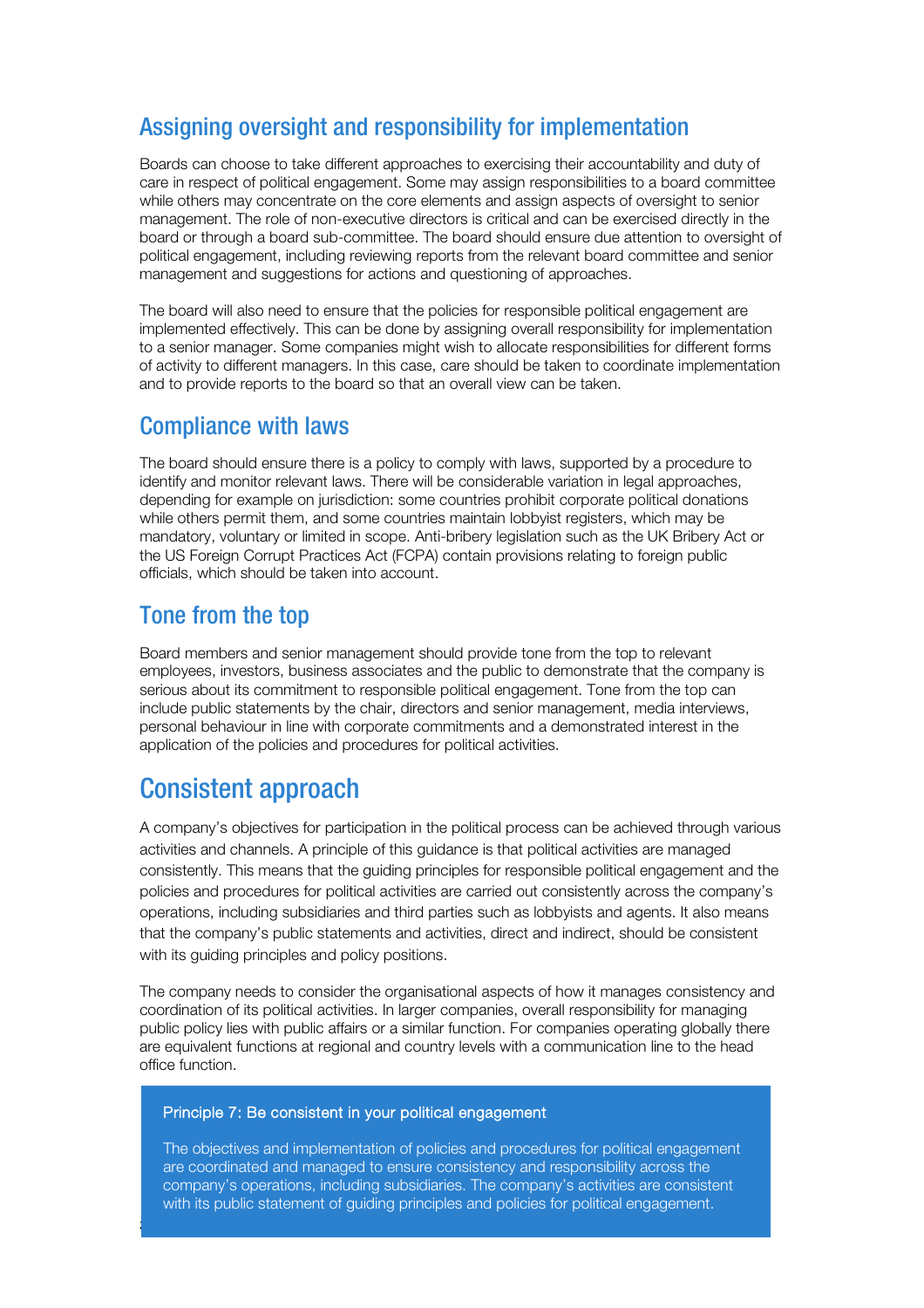# 5. Managing responsible political engagement

# Assessing the risks

Risk assessment provides the basis for the design of controls to prevent violations of company policies, including bribery or improper behaviour arising from a conflict of interest. This section outlines a risk assessment process based on the comprehensive best practice set out in the publication Diagnosing Bribery Risk published by TI-UK.<sup>[34](#page-38-0)</sup> Although the publication deals with anti-bribery risk assessment, the underlying methodology is generic and applicable to risk assessment for political engagement. Risk can never be reduced to zero and the scale and depth of controls will be set according to the company's circumstances and risk approach. The Ministry of Justice Guidance to the UK Bribery Act attempts to deal with this problem by stipulating that a company's risk assessment should be reasonable and proportionate to the risk.

In assessing risks related to political activities, there may be internal risk factors which provide a context that could lead to breaches of policy. A 'risk factor' is a circumstance (internal or external to the organisation) which tends to increase the likelihood of an adverse event occurring.

Principle 8: Design and implement policies and procedures for political engagement based on your company's values and risk assessment

The company's values, guiding principles and the results of risk assessments underpin the design of the policies and procedures for political engagement. The company identifies and assesses the risks attached to its political activities and designs controls to counter them.

<span id="page-38-0"></span><sup>34</sup> Diagnosing Bribery Risk (Transparency International UK, 2013).

j

http://www.transparency.org.uk/publications/15-publications/678-diagnosing-bribery-risk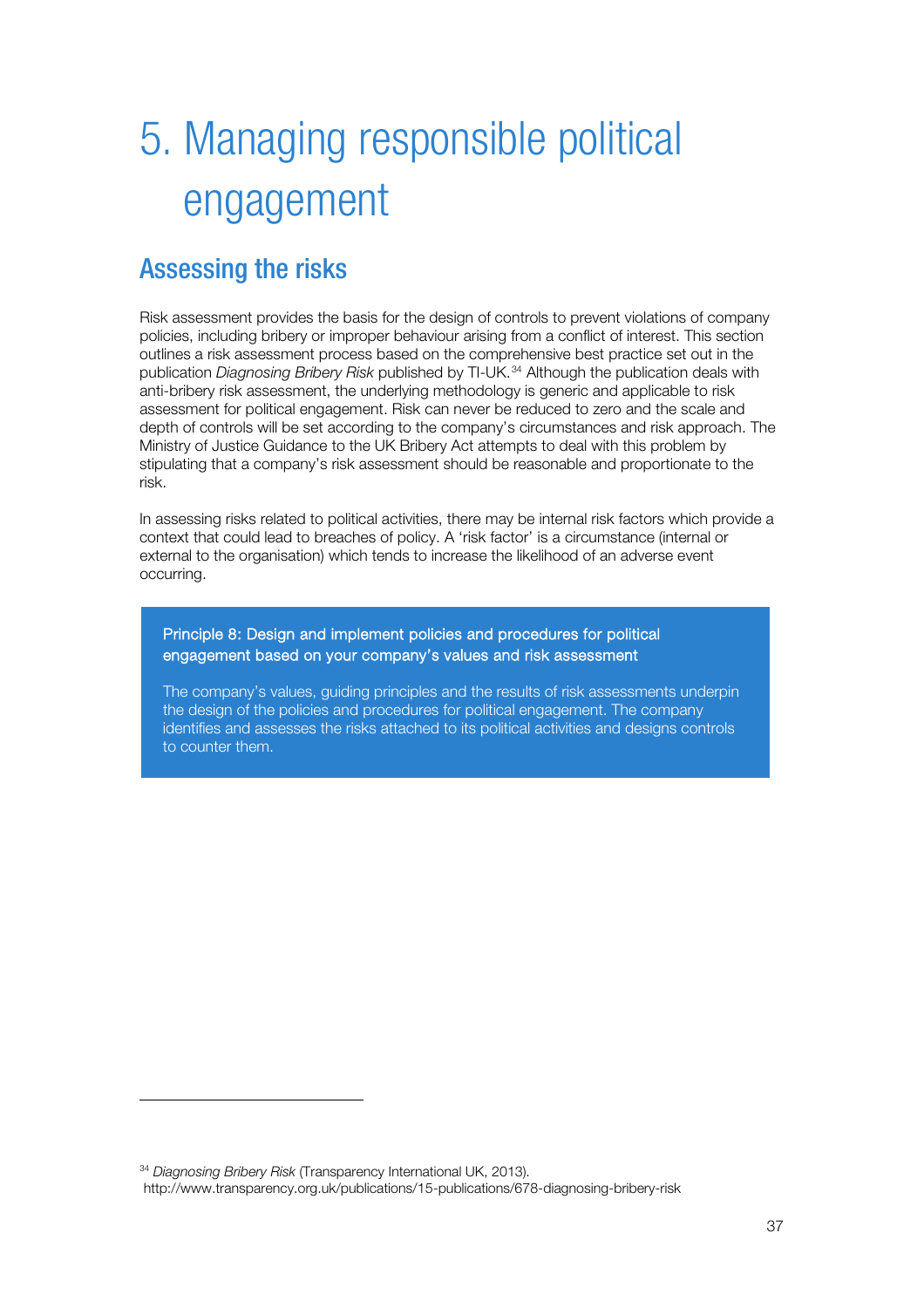#### Examples of internal risk factors for political engagement

- **Corruption:** The company's people are driven or tempted by factors such as business opportunity or survival, financial pressures, personal gain, extortion or harassment.
- Negligence: The casual implementation of policies and procedures is a major cause of breaches. The main measures to counter these risks are communication, training, appraisal, checks and balances, monitoring and evaluation.
- Uncertainty or ignorance: Employees are unsure of their responsibilities, the company policies, what constitutes improper behaviour or how to deal with issues. In such circumstances, there may be inadvertent political activity in breach of company policy.
- Conflict of interest: This is a risk that runs through all the forms of political engagement. A clear example is board members and employees with links or affiliations to political parties at variance with the company's public policy interests.
- Overconfidence: Management believe their controls for political activities are better than they actually are.
- Coercion: An individual or associate is pressured, blackmailed or threatened to behave improperly.
- Inherited practices: These are brought into the company through mergers or acquisitions or take the form of operations which continue to be carried out in traditional ways ('we have always done it this way').
- Dilution of the corporate integrity culture: Caused by rapid growth or new projects with extensive recruitment of contractors.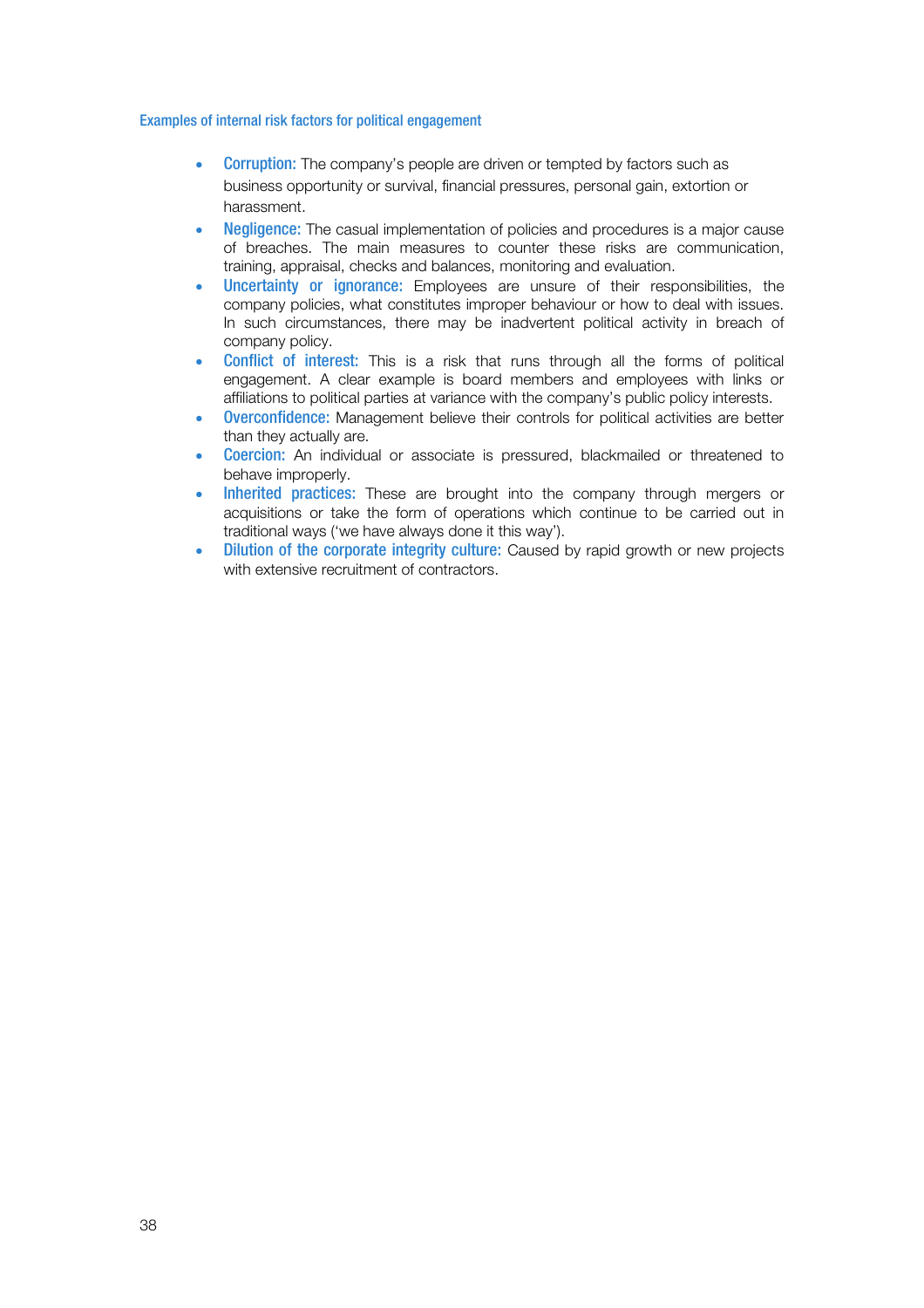There are also external risk factors which create an environment where risks are more likely.

|                                                                                  | Weak governance and legislative systems with high levels of political<br>corruption.                                                                                                                                                                                                                                                                                                                           |
|----------------------------------------------------------------------------------|----------------------------------------------------------------------------------------------------------------------------------------------------------------------------------------------------------------------------------------------------------------------------------------------------------------------------------------------------------------------------------------------------------------|
| Countries prone to                                                               | Public contracts, concessions, contracts and licences are<br>commonly awarded through political influence and corruption.                                                                                                                                                                                                                                                                                      |
| corruption and<br>conflicts of interest                                          | Countries with histories of political corruption.                                                                                                                                                                                                                                                                                                                                                              |
|                                                                                  | Political donations and/or lobbying are large-scale, pervasive and<br>influential in the political process.                                                                                                                                                                                                                                                                                                    |
| Interchangeable<br>political and<br>business elites                              | Political and business elites exist not only in small or developing<br>countries, but are also found in large developed countries.<br>Exchanges between the two can lead to the blurring of roles and<br>affiliations as well as cronyism and trading in influence.                                                                                                                                            |
| Legal and                                                                        | Laws and regulations for political activities are ill-defined in their<br>scope or may be applied arbitrarily or with adverse intent by a<br>government and carry significant sanctions if breached.                                                                                                                                                                                                           |
| regulatory<br>environments                                                       | A dynamic legal and regulatory environment with changes to anti-<br>bribery and lobbying laws and reporting requirements. A changed or<br>tighter legal context raises risks of breaching or failing to meet laws.                                                                                                                                                                                             |
| Uncertain<br>definitions of<br>political activities                              | Despite legal definitions, there are uncertainties about what<br>constitutes political activities. The dividing line between direct and<br>indirect political contributions may be indistinct. Companies,<br>employees and associated third parties may inadvertently or<br>negligently undertake activities which are subsequently judged to be<br>improper or to have failed to meet reporting requirements. |
| Poor sector<br>standards                                                         | Other companies operating in a sector do not observe adequate<br>standards for political activities, creating a climate for improper<br>demands and actions by politicians and/or dragging down the<br>reputation of the sector.                                                                                                                                                                               |
| Improper<br>behaviour by<br>consultant<br>lobbyists and<br><i>intermediaries</i> | Consultant lobbyists and other intermediaries such as agents do not<br>live up to the company's standards and carry out political activities<br>improperly. This can happen because of ingrained practices, the<br>fact that the delivery of their services is built on use of bribery and<br>improper influence or the fact that they have inadequate or poorly<br>implemented policies and procedures.       |
| Public concern<br>and criticism of<br>corporate political<br>engagement          | Corporate political activities are viewed with suspicion, resulting in<br>reputational damage even when suspicion is misplaced.                                                                                                                                                                                                                                                                                |

External risk factors for political engagement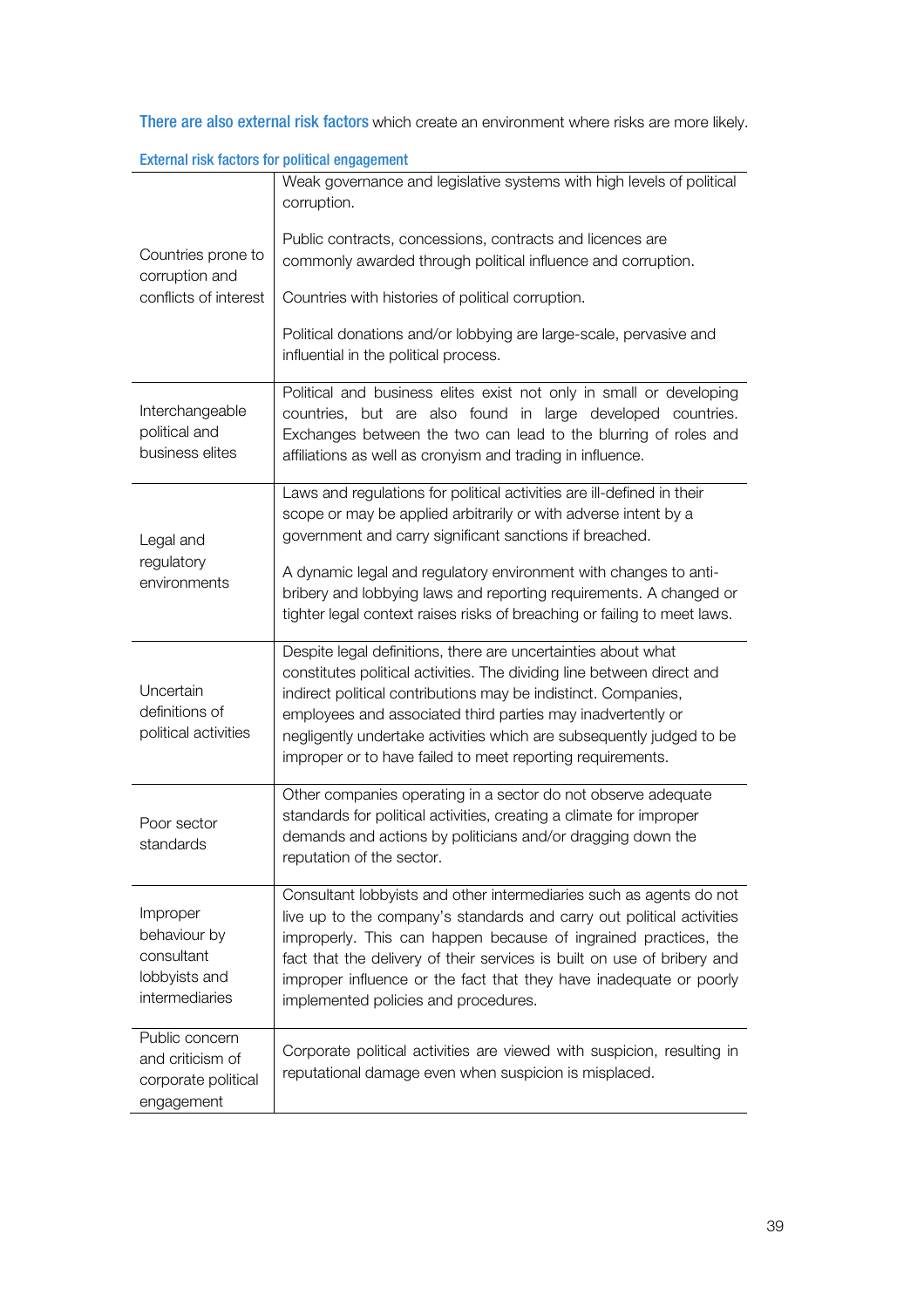Having identified the key internal and external risk factors for political activities, the company can then identify its particular risks. The components of the process for identifying risks are:

- **Comprehensive:** The assessment covers all the company's operations and draws upon a wide range of good sources of information. The resource demands of assessments can be spread by using a rolling programme.
- Information is obtained: This can be carried out by consulting employees, lobbyists, business associates and institutional shareholders as well as peer companies, professional firms, politicians, media, opinion formers and experts.
- Assessment: Once risks are identified, they are assessed and prioritised for their likelihood and potential impact.
- **Design of controls:** Policies and procedures are designed and implemented to counter the prioritised risks by changing the way political activities are carried out or withdrawing from or working around certain activities.

The design and investment in controls will be shaped by the company's risk approach and resources as determined by the board. Sometimes controls cannot be designed or resources found to counter an assessed risk. This residual risk should be brought to the attention of the board with suggestions for resolution. Risk assessment is a continuing process as external factors and the company's business will change. The risk assessments should be documented as this information will be needed to guide further assessments and will be an important reference if an incident occurs.

# Designing the organisational structure

Implementation of political activities is expressed through an organisational structure in which responsibilities, objectives and measures of performance are precisely defined. An integrated approach requires that a manager be appointed to take an overall view or coordinate the company's political activities. The management structure for political activities is influenced by the organisational approach of the company, whether it is a diversified or centralised organisation, a portfolio company controlling subsidiaries or one reliant on third parties and outsourcing.

Responsibilities also lie elsewhere in the organisation. Senior management may have their own routes to politicians and government departments; human resources have an interest in politics in the workplace; country, business unit or location managers may have responsibilities for representing the company to governments, ministries or local politicians. Memberships of trade associations may be handled by a variety of people. The manager with overall responsibility for political engagement needs to map how the company is engaged in political engagement activities, who is responsible, what forms of political activity are being used and bring organisation and coordination to all of this.

## Cross-functional working

Cross-functional working brings together functions such as corporate responsibility, sustainability management, public affairs, corporate programmes, communications, legal and internal audit as well as functions interested in a particular public policy topic, such as a regulatory issue. Cross-business unit working, communications and training are important for companies operating globally as these provide consistency of approach and build the commitment of country teams to responsible political engagement.

The structure should also ensure alignment of political activities with other areas related to corporate responsibility commitments. If not aligned, the company risks having countervailing positions on issues such as climate change, human rights, communities and transparency.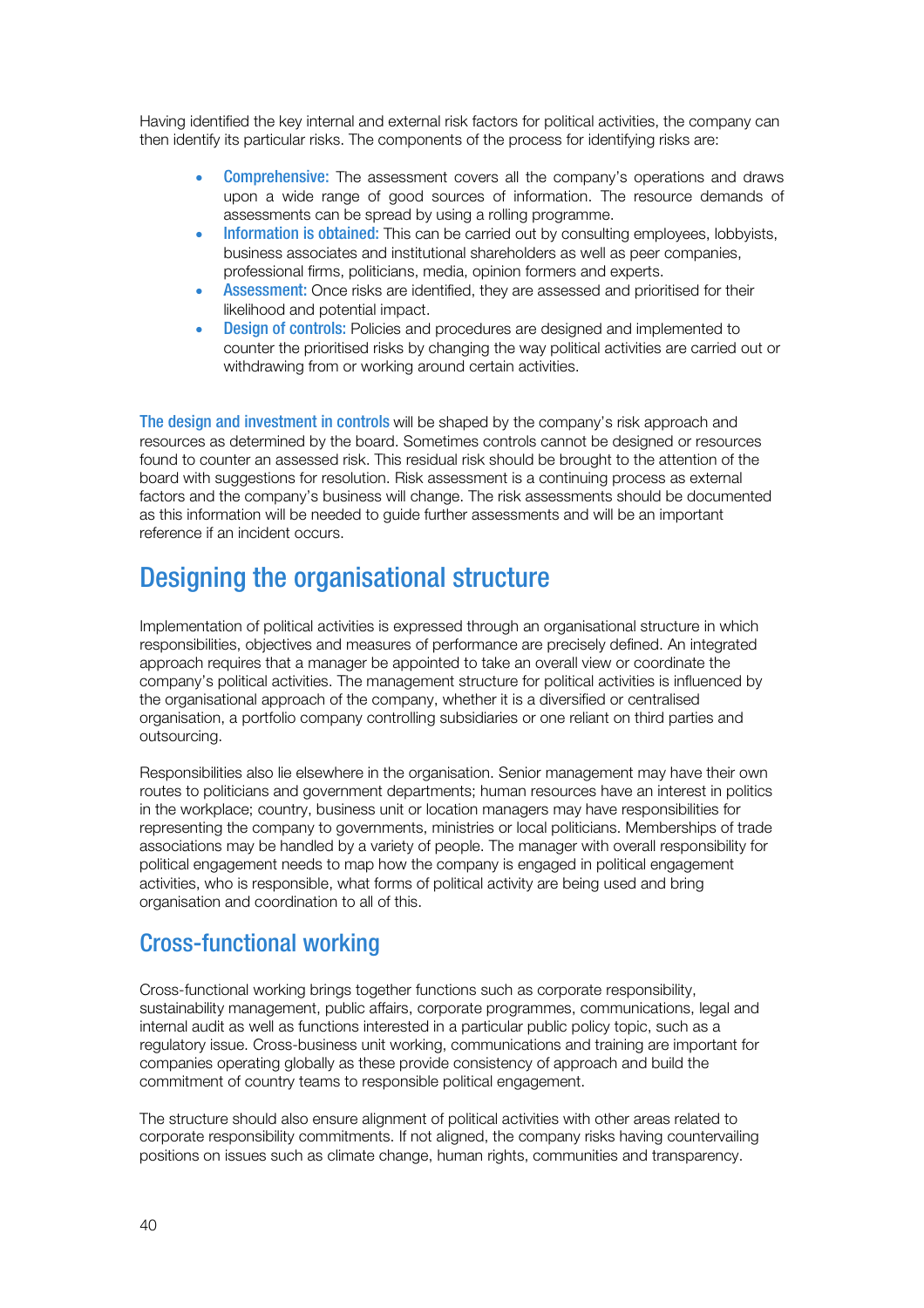# External factors

External factors in the jurisdictions and communities in which the company operates will shape the organisational structure for managing political engagement. A large presence in the EU or US will expose the company to wide-ranging and highly developed political engagement practices. A presence in developing countries will introduce new dimensions such as local cultures, interlinked political and business elites and risks of weak political governance. Political engagement practices will vary across countries as will the most effective forms of engagement for the company. For example, in a small developing country, it might rely heavily on local senior management to conduct political engagement supported by visits from senior management.

# Implementing policies and procedures

Policies and procedures will be designed and implemented to meet the company's commitments to overall corporate values, the guiding principles for responsible political engagement and to achieve its business objectives. They will also include controls to counter the prioritised risks identified through risk assessments. This section outlines the main areas to be covered by the company's policies and procedures.

# Stakeholder engagement

Stakeholder engagement can play an important role in providing information for designing and implementing policies and procedures for political activities. The company should decide which stakeholders are important to consult. These can include institutional shareholders, customers, employee interest groups, NGOs, community representatives, thought leaders, think tanks, politicians and public officials. Consultation on management of political engagement can form part of a wider approach to stakeholder consultation or it can be a specific consultation on political activities. The consultation process should be carried out using a procedure which provides regular reviews, captures and analyses information in a systematic way and protects the privacy of participants. The results of consultations can be used to design the policies and procedures, to provide input into the risk assessment process, identify concerns and issues, evaluate reputation and test advocacy and policy positions.

# Countering bribery

j

Bribery is a risk in political activities and the anti-bribery programme should be designed to counter any assessed risks related to political activities. The risk assessment process for political engagement will identify the main forms of corruption risk and these can be countered by designing specific controls. Good practice for countering bribery is described fully in the TI-UK publication Adequate Procedures - Guidance to the UK Bribery Act 2010.[35](#page-42-0)

<span id="page-42-0"></span><sup>&</sup>lt;sup>35</sup> Adequate Procedures - Guidance to the UK Bribery Act 2010 (Transparency International UK, 2010). http://www.transparency.org.uk/our-work/publications/10-publications/95-adequate-proceduresguidance-to-the-uk-bribery-act-2010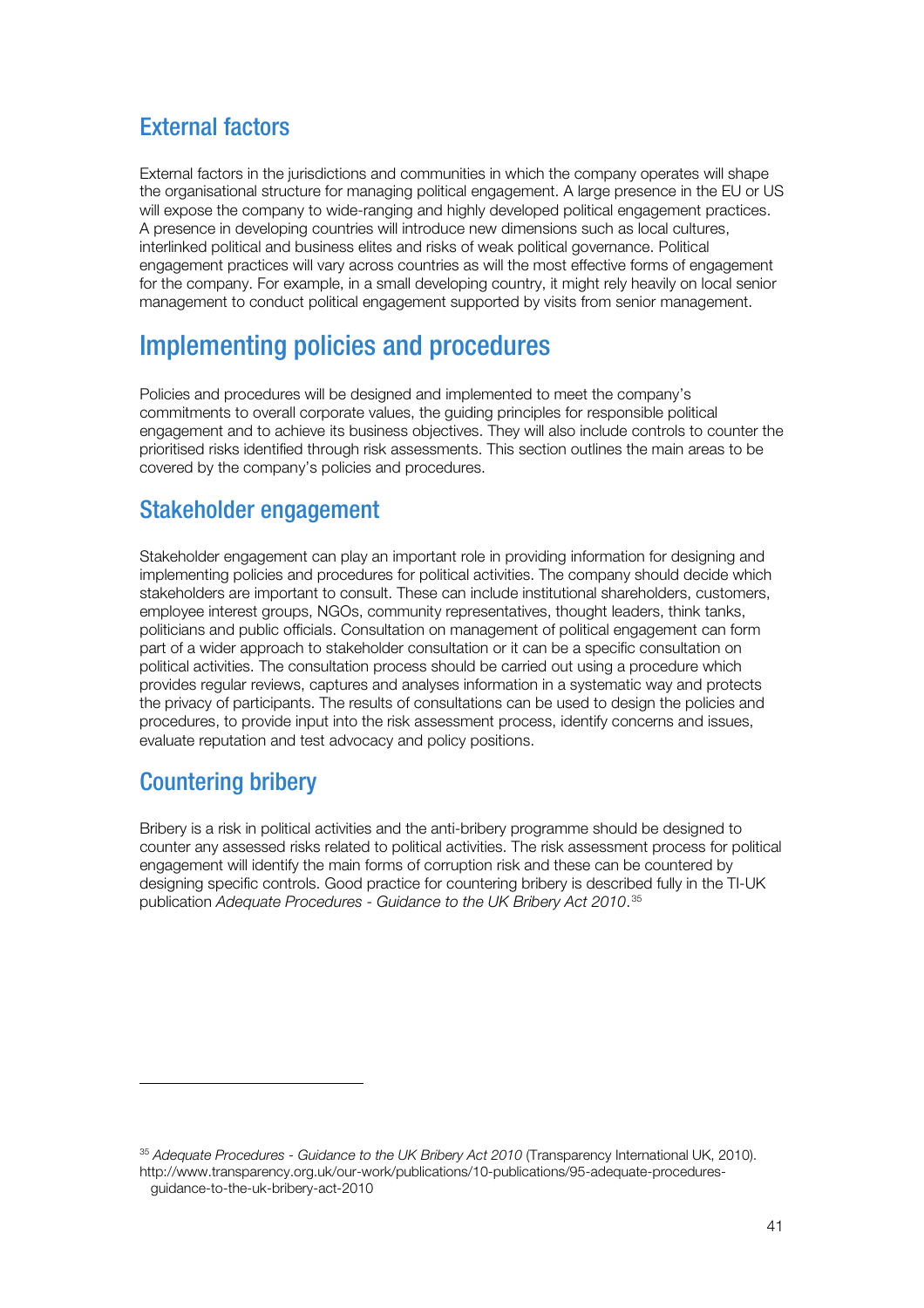## Communications and training

Through communications and training, the company should ensure that its employees and relevant third parties, such as its consultant lobbyists, comply with the company's policies and procedures for political engagement activities. Training is an area given insufficient attention by companies, as indicated by a Vigeo study published in 2013. It found that training for those engaged in political lobbying was seldom carried out in European and US companies.<sup>[36](#page-43-0)</sup> Communications and training enables employees and others to be skilled and efficient in their performance, to understand the political process and changing environment, and be encouraged in their continuous development. Political activities can be hard to define, recognise and manage. If employees do not have the relevant skills and knowledge, they risk making errors or acting improperly.

## Raising concerns and providing advice

Whistleblowing channels are an important safety valve for the company and can be used by employees or third parties to raise concerns about aspects of the company's political activities. Whistleblowers may be concerned they will be penalised and a company should give them confidence that use of its channel will not expose or endanger them. This can be a confidential or anonymous channel depending on the laws of local jurisdictions. Employees should know that it is their duty not just to resist demands or solicitation for corrupt behaviour, but to report any concern to senior management.

Advice lines communicate and provide interpretations of the policies and procedures for political engagement as well as the anti-corruption programme. This can be of particular value for a global company where it might not be feasible to provide on-the-spot support or advice to a local manager or employee handling political engagement.

## Internal controls

Internal controls aim to ensure that transactions related to political activities are valid, effective and free from improper practice. Political activities can involve a wide range of financial transactions including political contributions or political expenditures in support of a political party or candidates. Other expenditures include contracts with lobbyists and third parties, research, hospitality, events, and communications. As part of their oversight and accountability responsibilities, the board must ensure that internal control policies and procedures are designed and implemented to provide reasonable assurance regarding the achievement of objectives for the effectiveness and efficiency of operations, the reliability of financial reporting and compliance with applicable laws and regulations.<sup>[37](#page-43-1)</sup>

j

<span id="page-43-0"></span><sup>36</sup> European and North-American Best Performers In Terms of Integrity and Transparency of Lobbying Practices (Vigeo, 2013), P. 5.

http://www.csrhub.com/files/Vigeo%20Thematic%20Report%20sample.pdf

<span id="page-43-1"></span><sup>&</sup>lt;sup>37</sup> Internal Control Integrated Framework 2013, (The Committee of Sponsoring Organizations of the Treadway Commission (COSO), 2013).

http://www.coso.org/IC.htm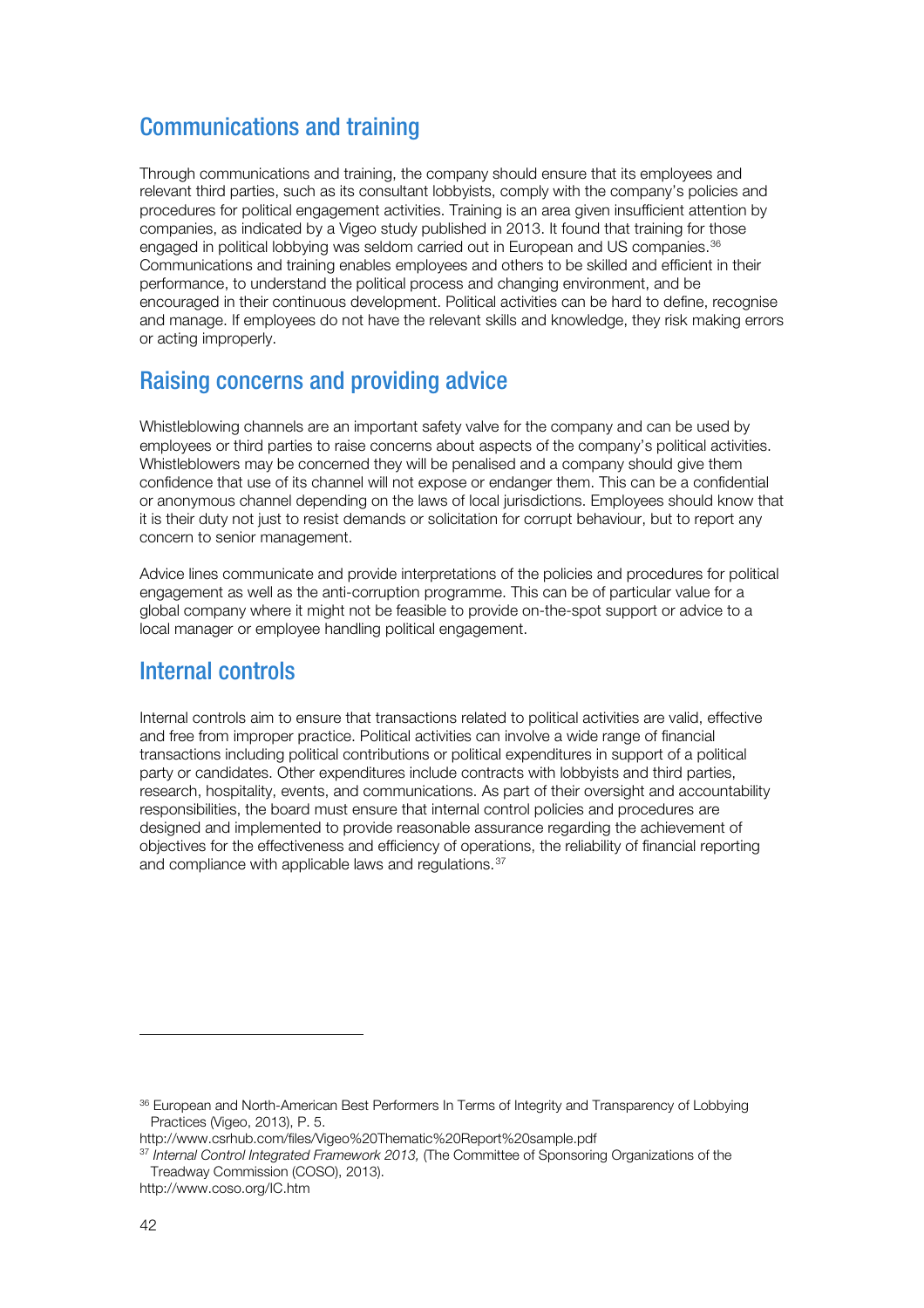# Monitoring and evaluation

Monitoring and evaluation is the penultimate step in the process of implementing policies and procedures for political engagement activities. Monitoring is the means of checking that the strategy, policies and procedures for managing political activities are working, detecting any concerns or malpractice and striving for continuous improvement. It allows the company to check that the programme is being implemented effectively and is meeting the objectives set by management and agreed by the board.

Companies operate in extraordinarily dynamic environments, both internally and externally. Therefore, policies and procedures may not remain adequate to achieve their objectives or they may be operating less than effectively. In such cases this needs to be identified to senior management and the board for review and corrective action.

Monitoring also provides the information for communications to shareholders, employees and other stakeholders that the enterprise has a well-designed and effective programme for responsible political engagement. Monitoring and evaluation should extend to all the political activities of the company, including those of the company itself and its controlled entities as well as lobbyists and other relevant intermediaries. The monitoring exercises and their results should be documented. Rigorous and constant monitoring, including internal audits, is, in itself, a message that the company is serious and vigilant about responsible political engagement and preventing any improper or corrupt practices. In the event of an incident and investigation by authorities they will wish to see that monitoring has been carried out.

The board's role in monitoring and evaluation is to assure itself that the monitoring process has been comprehensive and thorough, that the right conclusions have been drawn, that actions are taken if concerns are identified, improvements put in place and appropriate communication of the results made to stakeholders. The board should also review any political donations and other expenditures on political activities.

Principle 9: Monitor and review the implementation of the policies and procedures covering political engagement

Monitoring makes sure that the strategy, policies and procedures for managing political engagement are working, detects and rectifies any concerns or poor practice, supporting continuous improvement.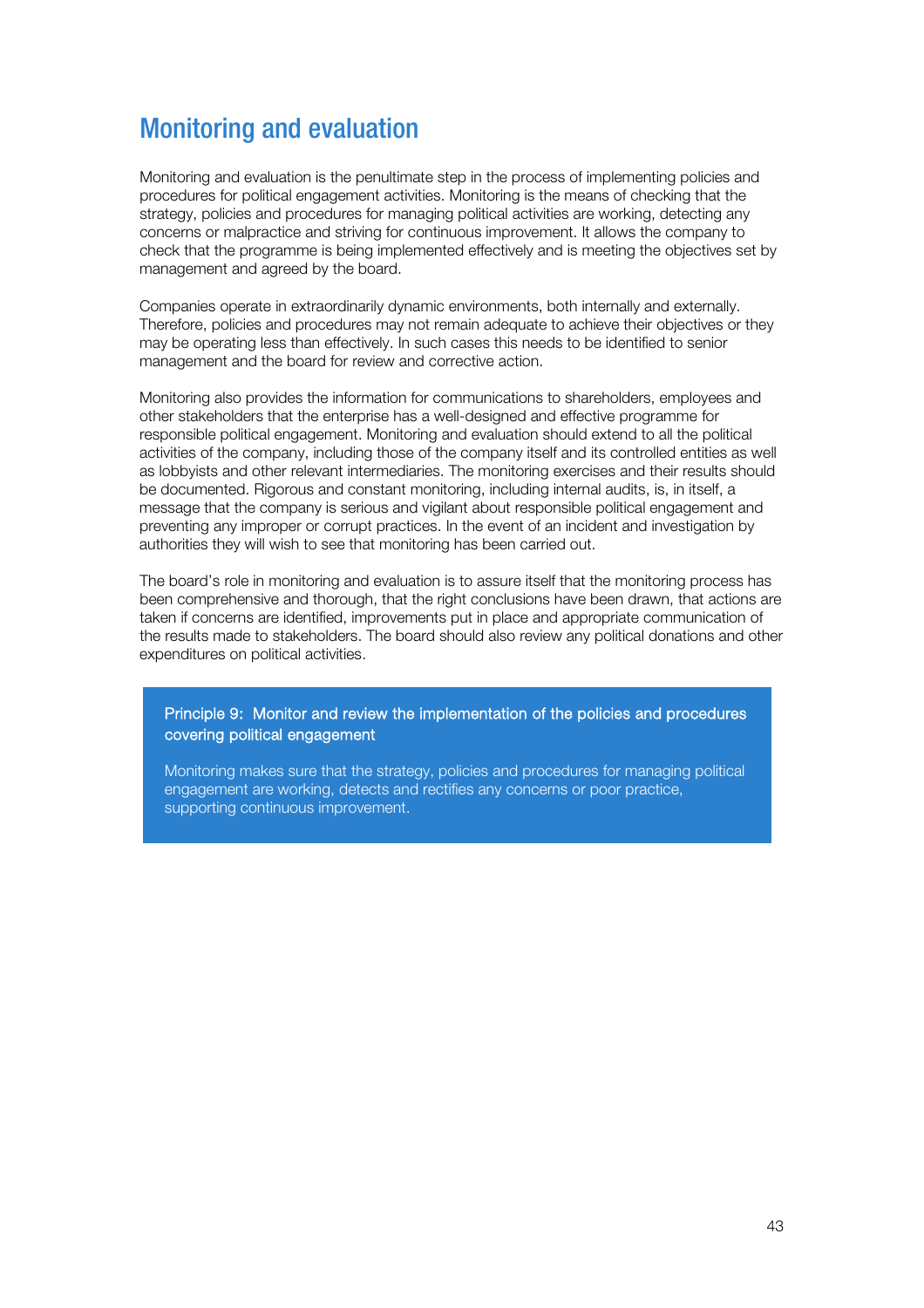# Transparency and public reporting

Greater transparency is being demanded by legislators and stakeholders for corporate behaviour and this extends to corporate political engagement. One of the pillars of implementing responsible political engagement is that the company is transparent about its activities and thereby expresses its accountability to shareholders and other stakeholders. In making its commitment to responsible political engagement, the company should assess the implications for transparency and public reporting. This means looking at the potential benefits to the company and the resources demanded, how it satisfies shareholders' and other stakeholders' requirements across jurisdictions and meets norms for reporting set by laws, voluntary codes and peer behaviour.

Being transparent means that the company is open about the guiding principles and objectives for its political engagement and reports publicly in an accessible way on the results of risk assessments, the design of policies and procedures, their implementation and progress, related expenditures and outcomes. Through public reporting the company can report to investors and other stakeholders on matters of material interest identified through discussions and other interactions with them. Additionally, the reporting process forms an important part of the process for organisational improvement as it will be based on objectives, targets, indicators and measures of success and progress.

Reporting is a formal communication to shareholders and other stakeholders. The frequency of reporting can range from annual reports to continuous reporting where information is updated dynamically on web pages to reflect changes in policies and activities or to address stakeholder issues and concerns.

As well as legal reporting requirements, non-financial and sustainability reporting is being shaped by voluntary standards, surveys and indices. Standards include the Global Reporting Initiative's Sustainability Reporting Framework and the UN Global Compact's annual Communication on Progress. TI produces reports on transparency of corporate anti-corruption reporting. The Center for Political Activity with the Zicklin Center for Business Ethics publishes an annual index of reporting by the S&P 500 companies and TI-UK launched its Corporate Political Activities Index 2015 in December 2015 reviewing reporting on political activities of leading UK-based companies.

## Dedicated web page

Information on the political engagement programme should be provided in an easily accessible way and this can best be done by providing comprehensive information in a standardised manner on a dedicated web page supported by reporting in annual reports and sustainability or social reports. The 2014 CPA Zicklin survey reported that 66 per cent of the companies surveyed (197 out of 299) provided a dedicated web page or similar space on their corporate websites to address corporate political spending and disclosure. However, there is no measure of how satisfied users were with the ease of access or quality of the content. Only 30 per cent of the 40 companies assessed in TI-UK's Corporate Political Engagement Index 2015 published a dedicated web page covering their political activities in detail, indicating that reporting practices in the UK are less developed than the USA.

#### Principle 10: Report publicly, comprehensively and accessibly on political engagement

Shareholders and other stakeholders have material interests in corporate political engagement and need to know that the company is managing its political activities responsibly and effectively. The company reports fully and regularly on its guiding principles, objectives, lobbying interests, activities, contributions and expenditures and on any other issues. The information is provided accessibly such as in a dedicated web page.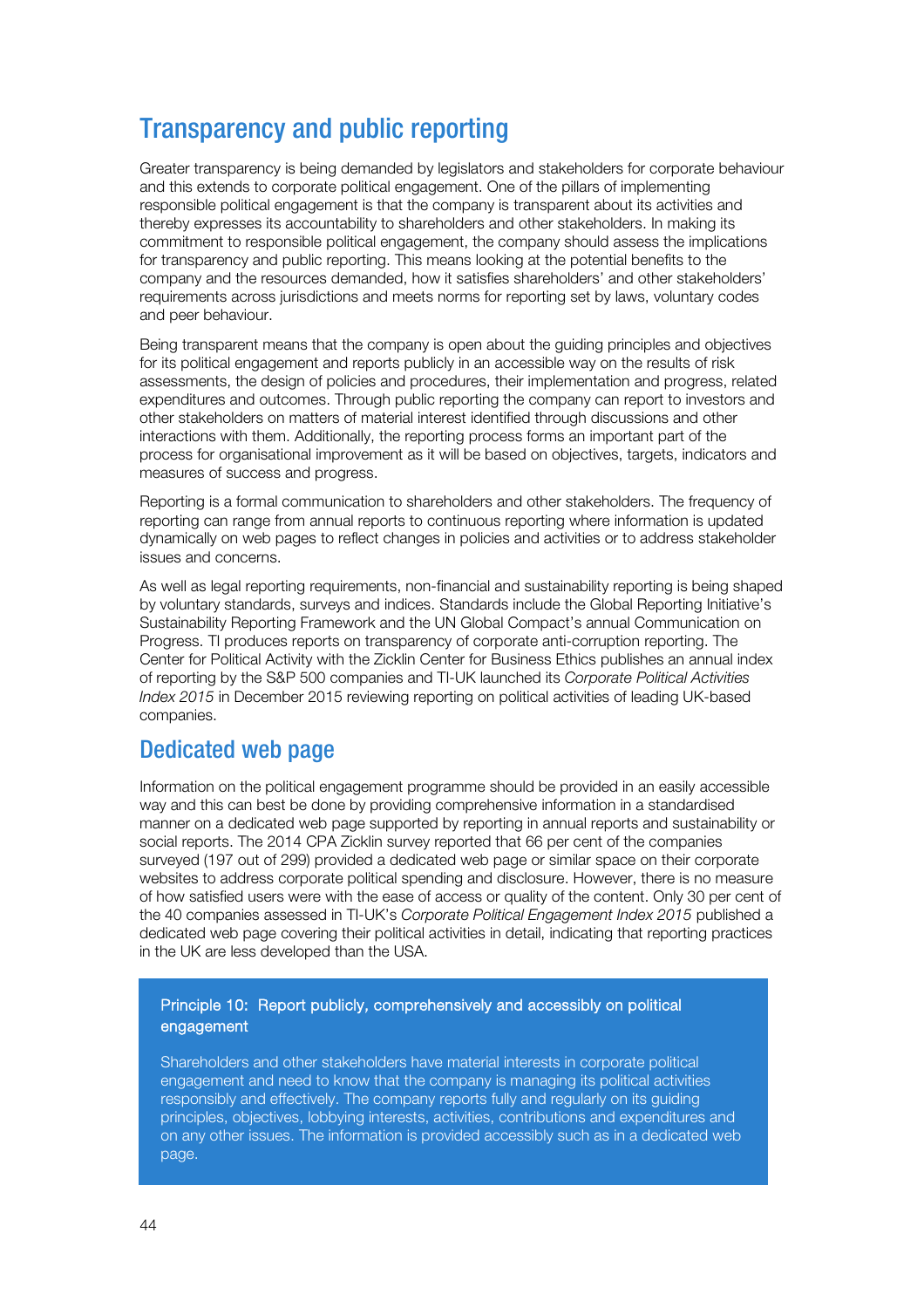# 6. Recommendations

### Control environment

- 1. The board or a designated board committee should be accountable for a company's political engagement, providing direction and oversight and assigning overall responsibility to a senior manager.
- 2. Companies should consult with stakeholders on their policies, procedures and any activities related to political engagement and report to stakeholders on the topics raised with government and any steps taken.

### **Reporting**

- 3. Companies should publish their internal information on their principles, policies, procedures and activities in relation to political engagement.
- 4. Companies should publish a dedicated web page or report on their political engagement, granting stakeholders a total view of the company's material issues and activities without having to search multiple reports or consult external sources.

### Political contributions

- 5. Political contributions should not be made. If companies allow them by exception, they should clearly state the criteria for making them, which should include providing general support for a genuine democratic process, with full transparency and full explanation.
- 6. Companies should report contributions in every country where they operate whether or not it is a legal requirement.
- 7. Companies should put robust controls in place to ensure that contributions are not made in violation of a company's policy and that any inadvertent political expenditure is detected, investigated and reported.

### Lobbying

- 8. Companies should report expenditures on lobbying activities, the main topics on which they lobby and the ways in which lobbying is carried out.
- 9. Companies should implement and publish specific policies and procedures for responsible lobbying and should require third party lobbyists to comply with them.
- 10. Companies should disclose which lobbyist registers they are registered with, including in-house and consultant lobbyists.

### **Memberships**

- 11. Companies should publish their policies and procedures for managing relationships with trade associations. These should be group-wide and memberships should be overseen at central level.
- 12. Both companies and trade associations should be transparent about membership fees, expenditure on lobbying activities, the main topics for lobbying and the ways in which lobbying is carried out.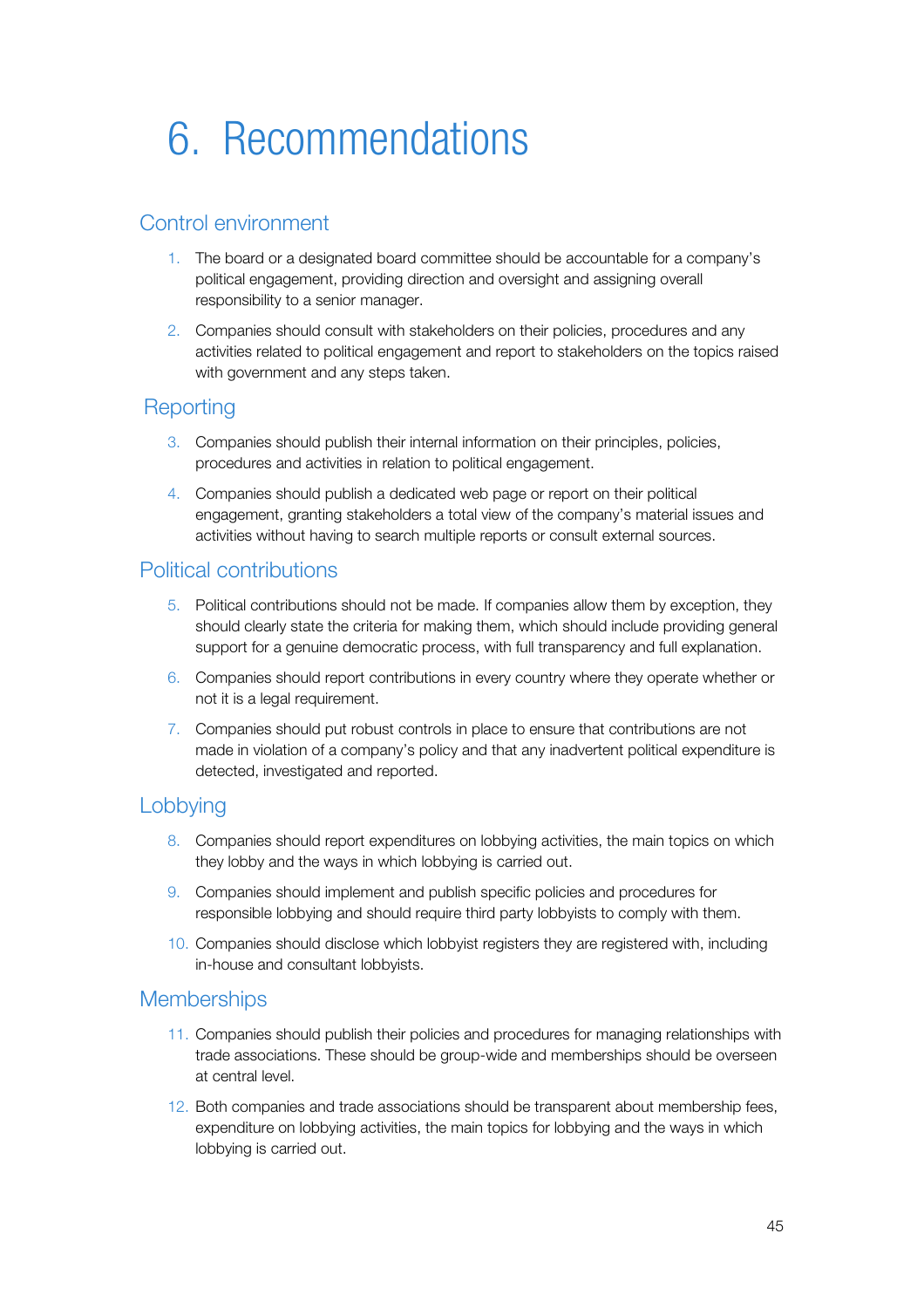### Revolving door

- 13. Companies should devise specific policies and procedures for the revolving door through cross-organisational collaboration between functions such as corporate affairs, public affairs, government relations and human resources.
- 14. In devising their policies, companies should go beyond compliance with laws governing the post-public employment of public officials to ensure responsible practices and mitigate associated risks.
- 15. Policies for the revolving door should cover both the hiring of former politicians and public officials by the company and the movement of former employees to public sector positions.
- 16. Companies should publish details of secondments to and from the public sector, including information on the locations of secondments, the numbers of secondees, and the purpose of particular secondments.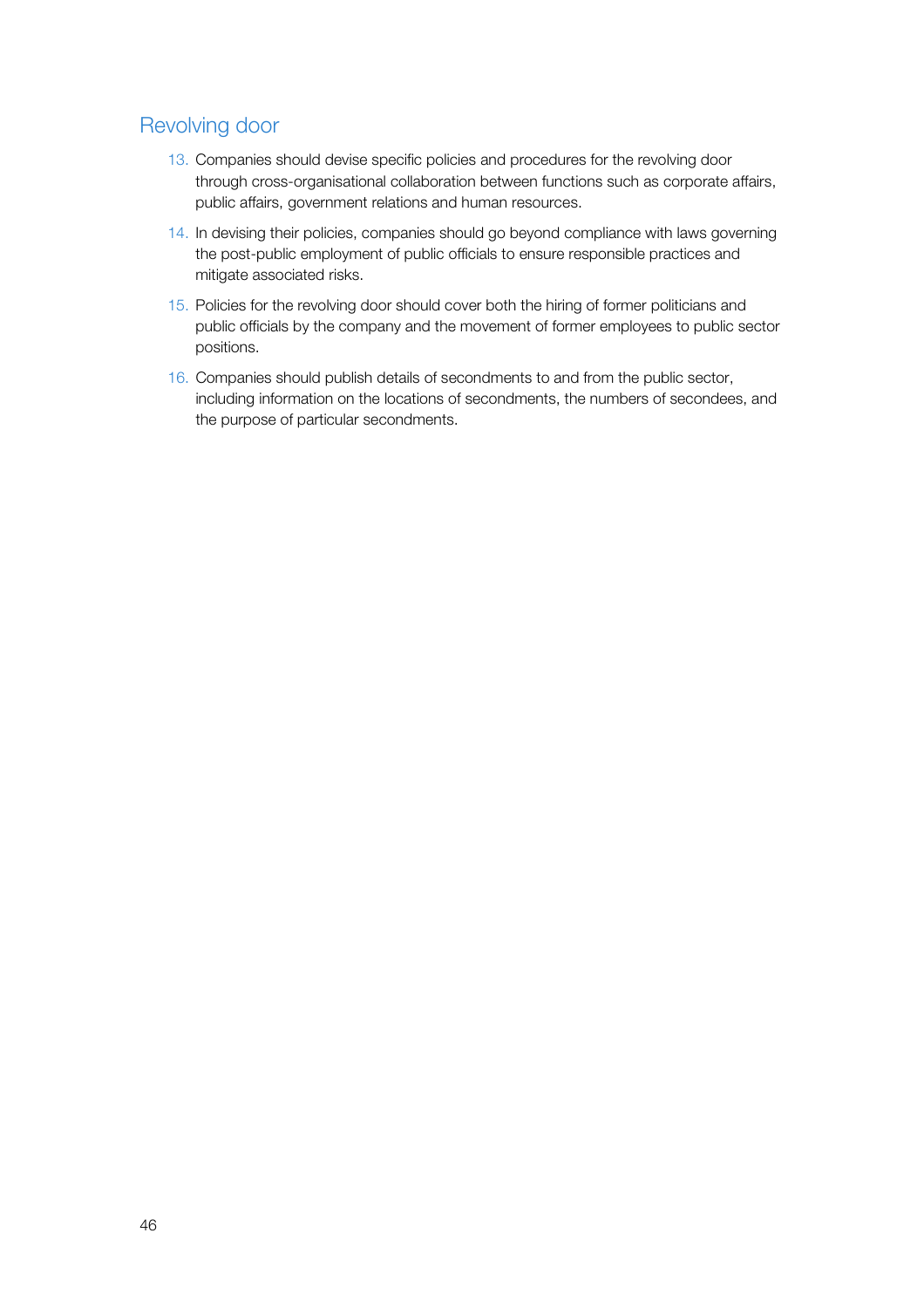# Annex 1: Checklists

The following checklists were designed by TI-UK as a practical tool for companies to help you manage the various aspects of political engagement covered in this guidance. For ease of reference, all checklists are cross-referenced with the relevant sections above.

|  |  |  |  |  | <b>Political donations and indirect political expenditure</b> |
|--|--|--|--|--|---------------------------------------------------------------|
|--|--|--|--|--|---------------------------------------------------------------|

|                | Indicator                                                                                                                                                                                             | Y | N | $Un-$<br>clear | In<br>plan? | Plan<br>date | Comment | Ref no: |
|----------------|-------------------------------------------------------------------------------------------------------------------------------------------------------------------------------------------------------|---|---|----------------|-------------|--------------|---------|---------|
| 1              | Is there a publicly available policy<br>covering political contributions whether<br>made directly or indirectly?                                                                                      |   |   |                |             |              |         |         |
| $\overline{2}$ | Does the company have a procedure<br>to implement its policy for political<br>contributions?                                                                                                          |   |   |                |             |              |         |         |
| 3              | If political contributions are allowed, are<br>controls implemented with thresholds<br>for approval and counter-signatures?                                                                           |   |   |                |             |              |         |         |
| 4              | Does the policy for political<br>contributions apply across all the<br>company's entities including<br>subsidiaries?                                                                                  |   |   |                |             |              |         |         |
| 5              | If the policy is to prohibit political<br>contributions, does this include not<br>running a company PAC if the<br>company operates in the US?                                                         |   |   |                |             |              |         |         |
| 6              | Does the procedure for managing<br>conflicts of interest cover personal<br>political contributions by board<br>members and senior employee which<br>could conflict with their role in the<br>company? |   |   |                |             |              |         |         |
| $\overline{7}$ | Does the anti-bribery programme<br>include controls to counter the risk of<br>use of political contributions as<br>subterfuges for bribery?                                                           |   |   |                |             |              |         |         |
| 8              | Is there a procedure to record<br>accurately in the books any political<br>contributions or expenditures (even if<br>there is a policy of prohibition, some<br>may be made in breach of the policy)?  |   |   |                |             |              |         |         |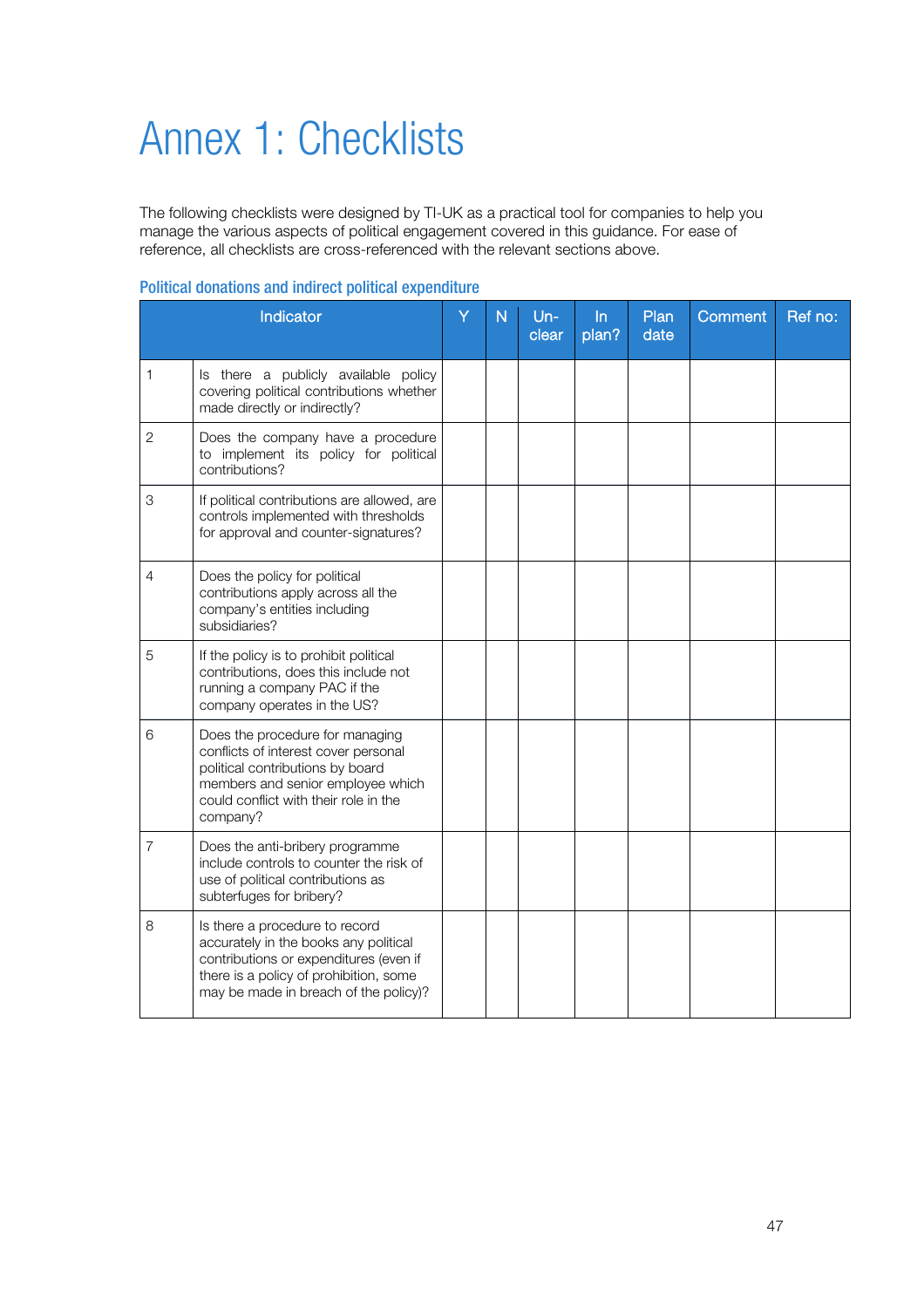## Lobbying

|    | Indicator                                                                                                                                                                          | Ÿ | N | $Un-$<br>clear | $\ln$<br>plan? | Plan<br>date | Comment | Ref no: |
|----|------------------------------------------------------------------------------------------------------------------------------------------------------------------------------------|---|---|----------------|----------------|--------------|---------|---------|
| 9  | Is there a publicly available policy and<br>procedure covering responsible<br>lobbying?                                                                                            |   |   |                |                |              |         |         |
| 10 | Does the company publish details of<br>the aims and significant topics of its<br>public policy development and<br>lobbying, and the activities carried out?                        |   |   |                |                |              |         |         |
| 11 | Has a senior manager been appointed<br>with overall authority for implementing<br>the company's lobbying policy?                                                                   |   |   |                |                |              |         |         |
| 12 | Are lobbyists and others who carry out<br>lobbying for the company required<br>contractually to align to the company's<br>policies for lobbying and anti-<br>corruption?           |   |   |                |                |              |         |         |
| 13 | Is there a procedure for documentation<br>of formal and informal meetings and<br>contacts with politicians and officials?                                                          |   |   |                |                |              |         |         |
| 14 | Does the company check that there<br>are consistent standards of responsible<br>lobbying across all the company's<br>operations including subsidiaries?                            |   |   |                |                |              |         |         |
| 15 | Has the company formally decided<br>how it uses in-house consultants,<br>consultant lobbyists and others who<br>have responsibilities for aspects of<br>political activities?      |   |   |                |                |              |         |         |
| 16 | Has<br>assigned<br>the<br>company<br>responsibilities<br>relationship<br>for<br>management of consultant lobbyists?                                                                |   |   |                |                |              |         |         |
| 17 | Does the company ensure there is a<br>business case for appointment of<br>consultant lobbyists?                                                                                    |   |   |                |                |              |         |         |
| 18 | Is there a procedure to ensure fees<br>and expenses are appropriate for the<br>consultant lobbyists' activities and do<br>allow<br>not<br>room<br>for<br>improper<br>expenditures? |   |   |                |                |              |         |         |
| 19 | Is there a procedure to carry out due<br>diligence<br>on consultant lobbyists<br>before<br>appointment<br><b>or</b><br>on<br>reappointment?                                        |   |   |                |                |              |         |         |
| 20 | Is there a procedure for review and<br>approval<br>by<br>management<br>Οf<br>appointment or reappointment<br><b>of</b><br>consultant lobbyists?                                    |   |   |                |                |              |         |         |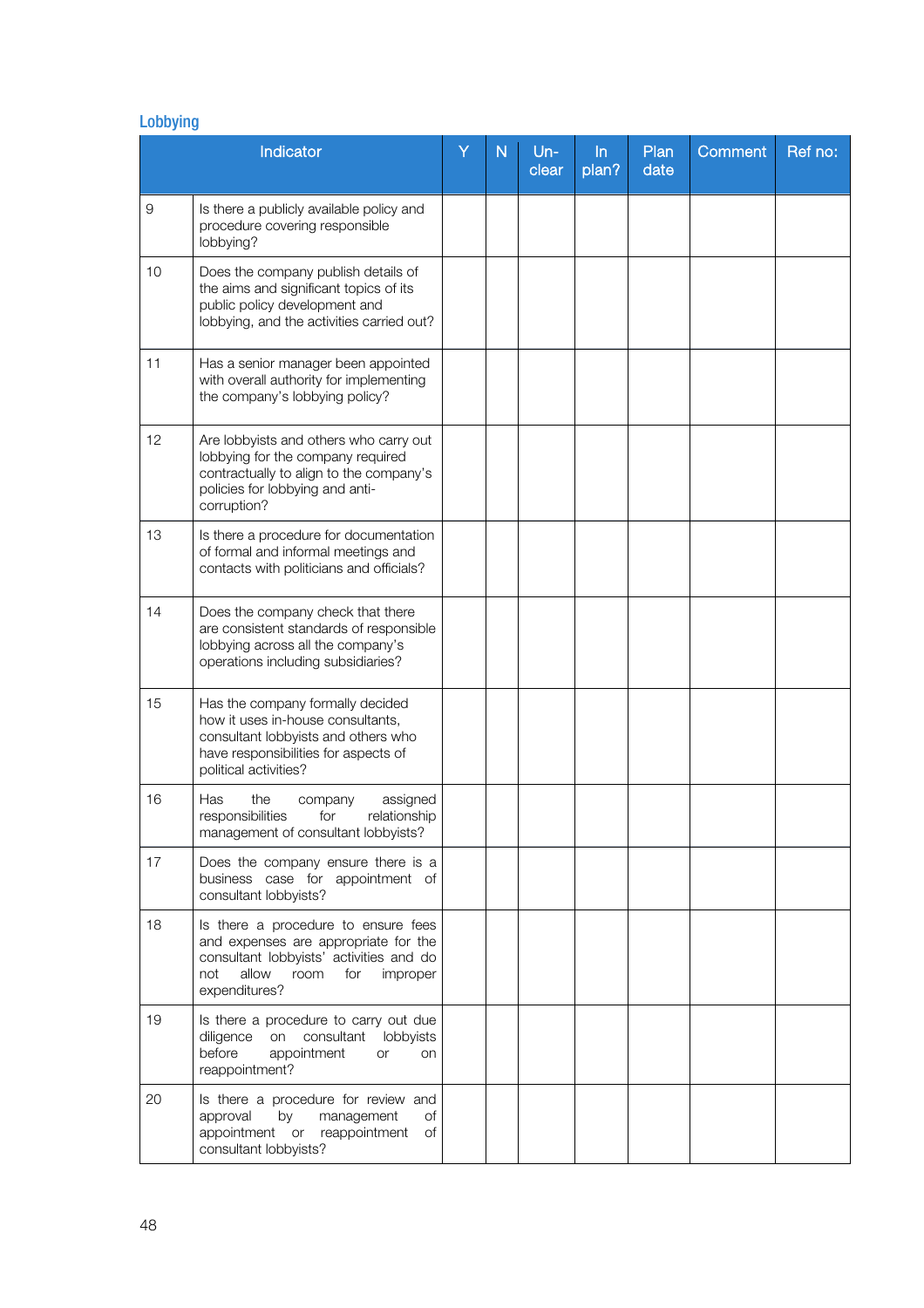| 21 | Does the company maintain a register<br>of lobbyists?                                                                                                                                                                         |  |  |  |  |
|----|-------------------------------------------------------------------------------------------------------------------------------------------------------------------------------------------------------------------------------|--|--|--|--|
| 22 | Does the company implement a<br>procedure to ensure that organisations<br>contracted to lobby on the company's<br>behalf comply with the company's<br>policy for political lobbying?                                          |  |  |  |  |
| 23 | Does the company ensure its lobbyists<br>comply with lobbying<br>laws and<br>registers?                                                                                                                                       |  |  |  |  |
| 24 | Do contractual requirements include<br>observing the policies and procedures<br>for political activities with right to audit<br>books and records and provision for<br>termination in the event of breach of<br>the contract? |  |  |  |  |
| 25 | Are expenditures by lobbyists recorded<br>in the books with clear statement of<br>purpose and supported<br>by<br>documentation to provide an audit<br>trail?                                                                  |  |  |  |  |

#### Trade associations and business chambers

|    | <b>Indicator</b>                                                                                                                                                                                                                                                                                              | γ | N | $Un -$<br>clear | $\ln$<br>plan? | Plan<br>date | <b>Comment</b> | Ref no: |
|----|---------------------------------------------------------------------------------------------------------------------------------------------------------------------------------------------------------------------------------------------------------------------------------------------------------------|---|---|-----------------|----------------|--------------|----------------|---------|
| 26 | Has a senior manager been made<br>responsible for the company's trade<br>association<br>memberships<br>and<br>assigning responsibilities for managing<br>the relationships?                                                                                                                                   |   |   |                 |                |              |                |         |
| 27 | Is due diligence carried out on trade<br>associations<br>before<br>taking<br>out<br>membership<br>periodically<br>and<br>on<br>renewal to check their governance,<br>advocacy procedures and positions<br>and that they are transparent including<br>publishing source and disposal of<br>funds for lobbying? |   |   |                 |                |              |                |         |
| 28 | Are there approval thresholds<br>and<br>signatures<br>for<br>counter<br>new<br>memberships or renewals?                                                                                                                                                                                                       |   |   |                 |                |              |                |         |
| 29 | Does the company have a procedure<br>to ensure it monitors and engages in<br>shaping the lobbying activities of the<br>associations of which it is a member?                                                                                                                                                  |   |   |                 |                |              |                |         |
| 30 | Does the company communicate<br>publicly that a membership does not<br>mean that the company endorses all<br>the public policy positions of the trade<br>association?                                                                                                                                         |   |   |                 |                |              |                |         |
| 31 | Does the company communicate its<br>responsible lobbying policy to its trade<br>associations?                                                                                                                                                                                                                 |   |   |                 |                |              |                |         |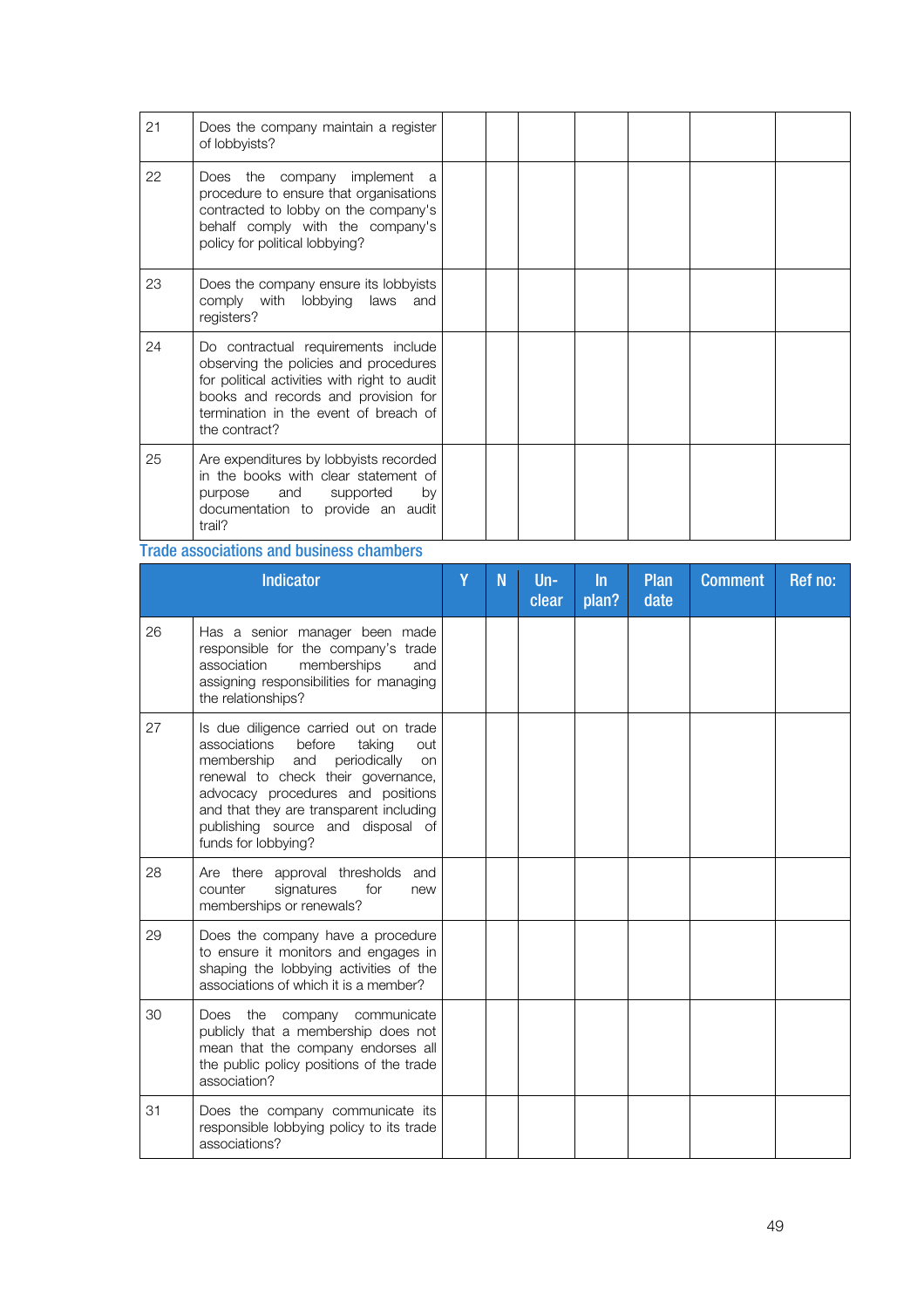|    | <b>Indicator</b>                                                                                                                                                                                                                                                        | Ÿ | N | $Un-$<br>clear | $\ln$<br>plan? | <b>Plan</b><br>date | <b>Comment</b> | Ref no: |
|----|-------------------------------------------------------------------------------------------------------------------------------------------------------------------------------------------------------------------------------------------------------------------------|---|---|----------------|----------------|---------------------|----------------|---------|
| 32 | Is there a publicly available policy and<br>procedure covering 'revolving doors',<br>the movements of directors and<br>employees between the company and<br>the public sector?                                                                                          |   |   |                |                |                     |                |         |
| 33 | Does the company have a procedure<br>for implementing a 'cooling-off period'<br>for discussions on behalf of the<br>company by current directors and<br>employees recruited from public office<br>or the public sector with their former<br>organisation or department? |   |   |                |                |                     |                |         |
| 34 | Does the company have a procedure<br>for implementing a 'cooling-off period'<br>for discussions on behalf of the<br>company by current directors and<br>employees recruited from public office<br>or the public sector with their former<br>organisation or department? |   |   |                |                |                     |                |         |
| 35 | Is there a code of conduct for those<br>joining from the public sector?                                                                                                                                                                                                 |   |   |                |                |                     |                |         |
| 36 | Are the recruitment policies<br>and<br>procedures designed to ensure that no<br>public official is induced to perform<br>improperly in the prospect that there<br>might be a Board appointment or<br>employment with the company?                                       |   |   |                |                |                     |                |         |
| 37 | Does the company have a cooling-off<br>period for discussions on its business<br>by board directors and employees<br>appointed from the public sector?                                                                                                                  |   |   |                |                |                     |                |         |
| 38 | Does the company have a cooling-off<br>period for discussions on its business<br>with former employees hired by the<br>public sector or appointed/elected to<br>political office?                                                                                       |   |   |                |                |                     |                |         |
| 39 | Does the company report publicly on<br>movements<br>between<br>the<br>any<br>company, politics and public service?                                                                                                                                                      |   |   |                |                |                     |                |         |
| 40 | Is there a policy and procedure for<br>secondments to and from the public<br>sector including short term work<br>placements?                                                                                                                                            |   |   |                |                |                     |                |         |
| 41 | Does the company have a policy and<br>appointment<br>criteria<br>for<br>the<br>of<br>parliamentarians to the board or use in<br>consultancies whether directly with the<br>company or indirectly through<br>- a<br>lobbying consultant?                                 |   |   |                |                |                     |                |         |

## Exchanges of people between business and the public sector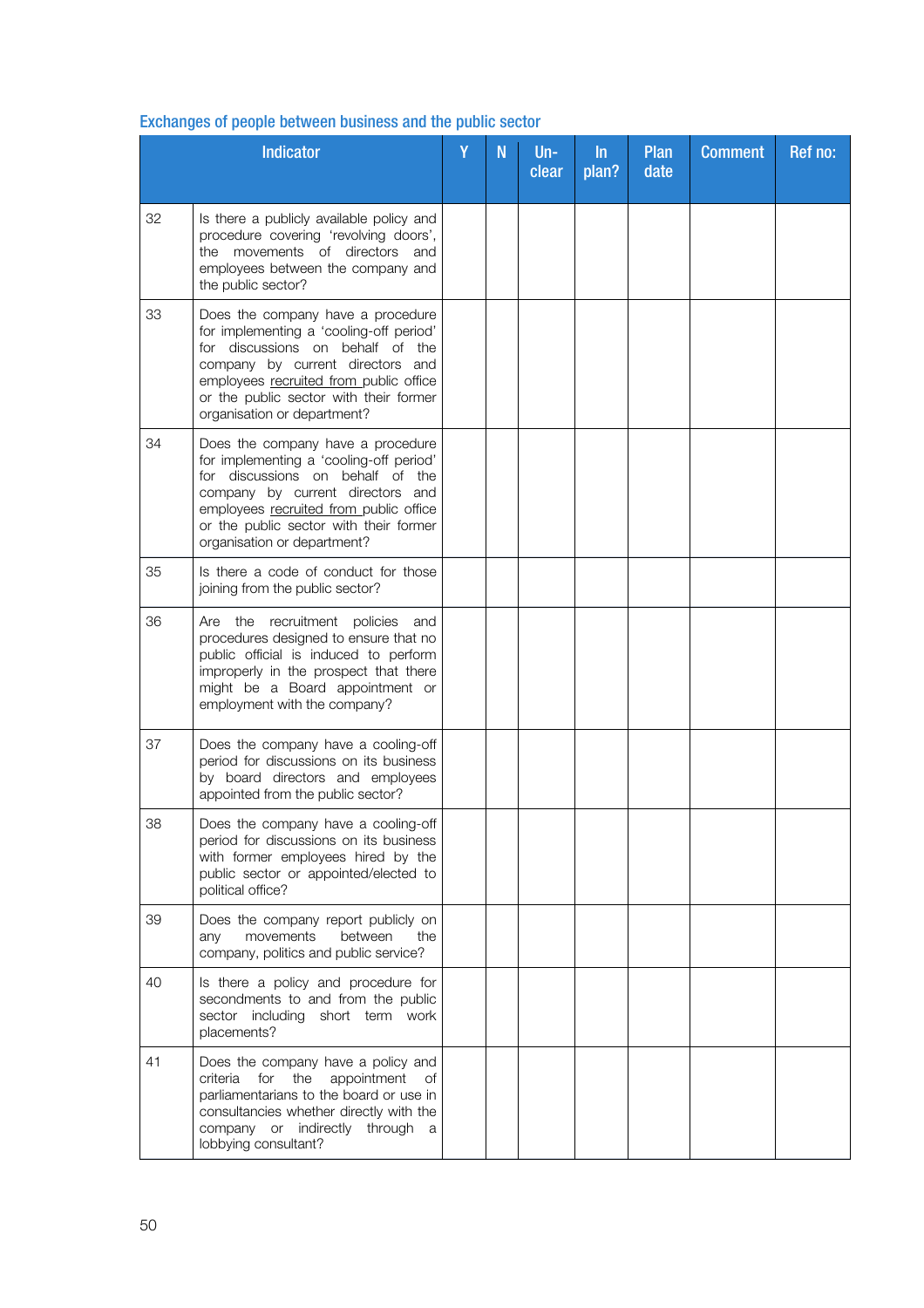## Political activities and the workplace

|    | <b>Indicator</b>                                                                                                                                                                                                              | γ | N | $Un-$<br>clear | $\ln$<br>plan? | <b>Plan</b><br>date | <b>Comment</b> | Ref no: |
|----|-------------------------------------------------------------------------------------------------------------------------------------------------------------------------------------------------------------------------------|---|---|----------------|----------------|---------------------|----------------|---------|
| 42 | Are the human resources, legal and<br>communications functions involved in<br>developing the policies for employee<br>political engagement?                                                                                   |   |   |                |                |                     |                |         |
| 43 | Has the company developed written<br>policies and procedures for workplace<br>political activities?                                                                                                                           |   |   |                |                |                     |                |         |
| 44 | Are communications, training and advice<br>given to relevant employees about<br>participation by employees in political<br>activities including the need not to attach<br>the company's name to the employee's<br>activities? |   |   |                |                |                     |                |         |
| 45 | Does the company document fully<br>discussions or actions with employees<br>about their political activities?                                                                                                                 |   |   |                |                |                     |                |         |
| 46 | Is there a procedure to ensure directors,<br>managers and supervisors do not share<br>with or impose on their employees their<br>political views and opinions?                                                                |   |   |                |                |                     |                |         |

### Designing the organisational structure

|    | <b>Indicator</b>                                                                                                                                                                                                                                                 | γ | N | $Un -$<br>clear | $\ln$<br>plan? | Plan<br>date | <b>Comment</b> | Ref no: |
|----|------------------------------------------------------------------------------------------------------------------------------------------------------------------------------------------------------------------------------------------------------------------|---|---|-----------------|----------------|--------------|----------------|---------|
| 60 | Has the company assigned authority to<br>a designated senior manager for<br>ensuring that its political activities are<br>carried out consistently?                                                                                                              |   |   |                 |                |              |                |         |
| 61 | Is cross-functional working been built<br>into the organisational structure?                                                                                                                                                                                     |   |   |                 |                |              |                |         |
| 62 | Are political activities coordinated with<br>the function responsible for corporate<br>responsibility?                                                                                                                                                           |   |   |                 |                |              |                |         |
| 63 | Are the policies for political activities<br>applied group-wide, globally and<br>consistently?                                                                                                                                                                   |   |   |                 |                |              |                |         |
| 65 | Does the company require its<br>contracted business associates to act in<br>a manner consistent with the<br>company's guiding principles, policies<br>and procedures for political activities in<br>the services they carry out on its behalf?                   |   |   |                 |                |              |                |         |
| 66 | Does the head office function<br>responsible for political engagement<br>activities ensure consistency in<br>subsidiaries and local business units on<br>its global advocacy positions and the<br>handling of local public policy concerns<br>and opportunities? |   |   |                 |                |              |                |         |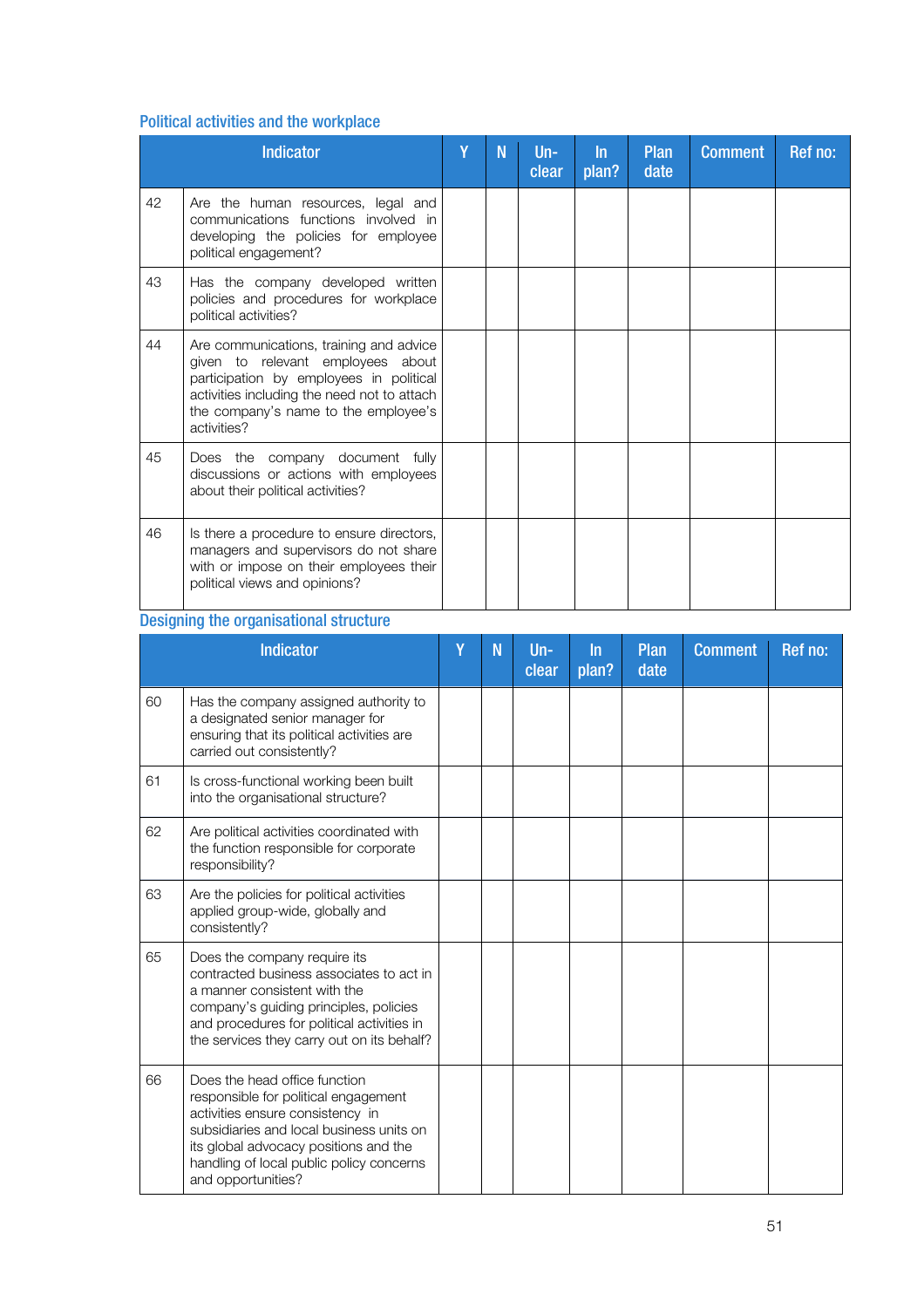## Implementing policies and procedures

|    | <b>Indicator</b>                                                                                                                                                                                            | Y | N | $Un -$<br>clear | $\ln$<br>plan? | <b>Plan</b><br>date | <b>Comment</b> | Ref no: |
|----|-------------------------------------------------------------------------------------------------------------------------------------------------------------------------------------------------------------|---|---|-----------------|----------------|---------------------|----------------|---------|
|    | <b>Stakeholder engagement</b>                                                                                                                                                                               |   |   |                 |                |                     |                |         |
| 67 | Does the company consult with<br>stakeholders about its political<br>engagement activities and<br>expenditures?                                                                                             |   |   |                 |                |                     |                |         |
| 68 | Has the company identified its<br>stakeholders for consultation relevant<br>to each of its key advocacy issues?                                                                                             |   |   |                 |                |                     |                |         |
| 69 | Are the results of consultations used in<br>designing the policies and procedures<br>for political engagement activities?                                                                                   |   |   |                 |                |                     |                |         |
|    | <b>Anti-bribery programme</b>                                                                                                                                                                               |   |   |                 |                |                     |                |         |
| 70 | Have the bribery risks related to<br>political engagement activities been<br>assessed through the risk assessment<br>process?                                                                               |   |   |                 |                |                     |                |         |
| 71 | Has the anti-bribery programme been<br>designed to address identified risks<br>related to political engagement<br>activities?                                                                               |   |   |                 |                |                     |                |         |
| 72 | Are the anti-bribery controls for<br>political engagement activities<br>implemented across the company's<br>operations including consultants and<br>other relevant third parties?                           |   |   |                 |                |                     |                |         |
|    | <b>Communications and training</b>                                                                                                                                                                          |   |   |                 |                |                     |                |         |
| 73 | Is tailored training given to employees<br>and consultant lobbyists on the<br>policies and procedures for<br>responsible political engagement and<br>the anti-bribery programme?                            |   |   |                 |                |                     |                |         |
| 74 | Are tailored communications and<br>training provided to consultant<br>lobbyists including guidance on the<br>company's policies related to risk<br>areas such as gifts, hospitality and<br>travel expenses? |   |   |                 |                |                     |                |         |
| 75 | Are employees and contracted parties<br>advised of the consequences if they<br>act improperly or negligently?                                                                                               |   |   |                 |                |                     |                |         |
| 76 | Is guidance given on issues and risks<br>that may be encountered?                                                                                                                                           |   |   |                 |                |                     |                |         |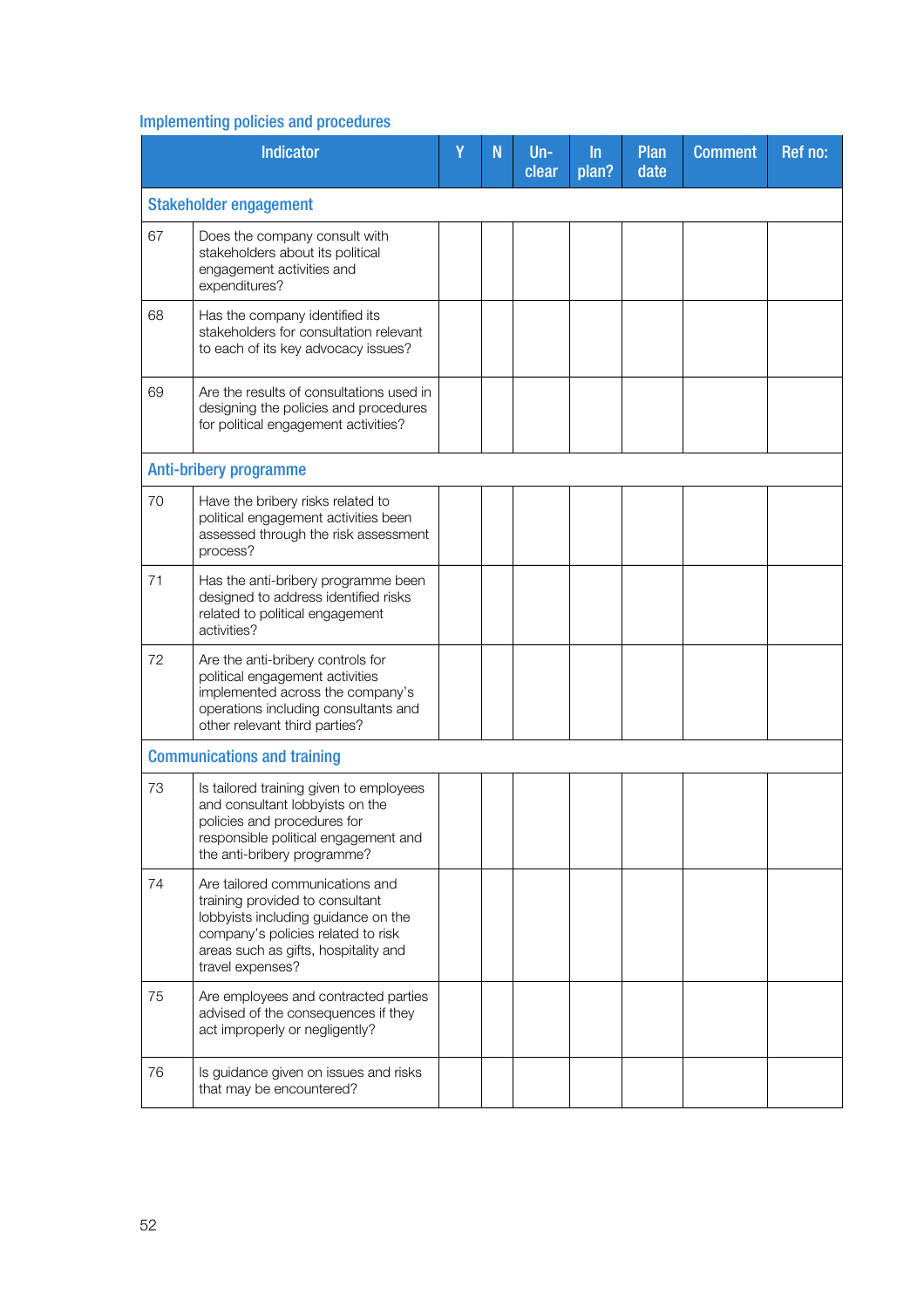| Raising concerns and seeking advice |                                                                                                                                                                                                                                                                                                        |  |  |  |  |  |  |  |  |
|-------------------------------------|--------------------------------------------------------------------------------------------------------------------------------------------------------------------------------------------------------------------------------------------------------------------------------------------------------|--|--|--|--|--|--|--|--|
| 77                                  | Is a whistleblowing channel provided<br>for employees and third parties?                                                                                                                                                                                                                               |  |  |  |  |  |  |  |  |
| 78                                  | Is an advice line provided for<br>employees and third parties?                                                                                                                                                                                                                                         |  |  |  |  |  |  |  |  |
| 79                                  | whistleblowing<br>/advice<br>Are<br>lines<br>provided in the main local languages?                                                                                                                                                                                                                     |  |  |  |  |  |  |  |  |
|                                     | <b>Internal controls</b>                                                                                                                                                                                                                                                                               |  |  |  |  |  |  |  |  |
| 80                                  | Do the internal financial and<br>accounting controls allow monitoring<br>of policies and procedures to check<br>that they are followed, that procedures<br>are effective, and that control<br>objectives for responsible political<br>activities are met and continuous<br>improvement can take place? |  |  |  |  |  |  |  |  |
| 81                                  | Is there a policy and procedure<br>requiring political contributions and<br>expenditures on political activities to<br>be approved by appointed managers<br>against designated thresholds<br>of<br>approval?                                                                                           |  |  |  |  |  |  |  |  |
| 82                                  | Do the internal control procedures<br>provide for checks and balances in the<br>approval of payments, maintaining<br>accurate books and records available<br>for inspection and audits and ensuring<br>an audit trail for transactions?                                                                |  |  |  |  |  |  |  |  |
| 83                                  | Are the policies and procedures for<br>gifts, hospitality and travel expenses<br>applied to lobbying?                                                                                                                                                                                                  |  |  |  |  |  |  |  |  |
| 84                                  | Is there a procedure to record<br>transactions for political activities<br>accurately in the books including any<br>political contributions (if the company<br>prohibits donations, these include<br>payments made inadvertently in<br>breach of the policy)?                                          |  |  |  |  |  |  |  |  |
| 85                                  | Do internal audits support the internal<br>controls system for political activities?                                                                                                                                                                                                                   |  |  |  |  |  |  |  |  |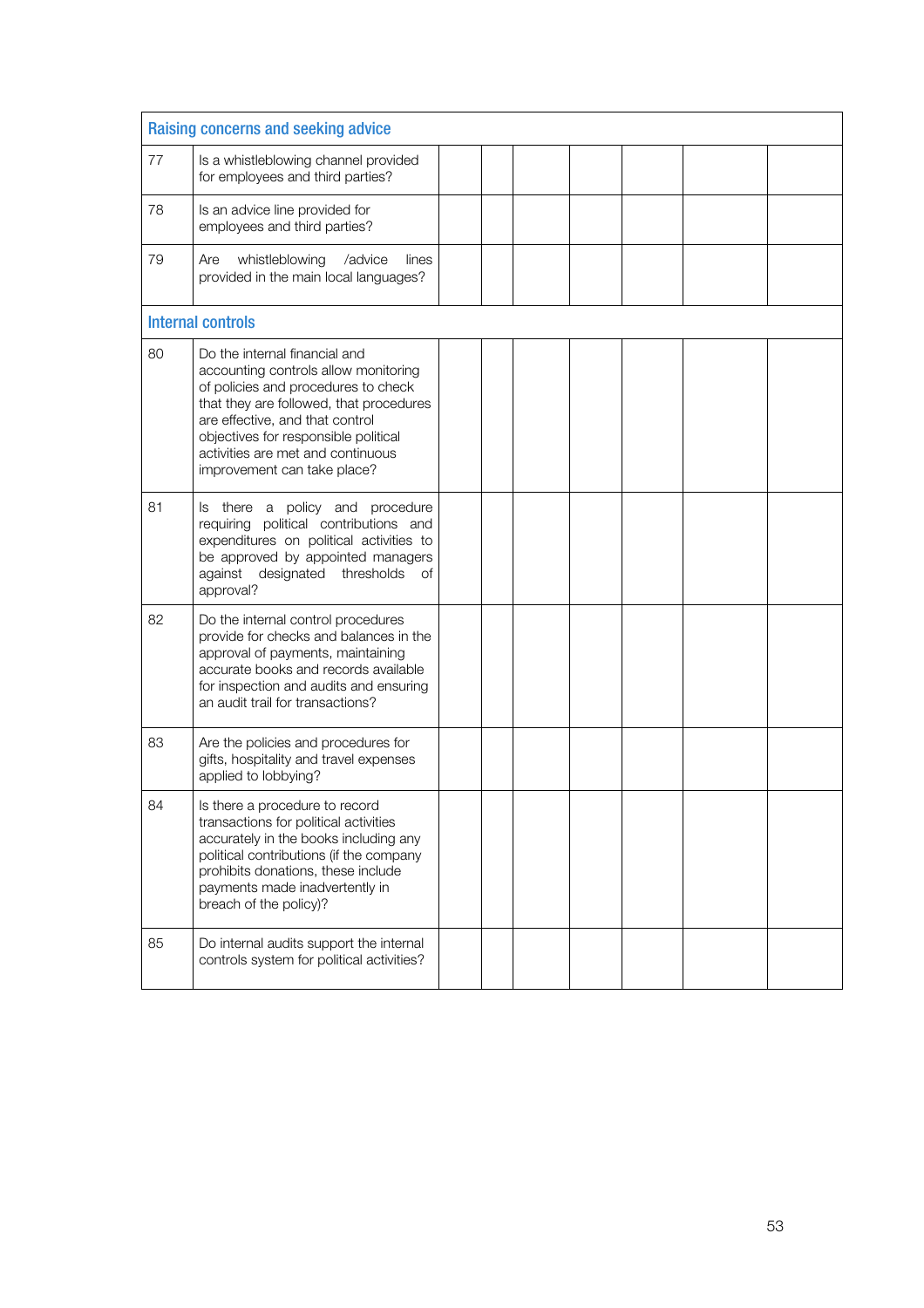## Monitoring and evaluation

|    | <b>Indicator</b>                                                                                                          | ٧ | N | Un-<br>clear | ln.<br>plan? | <b>Plan</b><br>date | <b>Comment</b> | Ref no: |
|----|---------------------------------------------------------------------------------------------------------------------------|---|---|--------------|--------------|---------------------|----------------|---------|
| 86 | Does the company have a procedure<br>to monitor and review its political<br>engagement activities regularly?              |   |   |              |              |                     |                |         |
| 87 | Are the results of monitoring reviewed<br>by senior management?                                                           |   |   |              |              |                     |                |         |
| 88 | Does the board receive regular reports<br>from management on the<br>implementation of political engagement<br>activities? |   |   |              |              |                     |                |         |
| 89 | Are breaches of policy reported to<br>senior management and the board?                                                    |   |   |              |              |                     |                |         |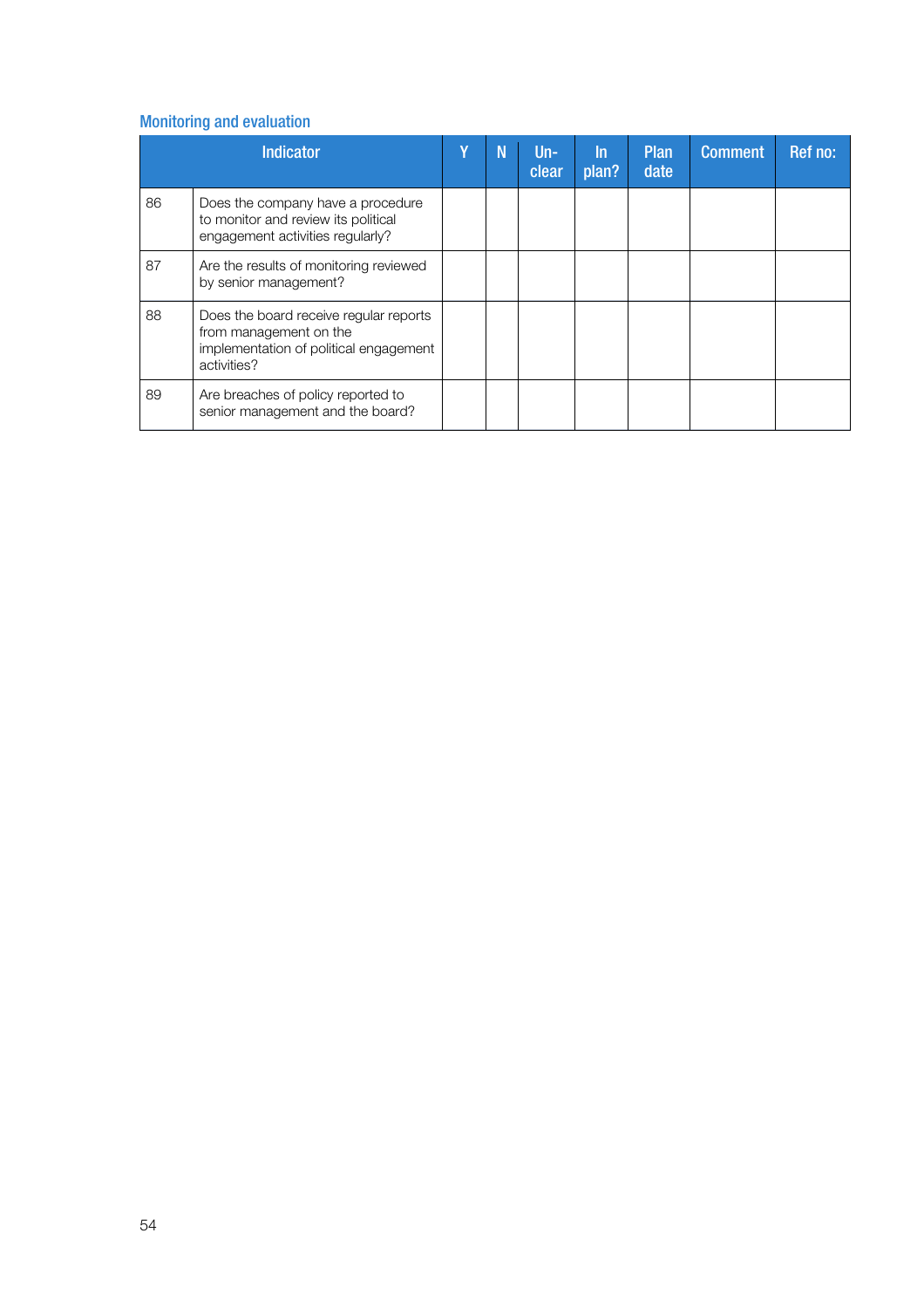## Transparency and public reporting

|     | Indicator                                                                                                                                                                         | Ÿ | N | $Un -$<br>clear | ln<br>plan? | <b>Plan</b><br>date | <b>Comment</b> | Ref no: |
|-----|-----------------------------------------------------------------------------------------------------------------------------------------------------------------------------------|---|---|-----------------|-------------|---------------------|----------------|---------|
| 90  | Does the company publish full information<br>on its approach for political engagement<br>and the topics on which it engages?                                                      |   |   |                 |             |                     |                |         |
| 91  | Is the information on the company's<br>political engagement activities provided in<br>an accessible way such as sustainability<br>reports and publications in local<br>languages? |   |   |                 |             |                     |                |         |
| 92  | Does the company report on its political<br>engagement activities using a dedicated<br>web page?                                                                                  |   |   |                 |             |                     |                |         |
| 93  | Does the company publish up-to-date<br>details of all political contributions made by<br>the company and its subsidiaries or a<br>statement that it has made none?                |   |   |                 |             |                     |                |         |
| 94  | Does the company report publicly on its<br>lobbying activities, key issues lobbied on,<br>activities and expenditures?                                                            |   |   |                 |             |                     |                |         |
| 95  | Does the company report on its<br>participation in registers of lobbyists?                                                                                                        |   |   |                 |             |                     |                |         |
| 96  | Does the company publish full details of its<br>global lobbying expenditure?                                                                                                      |   |   |                 |             |                     |                |         |
| 97  | Does the company publish a list of<br>organisations of which it is a member that<br>lobby on topics relevant to the company?                                                      |   |   |                 |             |                     |                |         |
| 98  | Does the company publish full details of<br>fees and payments to organisations of<br>which it is a member that lobby on topics<br>relevant to the company?                        |   |   |                 |             |                     |                |         |
| 99  | Does the company report publicly details of<br>the movements in either direction of senior<br>people from the public sector to the<br>company?                                    |   |   |                 |             |                     |                |         |
| 100 | Does the company report on details of the<br>contracted services of serving politicians<br>acting as consultants to the company<br>including details of the fees?                 |   |   |                 |             |                     |                |         |
| 101 | Does the company publish details of<br>secondments to or from the public sector?                                                                                                  |   |   |                 |             |                     |                |         |
| 102 | Does the company report publicly details of<br>its policies for political activities in the<br>workplace?                                                                         |   |   |                 |             |                     |                |         |
| 103 | Does the company report on the measures<br>it takes to counter risks of corruption in<br>political activities?                                                                    |   |   |                 |             |                     |                |         |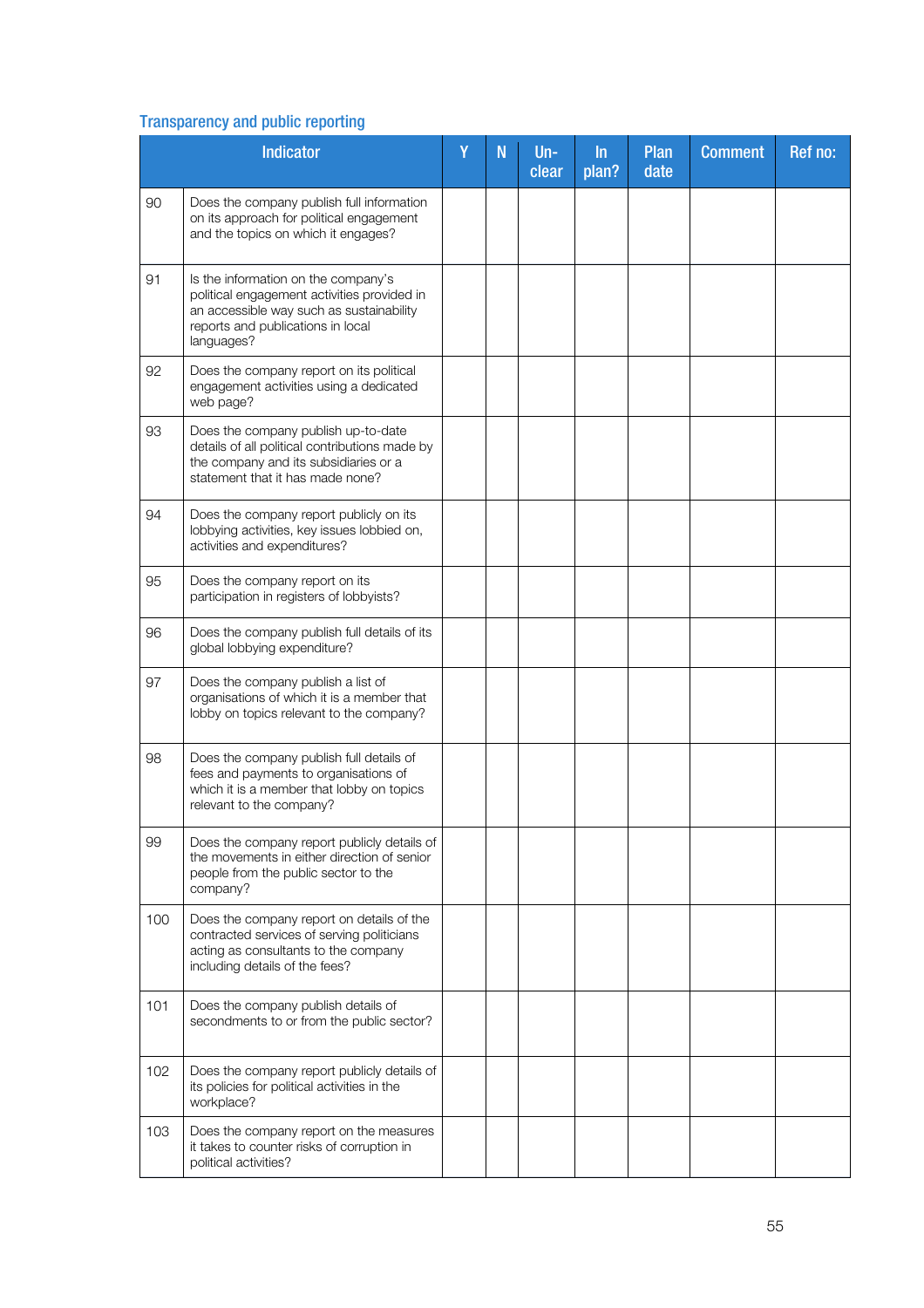# Annex 2: Glossary

Cooling-off period: Time-limited restrictions on the ability of former public officials to accept appointments to positions in the private sector.

Enterprise risk management (ERM): A process, effected by the entity's board of directors, management, and other personnel, applied in strategy setting and across the enterprise, designed to identify potential events that may affect the entity, and manage risk to be within the risk appetite, to provide reasonable assurance regarding the achievement of objectives (COSO's Enterprise Risk Management – Integrated Framework 2004).

Lobbying: Any direct or indirect communication with public officials, political decision makers or representatives for the purposes of influencing public decision-making, and carried out by or on behalf of any organised group. (Lifting the Lid on Lobbying, Transparency International UK 2015).

Lobbyist: A consultant lobbyist or in-house lobbyist who spends a significant proportion of time on lobbying.

Political engagement: The ways in which a company contributes to or participates in the political process. This includes but is not limited to activities such as political contributions, indirect political expenditure, lobbying, advocacy though trade associations and other membership bodies, the revolving door, secondments, training and workshops for public sector officials and politicians and political activities related to the workplace.

Political contributions: Money and in kind gifts transferred to a political party, politician or political candidate, including sponsorships, subscriptions and affiliation fees, money to meet expenses, and loans, property, services and other facilities at less than market value.

(Indirect) political expenditure: Any independent campaign spending that is not a political contribution which is expended on activities such as advertising and communications that reasonably can be seen as intended to influence who or what people vote for at a poll.

Public policy: A course or principle of action adopted or proposed by government agencies and bodies. In total, public policy encompasses the system of laws, regulatory measures, administrative mechanisms, courses of action and funding priorities concerning a given topic implemented by a governmental entity or its representatives (The case for investor engagement in public policy, Principles for Responsible Investment 2014.)

Responsible political engagement: Responsibility in political engagement is based on values of integrity, legitimacy, accountability and oversight, consistency and transparency.

- Integrity: The company is committed to ethical behaviour, integrity and responsibility in political engagement; its policies and procedures for political activities are designed to meet these values and the laws, norms and expectations of stakeholders for integrity and ethical behaviour.
- Legitimacy: The company's political engagement activities meet business objectives, serve the interests of the company - and not those of the directors or management -and comply with laws. Stakeholders view the company as having a valid voice, expertise and contribution to make to the political process and that the company's political engagement addresses their material interests and the company's impact on society.
- Accountability and oversight: The board is accountable to shareholders and other stakeholders for the company's political engagement. The board sets the guiding principles and scope for political engagement, agrees the objectives and strategy, provides direction and guidance to management and receives reports on the implementation of the policies and procedures for political engagement.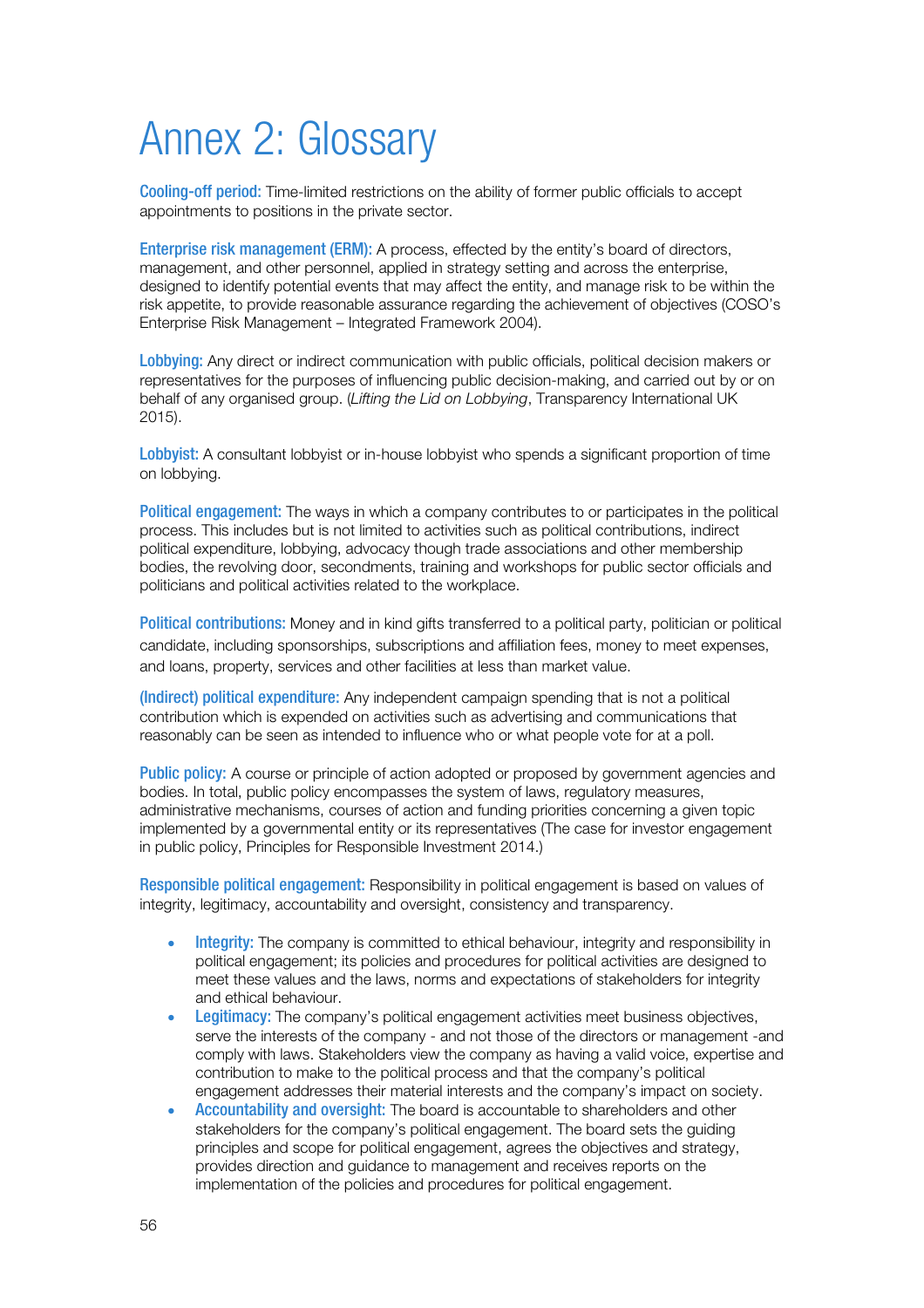- Consistency: The company carries out its political engagement activities consistent with its values, guiding principles and policies. It also ensures that its political engagement activities are carried out consistently across its organisation and third parties acting on its behalf.
- Transparency: The company is open about the guiding principles, objectives, policies and procedures of its political engagement and reports regularly to stakeholders on activities, performance and expenditures. Information is provided comprehensively and is easily accessible.

Revolving door: The movement of individuals between positions of public office and jobs in the private sector, in either direction.

Secondment: The temporary placement of a company employee in a public position or a public sector employee into the private sector. Typically, placements vary in length from a few weeks to even a year or more. There are also secondment schemes for MPs to gain work experience in UK companies.

Stakeholder engagement: The process used by an organisation to engage relevant stakeholders for a purpose to achieve accepted outcomes (AccountAbility, 2013).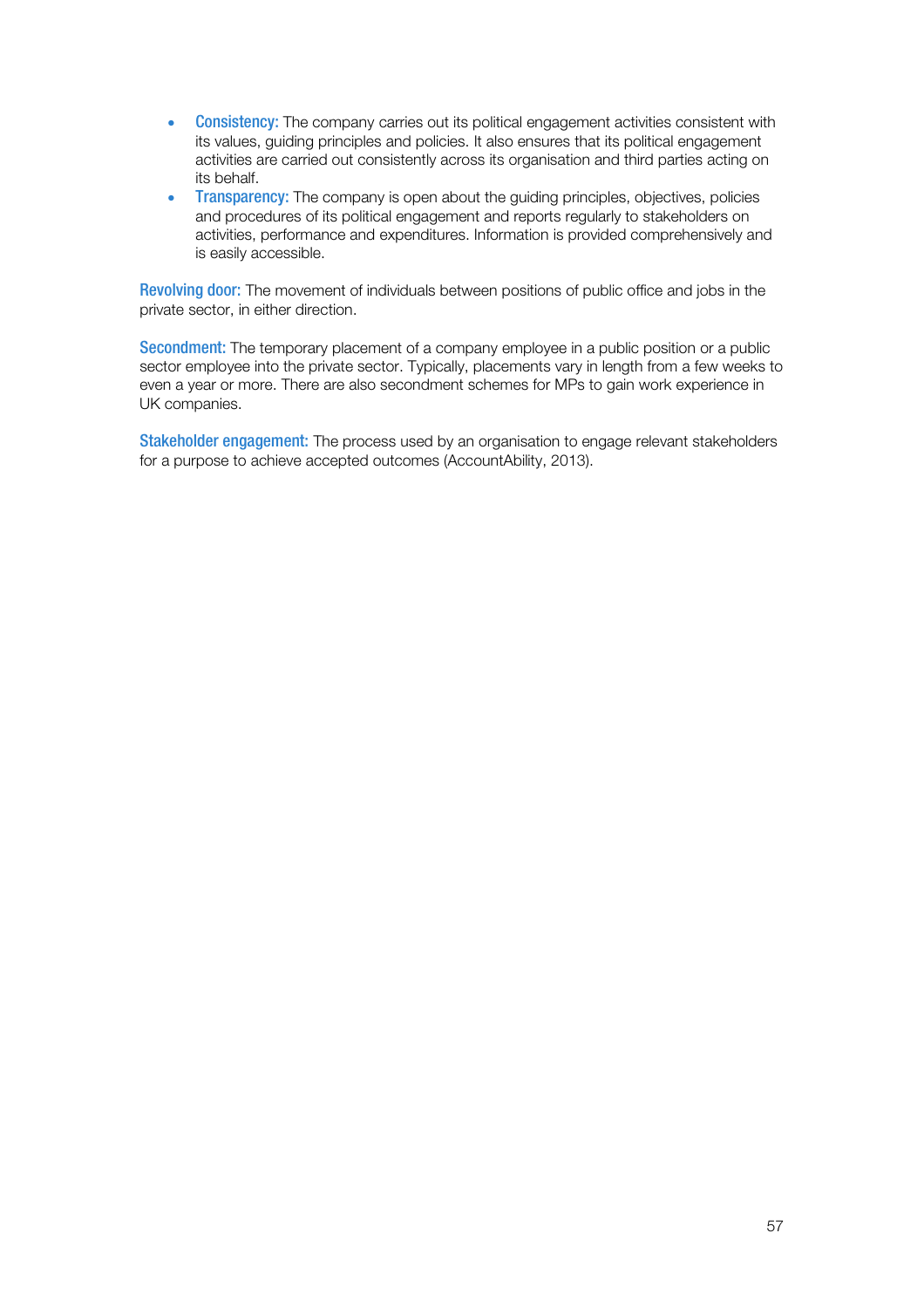# Annex 3: Links to resources

#### Political engagement

Handbook on Corporate Political Activity: Emerging Corporate Governance Issue (The Conference Board, November 2010) http://www.conference-board.org/publications/publicationdetail.cfm?publicationid=1867

ICGN Statement and Guidance on Political Lobbying and Donations (International Corporate Governance Network, 2011) https://www.responsible-investor.com/images/uploads/advertising/ICGN\_PLD.pdf

CPA-Zicklin Index of Corporate Political Disclosure and Accountability (Center for Political Accountability) http://www.politicalaccountability.net/

#### Lobbying

Principles for Transparency and Integrity in Lobbying (OECD, 2013) http://www.oecd.org/gov/ethics/oecdprinciplesfortransparencyandintegrityinlobbying.htm

Handbook on Corporate Political Activity: Emerging Corporate Governance Issue (The Conference Board, November 2010) http://www.conference-board.org/publications/publicationdetail.cfm?publicationid=1867

Towards responsible lobbying (UN Global Compact, 2005) https://www.unglobalcompact.org/library/254

Towards Responsible Lobbying – Leadership and public policy (AccountAbility, 2005) http://www.accountability.org/about-us/publications/towards.html

The case for investor engagement in public policy (Principles for Responsible Investment, 2014) http://www.unpri.org/wp-content/uploads/PRI\_Case-for-Investor-Engagement.pdf

Guide for responsible corporate engagement in climate policy (UN Global Compact and others, 2013) http://www.unep.org/climatechange/Portals/5/documents/Guide-RespCorpEng.pdf

European and North-American Best Performers In Terms of Integrity and Transparency of Lobbying Practices (Vigeo, 2013) http://www.csrhub.com/files/Vigeo%20Thematic%20Report%20sample.pdf

#### Revolving door

The revolving door and the Corporate Colonisation of UK Politics, (The High Pay Centre, 2014) http://www.barrowcadbury.org.uk/wp-content/uploads/2015/03/REVOLVING-DOOR\_High\_Pay\_Centre\_report.pdf

#### Anti-bribery codes and guidance

OECD Recommendation for Further Combating Bribery of Foreign Public Officials in International Business Transactions (OECD, 2009) http://www.oecd.org/daf/anti-bribery/oecdantibriberyrecommendation2009.htm

OECD Good Practice Guidance on Internal Controls, Ethics and Compliance (OECD, 2013) http://www.oecd.org/corruption/keyoecdanti-corruptiondocuments.htm

Anti-Corruption Ethics and Compliance Handbook for Business (OECD, 2013) http://www.oecd.org/corruption/anti-corruption-ethics-and-compliance-handbook-for-business.htm http://www.oecd.org/corruption/Anti-CorruptionEthicsComplianceHandbook.pdf A Resource Guide to the U.S. Foreign Corrupt Practices Act (Department of Justice, November 2012) http://www.justice.gov/criminal-fraud/fcpa-guidance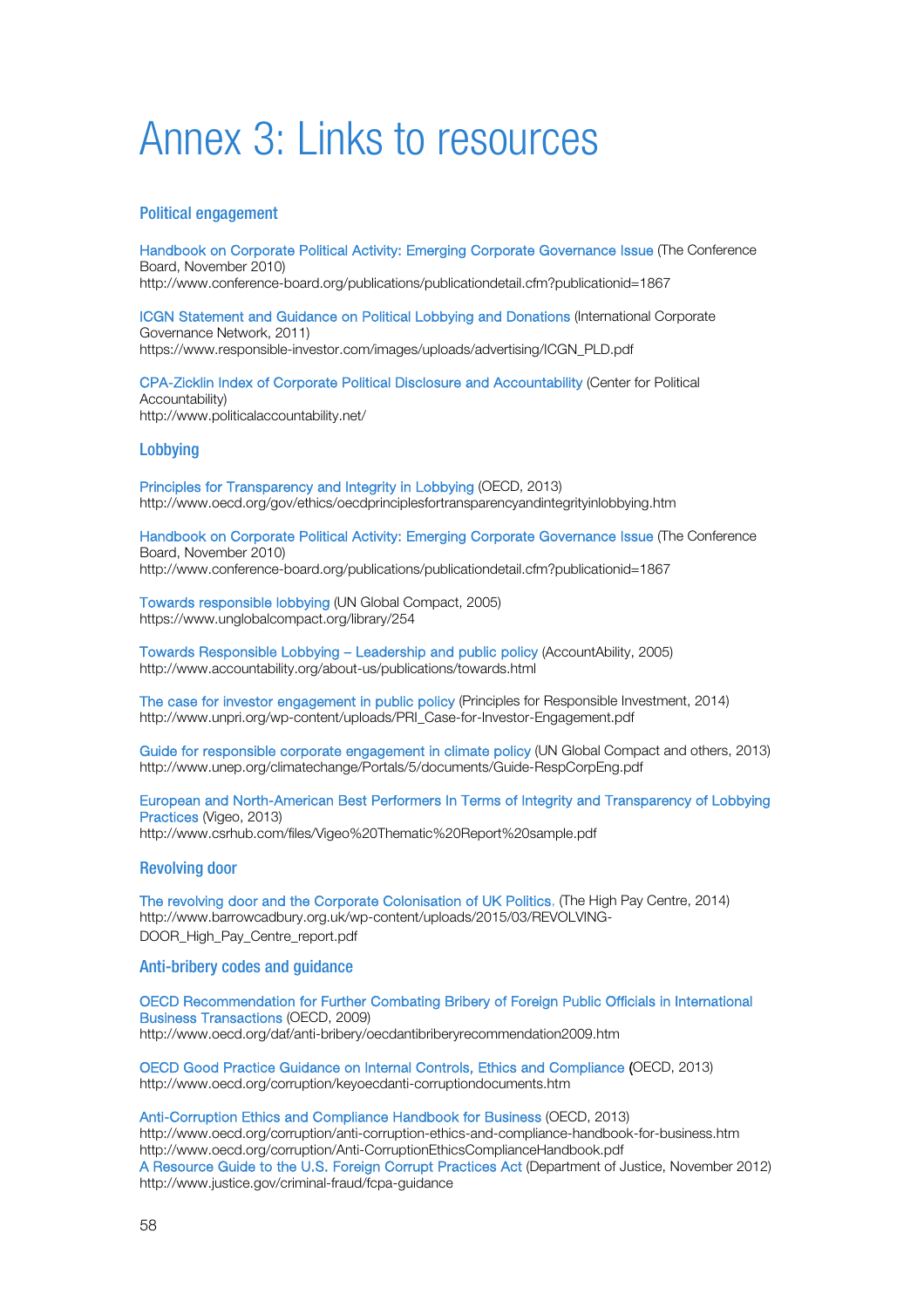ICGN Statement and Guidance on Anti-Corruption Practices (International Corporate Governance Network, 2009)

http://www.re-assurance.co.uk/resource-centre/international-principles--standards/icgn-statement-andguidance-on-anti-corruption-practices/

#### Corporate governance

Global Corporate Governance Principles, Fourth edition (International Corporate Governance Network, 2014)

https://www.icgn.org/images/Global\_Governance\_Principles\_2014.pdf

The UK Corporate Governance Code (The Financial Reporting Council Limited. September 2014), p.7. https://www.frc.org.uk/Our-Work/Publications/Corporate-Governance/UK-Corporate-Governance-Code-2014.pdf

#### Risk assessment

Guide for Anti-Corruption Risk Assessment (UN Global Compact, 2013) http://www.unglobalcompact.org/resources/411